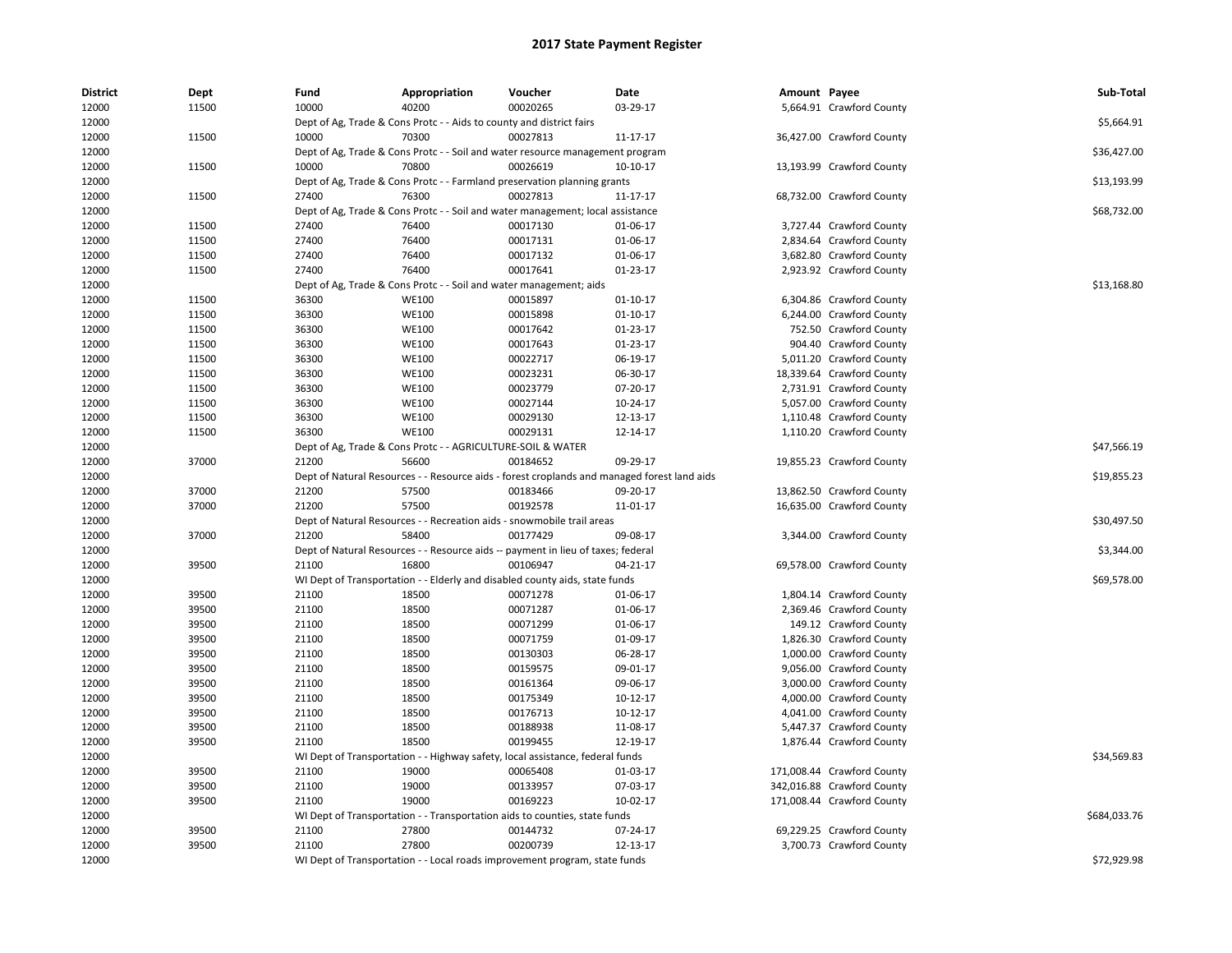| <b>District</b> | Dept  | Fund  | Appropriation                                                                       | Voucher  | Date                                                                                                    | Amount Payee |                            | Sub-Total      |
|-----------------|-------|-------|-------------------------------------------------------------------------------------|----------|---------------------------------------------------------------------------------------------------------|--------------|----------------------------|----------------|
| 12000           | 39500 | 21100 | 36300                                                                               | 00073397 | 01-12-17                                                                                                |              | 40.00 Crawford County      |                |
| 12000           | 39500 | 21100 | 36300                                                                               | 00088406 | 02-21-17                                                                                                |              | 50.00 Crawford County      |                |
| 12000           | 39500 | 21100 | 36300                                                                               | 00089239 | 02-24-17                                                                                                |              | 70,892.92 Crawford County  |                |
| 12000           | 39500 | 21100 | 36300                                                                               | 00126566 | 06-09-17                                                                                                |              | 50.00 Crawford County      |                |
| 12000           | 39500 | 21100 | 36300                                                                               | 00092880 | 03-09-17                                                                                                |              | 25.00 Crawford County      |                |
| 12000           | 39500 | 21100 | 36300                                                                               | 00108592 | 04-20-17                                                                                                |              | 50.00 Crawford County      |                |
| 12000           | 39500 | 21100 | 36300                                                                               | 00129012 | 06-15-17                                                                                                |              | 50.00 Crawford County      |                |
| 12000           | 39500 | 21100 | 36300                                                                               | 00130774 | 06-20-17                                                                                                |              | 120.00 Crawford County     |                |
| 12000           | 39500 | 21100 | 36300                                                                               | 00145979 | 08-01-17                                                                                                |              | 150.00 Crawford County     |                |
| 12000           | 39500 | 21100 | 36300                                                                               | 00148684 | 08-01-17                                                                                                |              | 120.00 Crawford County     |                |
| 12000           | 39500 | 21100 | 36300                                                                               | 00148687 | 08-01-17                                                                                                |              | 30.00 Crawford County      |                |
| 12000           | 39500 | 21100 | 36300                                                                               | 00149163 | 08-01-17                                                                                                |              | 225.00 Crawford County     |                |
| 12000           | 39500 | 21100 | 36300                                                                               | 00149164 | 08-01-17                                                                                                |              | 225.00 Crawford County     |                |
| 12000           | 39500 | 21100 | 36300                                                                               | 00193610 | 11-17-17                                                                                                |              | 30.00 Crawford County      |                |
| 12000           |       |       | WI Dept of Transportation - - State highway rehabilitation, state funds             |          |                                                                                                         |              |                            | \$72,057.92    |
| 12000           | 39500 | 21100 | 36500                                                                               | 00089238 | 02-24-17                                                                                                |              | 289.90 Crawford County     |                |
| 12000           | 39500 | 21100 | 36500                                                                               | 00074874 | $01 - 17 - 17$                                                                                          |              | 289.90 Crawford County     |                |
| 12000           | 39500 | 21100 | 36500                                                                               | 00099360 | 03-22-17                                                                                                |              | 69.90 Crawford County      |                |
| 12000           | 39500 | 21100 | 36500                                                                               | 00120586 | 05-24-17                                                                                                |              | 359.80 Crawford County     |                |
| 12000           | 39500 | 21100 | 36500                                                                               | 00120589 | 05-24-17                                                                                                |              | 69.90 Crawford County      |                |
| 12000           | 39500 | 21100 | 36500                                                                               | 00138679 | 06-30-17                                                                                                |              | 289.90 Crawford County     |                |
| 12000           | 39500 | 21100 | 36500                                                                               | 00153111 | 08-09-17                                                                                                |              | 69.90 Crawford County      |                |
| 12000           | 39500 | 21100 | 36500                                                                               | 00162684 | 09-08-17                                                                                                |              | 179.90 Crawford County     |                |
| 12000           | 39500 | 21100 | 36500                                                                               | 00171349 | 09-26-17                                                                                                |              | 179.90 Crawford County     |                |
| 12000           | 39500 | 21100 | 36500                                                                               | 00192306 | 11-14-17                                                                                                |              | 179.90 Crawford County     |                |
| 12000           | 39500 | 21100 | 36500                                                                               | 00201808 | 12-14-17                                                                                                |              | 310.77 Crawford County     |                |
| 12000           |       |       | WI Dept of Transportation - - Highway system management and operations, state funds |          |                                                                                                         |              |                            | \$2,289.67     |
| 12000           | 39500 | 21100 | 36800                                                                               | 00089238 | 02-24-17                                                                                                |              | 281,279.86 Crawford County |                |
| 12000           | 39500 | 21100 | 36800                                                                               | 00099362 | 03-22-17                                                                                                |              | 105,571.36 Crawford County |                |
| 12000           | 39500 | 21100 | 36800                                                                               | 00074874 | $01 - 17 - 17$                                                                                          |              | 75,584.05 Crawford County  |                |
| 12000           | 39500 | 21100 | 36800                                                                               | 00094765 | 03-15-17                                                                                                |              | 21,951.35 Crawford County  |                |
| 12000           | 39500 | 21100 | 36800                                                                               | 00099360 | 03-22-17                                                                                                |              | 156,799.91 Crawford County |                |
| 12000           | 39500 | 21100 | 36800                                                                               | 00120586 | 05-24-17                                                                                                |              | 116,449.03 Crawford County |                |
| 12000           | 39500 | 21100 | 36800                                                                               | 00120589 | 05-24-17                                                                                                |              | 179,943.80 Crawford County |                |
| 12000           | 39500 | 21100 | 36800                                                                               | 00138679 | 06-30-17                                                                                                |              | 111,022.08 Crawford County |                |
| 12000           | 39500 | 21100 | 36800                                                                               | 00146571 | 08-01-17                                                                                                |              | 28,716.35 Crawford County  |                |
| 12000           | 39500 | 21100 | 36800                                                                               | 00153111 | 08-09-17                                                                                                |              | 146,776.89 Crawford County |                |
| 12000           | 39500 | 21100 | 36800                                                                               | 00162684 | 09-08-17                                                                                                |              | 141,405.49 Crawford County |                |
| 12000           | 39500 | 21100 | 36800                                                                               | 00165789 | 09-15-17                                                                                                |              | 363.50 Crawford County     |                |
| 12000           | 39500 | 21100 | 36800                                                                               | 00165798 | 09-15-17                                                                                                |              | 14,333.94 Crawford County  |                |
| 12000           | 39500 | 21100 | 36800                                                                               | 00171349 | 09-26-17                                                                                                |              | 292,780.79 Crawford County |                |
| 12000           | 39500 | 21100 | 36800                                                                               | 00174717 | 10-05-17                                                                                                |              | 163.06 Crawford County     |                |
| 12000           | 39500 | 21100 | 36800                                                                               | 00192306 | 11-14-17                                                                                                |              | 122,512.93 Crawford County |                |
| 12000           | 39500 | 21100 | 36800                                                                               | 00201808 | 12-14-17                                                                                                |              | 73,582.10 Crawford County  |                |
| 12000           |       |       | WI Dept of Transportation - - Routine maintenance activities, state funds           |          |                                                                                                         |              |                            | \$1,869,236.49 |
| 12000           | 39500 | 21100 | 38000                                                                               | 00192306 | 11-14-17                                                                                                |              | 1,371.94 Crawford County   |                |
| 12000           | 39500 | 21100 | 38000                                                                               | 00201808 | 12-14-17                                                                                                |              | 3,009.96 Crawford County   |                |
| 12000           |       |       | WI Dept of Transportation - - Routine maintenance activities, federal funds         |          |                                                                                                         |              |                            | \$4,381.90     |
| 12000           | 41000 | 10000 | 11600                                                                               | 00167877 | 11-07-17                                                                                                |              | 9,327.82 Crawford County   |                |
| 12000           |       |       |                                                                                     |          | Department of Corrections - - Reimbursing counties for probation, extended supervision and parole holds |              |                            | \$9,327.82     |
| 12000           | 43500 | 10000 | 10700                                                                               | 00133326 | 06-23-17                                                                                                |              | 75.72 Crawford County      |                |
|                 |       |       |                                                                                     |          |                                                                                                         |              |                            |                |
| 12000           | 43500 | 10000 | 10700                                                                               | 00140315 | 07-14-17                                                                                                |              | 179.51 Crawford County     |                |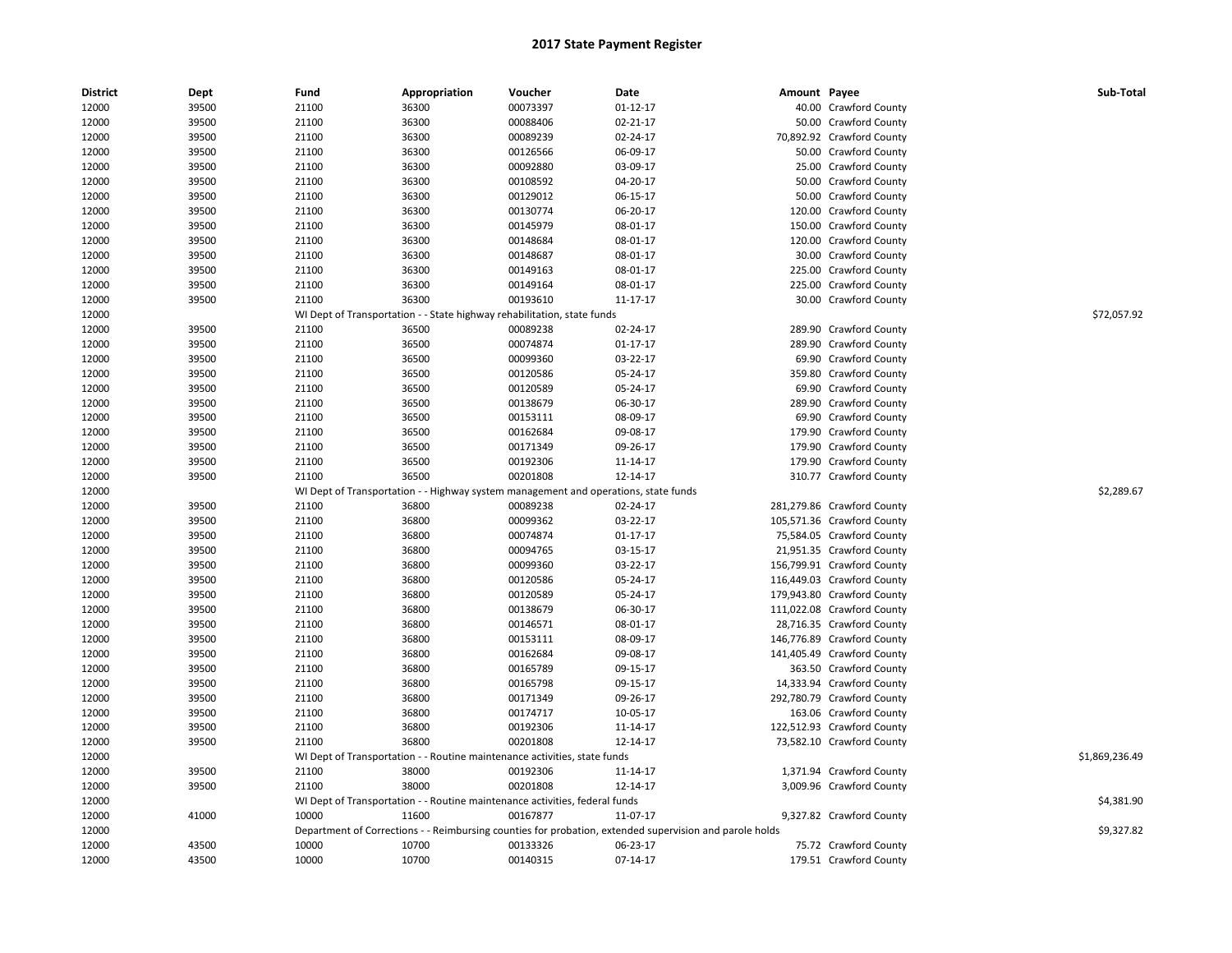| <b>District</b> | Dept  | Fund  | Appropriation                                                                             | Voucher  | Date                                                                                               | Amount Payee |                            | Sub-Total      |
|-----------------|-------|-------|-------------------------------------------------------------------------------------------|----------|----------------------------------------------------------------------------------------------------|--------------|----------------------------|----------------|
| 12000           | 43500 | 10000 | 10700                                                                                     | 00145867 | 08-09-17                                                                                           |              | 160.36 Crawford County     |                |
| 12000           | 43500 | 10000 | 10700                                                                                     | 00163509 | $10-27-17$                                                                                         |              | 47.16 Crawford County      |                |
| 12000           | 43500 | 10000 | 10700                                                                                     | 00163515 | 11-08-17                                                                                           |              | 18.88 Crawford County      |                |
| 12000           |       |       | Department of Health Services - - Public health dispensaries and drugs                    |          |                                                                                                    |              |                            | \$481.63       |
| 12000           | 43500 | 10000 | 00000                                                                                     | 90708    | 01-02-17                                                                                           |              | 3,468.00 Crawford County   |                |
| 12000           | 43500 | 10000 | 00000                                                                                     | 90710    | 02-01-17                                                                                           |              | 5,238.00 Crawford County   |                |
| 12000           | 43500 | 10000 | 00000                                                                                     | 90711    | 03-01-17                                                                                           |              | 3,370.00 Crawford County   |                |
| 12000           | 43500 | 10000 | 00000                                                                                     | 90715    | 05-01-17                                                                                           |              | 190,545.00 Crawford County |                |
| 12000           | 43500 | 10000 | 00000                                                                                     | 90716    | 06-01-17                                                                                           |              | 11,215.00 Crawford County  |                |
| 12000           | 43500 | 10000 | 00000                                                                                     | 90800    | 07-01-17                                                                                           |              | 10,356.00 Crawford County  |                |
| 12000           | 43500 | 10000 | 00000                                                                                     | 90801    | 08-01-17                                                                                           |              | 458,733.00 Crawford County |                |
| 12000           | 43500 | 10000 | 00000                                                                                     | 90802    | 09-01-17                                                                                           |              | 105,799.00 Crawford County |                |
| 12000           | 43500 | 10000 | 00000                                                                                     | 90805    | 10-02-17                                                                                           |              | 126,832.00 Crawford County |                |
| 12000           | 43500 | 10000 | 00000                                                                                     | 90806    | 11-01-17                                                                                           |              | 62,098.00 Crawford County  |                |
| 12000           | 43500 | 10000 | 00000                                                                                     | 90807    | 12-01-17                                                                                           |              | 67,961.00 Crawford County  |                |
| 12000           | 43500 | 10000 | 00000                                                                                     | 90713    | 04-01-17                                                                                           |              | 88,249.00 Crawford County  |                |
| 12000           |       |       | Department of Health Services - - State/Federal Aids                                      |          |                                                                                                    |              |                            | \$1,133,864.00 |
| 12000           | 45500 | 10000 | 22100                                                                                     | 00035888 | 10-13-17                                                                                           |              | 730.00 Crawford County     |                |
| 12000           |       |       | Department of Justice - - Crime laboratories; deoxyribonucleic acid analysis              |          |                                                                                                    |              |                            | \$730.00       |
| 12000           | 45500 | 10000 | 23100                                                                                     | 00039560 | 12-21-17                                                                                           |              | 5,120.00 Crawford County   |                |
| 12000           |       |       | Department of Justice - - Law enforcement training fund, local assistance                 |          |                                                                                                    |              |                            | \$5,120.00     |
| 12000           | 45500 | 10000 | 24100                                                                                     | 00025628 | 03-20-17                                                                                           |              | 2,023.23 Crawford County   |                |
| 12000           |       |       | Department of Justice - - Federal aid, state operations                                   |          |                                                                                                    |              |                            | \$2,023.23     |
| 12000           | 45500 | 10000 | 25100                                                                                     | 00030963 | 07-03-17                                                                                           |              | 338.10 Crawford County     |                |
| 12000           | 45500 | 10000 | 25100                                                                                     | 00035565 | 10-06-17                                                                                           |              | 271.98 Crawford County     |                |
| 12000           | 45500 | 10000 | 25100                                                                                     | 00037308 | 11-16-17                                                                                           |              | 566.12 Crawford County     |                |
| 12000           | 45500 | 10000 | 25100                                                                                     | 00037812 | 11-21-17                                                                                           |              | 68.62 Crawford County      |                |
| 12000           |       |       | Department of Justice - - Federal aid, local assistance                                   |          |                                                                                                    |              |                            | \$1,244.82     |
| 12000           | 45500 | 10000 | 53200                                                                                     | 00031690 | 07-20-17                                                                                           |              | 15,866.71 Crawford County  |                |
| 12000           |       |       | Department of Justice - - Crime victim and witness assistance surcharge, general services |          |                                                                                                    |              |                            | \$15,866.71    |
| 12000           | 45500 | 10000 | 53900                                                                                     | 00024946 | 03-03-17                                                                                           |              | 15,910.70 Crawford County  |                |
| 12000           |       |       | Department of Justice - - Reimbursement to counties for victim-witness services           |          |                                                                                                    |              |                            | \$15,910.70    |
| 12000           | 46500 | 10000 | 30500                                                                                     | 00031879 | 09-20-17                                                                                           |              | 3,343.58 Crawford County   |                |
| 12000           | 46500 | 10000 | 30500                                                                                     | 00031894 | 09-20-17                                                                                           |              | 1,910.90 Crawford County   |                |
| 12000           |       |       |                                                                                           |          | Department of Military Affairs - - Disaster recovery aid; public health emergency quarantine costs |              |                            | \$5,254.48     |
| 12000           | 46500 | 10000 | 30800                                                                                     | 00021614 | 02-06-17                                                                                           |              | 533.90 Crawford County     |                |
| 12000           | 46500 | 10000 | 30800                                                                                     | 00034215 | 11-07-17                                                                                           |              | 8,193.78 Crawford County   |                |
| 12000           |       |       | Department of Military Affairs - - Emergency response equipment                           |          |                                                                                                    |              |                            | \$8,727.68     |
| 12000           | 46500 | 10000 | 34200                                                                                     | 00030304 | 08-11-17                                                                                           |              | 1,522.87 Crawford County   |                |
| 12000           | 46500 | 10000 | 34200                                                                                     | 00030707 | 08-23-17                                                                                           |              | 13,799.85 Crawford County  |                |
|                 |       | 10000 | 34200                                                                                     |          |                                                                                                    |              | 20,061.45 Crawford County  |                |
| 12000           | 46500 |       |                                                                                           | 00031879 | 09-20-17                                                                                           |              |                            |                |
| 12000           | 46500 | 10000 | 34200<br>34200                                                                            | 00031894 | 09-20-17                                                                                           |              | 11,465.39 Crawford County  |                |
| 12000           | 46500 | 10000 |                                                                                           | 00033540 | 10-25-17                                                                                           |              | 23,116.48 Crawford County  |                |
| 12000           |       |       | Department of Military Affairs - - Federal aid, local assistance                          |          |                                                                                                    |              |                            | \$69,966.04    |
| 12000           | 46500 | 27200 | 36400                                                                                     | 00027665 | 06-14-17                                                                                           |              | 3,357.00 Crawford County   |                |
| 12000           |       |       |                                                                                           |          | Department of Military Affairs - - Division of emergency management; petroleum inspection fund     |              |                            | \$3,357.00     |
| 12000           | 48500 | 15200 | 12700                                                                                     | 00024181 | 01-24-17                                                                                           |              | 425.00 Crawford County     |                |
| 12000           | 48500 | 15200 | 12700                                                                                     | 00031940 | 06-29-17                                                                                           |              | 425.00 Crawford County     |                |
| 12000           |       |       | Department of Veterans Affairs - - Grants to counties                                     |          |                                                                                                    |              |                            | \$850.00       |
| 12000           | 48500 | 58200 | 26700                                                                                     | 00024181 | $01 - 24 - 17$                                                                                     |              | 1,912.50 Crawford County   |                |
| 12000           | 48500 | 58200 | 26700                                                                                     | 00031940 | 06-29-17                                                                                           |              | 1,912.50 Crawford County   |                |
| 12000           |       |       | Department of Veterans Affairs - - County grants                                          |          |                                                                                                    |              |                            | \$3,825.00     |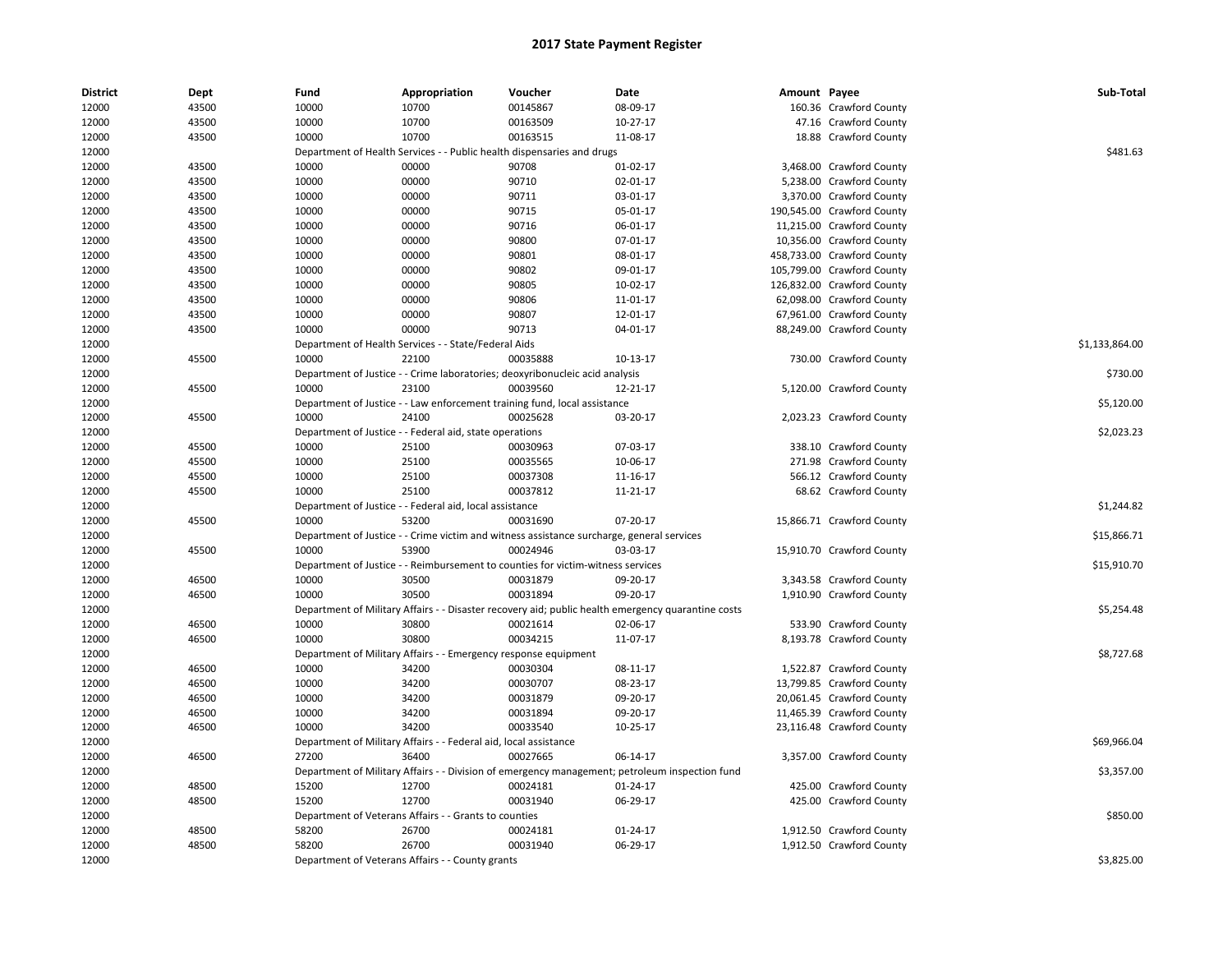| <b>District</b> | Dept  | Fund                                  | Appropriation                                                         | Voucher                                                                          | Date           | Amount Payee |                              | Sub-Total      |
|-----------------|-------|---------------------------------------|-----------------------------------------------------------------------|----------------------------------------------------------------------------------|----------------|--------------|------------------------------|----------------|
| 12000           | 48500 | 58200                                 | 28000                                                                 | 00037705                                                                         | 10-25-17       |              | 2,472.81 Crawford County     |                |
| 12000           |       |                                       | Department of Veterans Affairs - - Transportation payment             |                                                                                  |                |              |                              | \$2,472.81     |
| 12000           | 48500 | 58300                                 | 37000                                                                 | 00024181                                                                         | $01 - 24 - 17$ |              | 1,912.50 Crawford County     |                |
| 12000           | 48500 | 58300                                 | 37000                                                                 | 00031940                                                                         | 06-29-17       |              | 1,912.50 Crawford County     |                |
| 12000           |       |                                       | Department of Veterans Affairs - - County grants                      |                                                                                  |                |              |                              | \$3,825.00     |
| 12000           | 50500 | 10000                                 | 15500                                                                 | 00041355                                                                         | 01-30-17       |              | 3,158.34 Crawford County     |                |
| 12000           | 50500 | 10000                                 | 15500                                                                 | 00043731                                                                         | 02-28-17       |              | 1,164.99 Crawford County     |                |
| 12000           | 50500 | 10000                                 | 15500                                                                 | 00046113                                                                         | 03-28-17       |              | 643.70 Crawford County       |                |
| 12000           | 50500 | 10000                                 | 15500                                                                 | 00048865                                                                         | 04-28-17       |              | 587.73 Crawford County       |                |
| 12000           | 50500 | 10000                                 | 15500                                                                 | 00051803                                                                         | 05-30-17       |              | 2,649.00 Crawford County     |                |
| 12000           | 50500 | 10000                                 | 15500                                                                 | 00054227                                                                         | 06-28-17       |              | 1,774.83 Crawford County     |                |
| 12000           | 50500 | 10000                                 | 15500                                                                 | 00056677                                                                         | 07-28-17       |              | 1,438.44 Crawford County     |                |
| 12000           | 50500 | 10000                                 | 15500                                                                 | 00058895                                                                         | 08-28-17       |              | 1,136.96 Crawford County     |                |
| 12000           | 50500 | 10000                                 | 15500                                                                 | 00061455                                                                         | 09-28-17       |              | 885.82 Crawford County       |                |
| 12000           | 50500 | 10000                                 | 15500                                                                 | 00063994                                                                         | 10-30-17       |              | 310.09 Crawford County       |                |
| 12000           | 50500 | 10000                                 | 15500                                                                 | 00066453                                                                         | 11-28-17       |              | 2,385.30 Crawford County     |                |
| 12000           | 50500 | 10000                                 | 15500                                                                 | 00068722                                                                         | 12-28-17       |              | 4,062.90 Crawford County     |                |
| 12000           |       | Department of Administration          |                                                                       | - - Federal aid; local assistance                                                |                |              |                              | \$20,198.10    |
| 12000           | 50500 | 10000                                 | 74300                                                                 | 00051293                                                                         | 06-01-17       |              | 61,559.86 Crawford County    |                |
| 12000           | 50500 | 10000                                 | 74300                                                                 | 00066755                                                                         | 12-07-17       |              | 87,209.91 Crawford County    |                |
| 12000           |       |                                       | Department of Administration - - Federal aid; local assistance        |                                                                                  |                |              |                              | \$148,769.77   |
| 12000           | 50500 | 23500                                 | 37100                                                                 | 00041355                                                                         | 01-30-17       |              | 2,582.28 Crawford County     |                |
| 12000           | 50500 | 23500                                 | 37100                                                                 | 00043731                                                                         | 02-28-17       |              | 2,142.91 Crawford County     |                |
| 12000           | 50500 | 23500                                 | 37100                                                                 | 00046113                                                                         | 03-28-17       |              | 2,362.72 Crawford County     |                |
| 12000           | 50500 | 23500                                 | 37100                                                                 | 00048865                                                                         | 04-28-17       |              | 3,527.95 Crawford County     |                |
| 12000           | 50500 | 23500                                 | 37100                                                                 | 00051803                                                                         | 05-30-17       |              | 32.36 Crawford County        |                |
| 12000           | 50500 | 23500                                 | 37100                                                                 | 00056677                                                                         | 07-28-17       |              | 62.73 Crawford County        |                |
| 12000           | 50500 | 23500                                 | 37100                                                                 | 00058895                                                                         | 08-28-17       |              | 304.92 Crawford County       |                |
| 12000           | 50500 | 23500                                 | 37100                                                                 | 00061455                                                                         | 09-28-17       |              | 1,122.08 Crawford County     |                |
| 12000           | 50500 | 23500                                 | 37100                                                                 | 00063994                                                                         | 10-30-17       |              | 2,525.74 Crawford County     |                |
| 12000           | 50500 | 23500                                 | 37100                                                                 | 00066453                                                                         | 11-28-17       |              | 4,459.03 Crawford County     |                |
| 12000           | 50500 | 23500                                 | 37100                                                                 | 00068722                                                                         | 12-28-17       |              | 2,693.69 Crawford County     |                |
| 12000           |       |                                       | Department of Administration - - Low-income assistance grants         |                                                                                  |                |              |                              | \$21,816.41    |
| 12000           | 50500 | 26900                                 | 16600                                                                 | 00041062                                                                         | 02-07-17       |              | 1,000.00 Crawford County     |                |
| 12000           | 50500 | 26900                                 | 16600                                                                 | 00042983                                                                         | 02-21-17       |              | 75,376.00 Crawford County    |                |
| 12000           | 50500 | 26900                                 | 16600                                                                 | 00052255                                                                         | 06-12-17       |              | 25,000.00 Crawford County    |                |
| 12000           |       | Department of Administration - - Land |                                                                       |                                                                                  |                |              |                              | \$101,376.00   |
| 12000           | 50700 | 37500                                 | 90200                                                                 | 00001383                                                                         | 09-06-17       |              | 1,256.85 Crawford County     |                |
| 12000           |       |                                       | Commissioners of Public Lands - - (902) REV TEMP LOAN ACCTS           |                                                                                  |                |              |                              | \$1,256.85     |
| 12000           | 51000 | 10000                                 | 12000                                                                 | 00000253                                                                         | 01-13-17       |              | 1,911.71 Crawford County     |                |
| 12000           |       | Elections Commission - - Recount fees |                                                                       |                                                                                  |                |              |                              | \$1,911.71     |
| 12000           | 83500 | 10000                                 | 10500                                                                 | 00020527                                                                         | 07-24-17       |              | 127,483.52 Crawford County   |                |
| 12000           | 83500 | 10000                                 | 10500                                                                 | 00023545                                                                         | 11-20-17       |              | 722,406.62 Crawford County   |                |
| 12000           |       |                                       | Shared Revenue and Tax Relief - - County and municipal aid account    |                                                                                  |                |              |                              | \$849,890.14   |
| 12000           | 83500 | 10000                                 | 10900                                                                 | 00017326                                                                         | 07-24-17       |              | 10,608.00 Crawford County    |                |
| 12000           |       |                                       | Shared Revenue and Tax Relief - - State aid; tax exempt property      |                                                                                  |                |              |                              | \$10,608.00    |
| 12000           | 83500 | 10000                                 | 11000                                                                 | 00020527                                                                         | 07-24-17       |              | 6,534.79 Crawford County     |                |
| 12000           | 83500 | 10000                                 | 11000                                                                 | 00023545                                                                         | 11-20-17       |              | 37,164.78 Crawford County    |                |
| 12000           |       |                                       | Shared Revenue and Tax Relief - - Public utility distribution account |                                                                                  |                |              |                              | \$43,699.57    |
| 12000           | 83500 | 10000                                 | 30200                                                                 | 00020080                                                                         | 07-24-17       |              | 581,079.87 Crawford County   |                |
| 12000           | 83500 | 10000                                 | 30200                                                                 | 00022125                                                                         | 07-24-17       |              | 1,909,278.72 Crawford County |                |
| 12000           |       |                                       |                                                                       | Shared Revenue and Tax Relief - - School levy tax credit and first dollar credit |                |              |                              | \$2,490,358.59 |
|                 |       |                                       |                                                                       |                                                                                  |                |              |                              |                |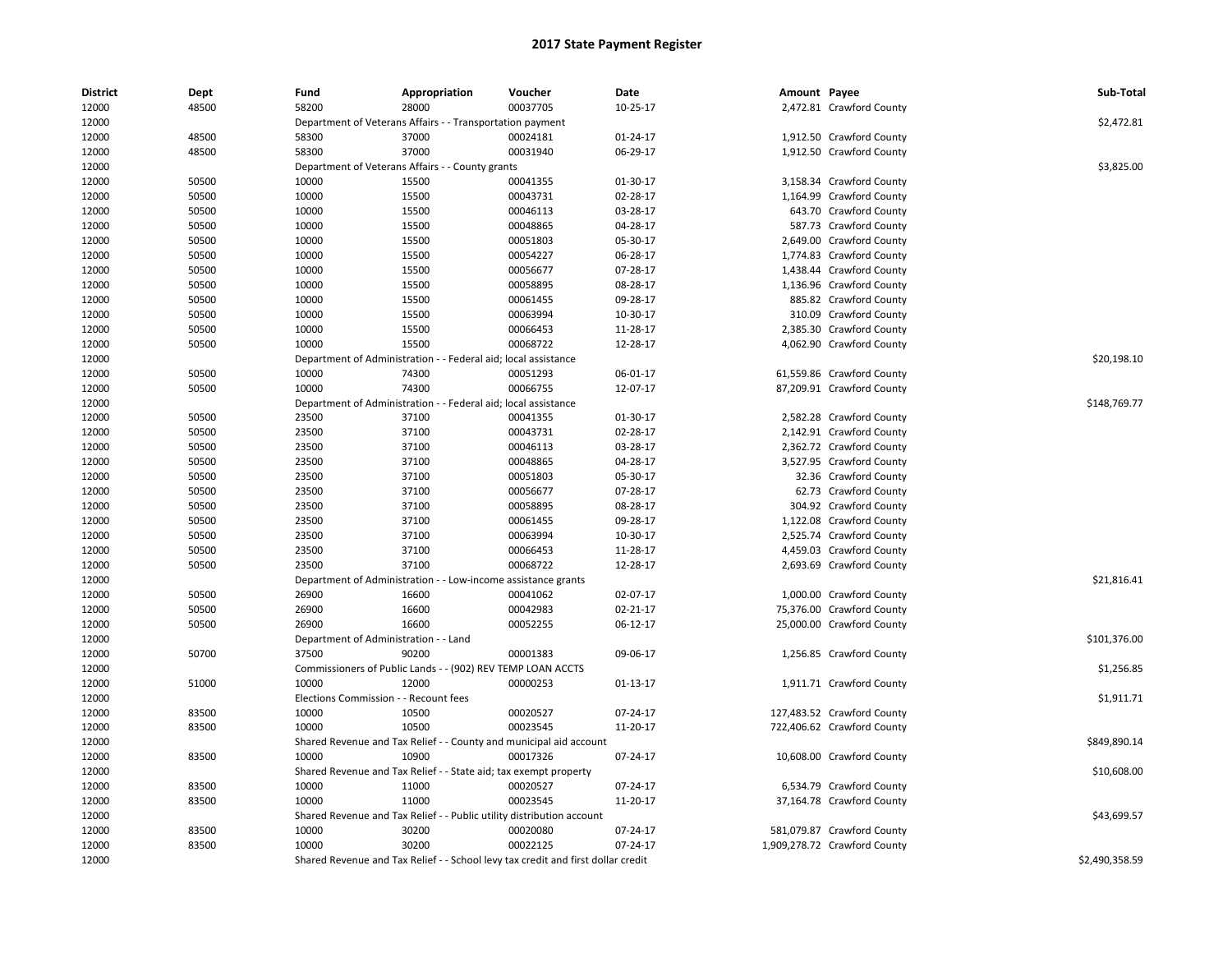| <b>District</b> | Dept  | Fund  | Appropriation                                               | Voucher  | Date     | Amount Payee |                            | Sub-Total      |
|-----------------|-------|-------|-------------------------------------------------------------|----------|----------|--------------|----------------------------|----------------|
| 12000           | 83500 | 52100 | 36300                                                       | 00016130 | 03-27-17 |              | 605,176.22 Crawford County |                |
| 12000           |       |       | Shared Revenue and Tax Relief - - Lottery and gaming credit |          |          |              |                            | \$605,176.22   |
| 12000 Total     |       |       |                                                             |          |          |              |                            | \$8,625,435.45 |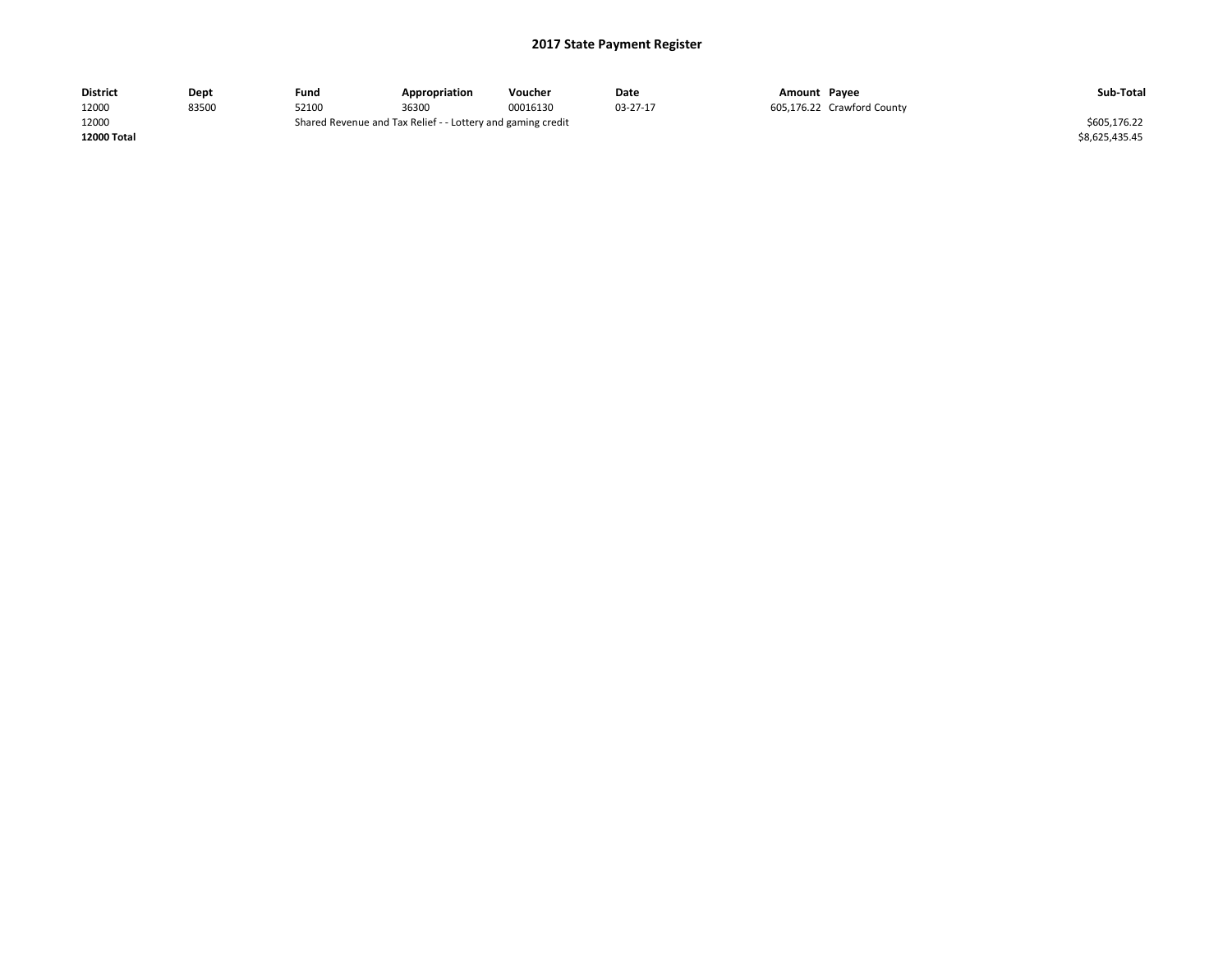| <b>District</b>    | Dept  | Fund  | Appropriation                                                                                                | Voucher  | Date     | Amount Payee |                               | Sub-Total    |
|--------------------|-------|-------|--------------------------------------------------------------------------------------------------------------|----------|----------|--------------|-------------------------------|--------------|
| 12002              | 16500 | 10000 | 22500                                                                                                        | 00010753 | 06-26-17 |              | 4,939.24 Town Of Bridgeport   |              |
| 12002              |       |       | Dept of Safety & Prof Services - - Fire dues distribution                                                    |          |          |              |                               | \$4,939.24   |
| 12002              | 37000 | 10000 | 50300                                                                                                        | 00124340 | 02-06-17 |              | 4,342.28 Town Of Bridgeport   |              |
| 12002              | 37000 | 10000 | 50300                                                                                                        | 00124341 | 02-06-17 |              | 6,884.56 Town Of Bridgeport   |              |
| 12002              | 37000 | 10000 | 50300                                                                                                        | 00143131 | 04-21-17 |              | 103.18 Town Of Bridgeport     |              |
| 12002              |       |       | Dept of Natural Resources - - Aids in lieu of taxes - general fund                                           |          |          |              |                               | \$11,330.02  |
| 12002              | 37000 | 21200 | 16600                                                                                                        | 00157177 | 06-19-17 |              | 147.39 Town Of Bridgeport     |              |
| 12002              |       |       | Dept of Natural Resources - - General program operations - state funds; forestry                             |          | \$147.39 |              |                               |              |
| 12002              | 37000 | 21200 | 57100                                                                                                        | 00157177 | 06-19-17 |              | 106.02 Town Of Bridgeport     |              |
| 12002              |       |       | Dept of Natural Resources - - Resource aids -- county forests, forest croplands and managed forest land aids |          | \$106.02 |              |                               |              |
| 12002              | 37000 | 21200 | 58900                                                                                                        | 00157177 | 06-19-17 |              | 678.00 Town Of Bridgeport     |              |
| 12002              |       |       | Dept of Natural Resources - - Resource aids - distribution of closed acreage fees.                           |          |          |              |                               | \$678.00     |
| 12002              | 39500 | 21100 | 19100                                                                                                        | 00065764 | 01-03-17 |              | 11,059.54 Town Of Bridgeport  |              |
| 12002              | 39500 | 21100 | 19100                                                                                                        | 00096887 | 04-03-17 |              | 11,059.54 Town Of Bridgeport  |              |
| 12002              | 39500 | 21100 | 19100                                                                                                        | 00134313 | 07-03-17 |              | 11,059.54 Town Of Bridgeport  |              |
| 12002              | 39500 | 21100 | 19100                                                                                                        | 00169579 | 10-02-17 |              | 11,059.56 Town Of Bridgeport  |              |
| 12002              |       |       | WI Dept of Transportation - - Transportation aids to municipalities, state funds                             |          |          |              |                               | \$44,238.18  |
| 12002              | 39500 | 21100 | 27800                                                                                                        | 00136739 | 06-29-17 |              | 19,627.74 Town Of Bridgeport  |              |
| 12002              |       |       | WI Dept of Transportation - - Local roads improvement program, state funds                                   |          |          |              |                               | \$19,627.74  |
| 12002              | 39500 | 21100 | 27000                                                                                                        | 00128384 | 06-14-17 |              | 457,610.26 Town Of Bridgeport |              |
| 12002              |       |       | WI Dept of Transportation - - Local roads improvement program. discretionary grants, state funds             |          |          |              |                               | \$457,610.26 |
| 12002              | 83500 | 10000 | 10500                                                                                                        | 00020506 | 07-24-17 |              | 1,613.81 Town Of Bridgeport   |              |
| 12002              | 83500 | 10000 | 10500                                                                                                        | 00023524 | 11-20-17 |              | 9,144.89 Town Of Bridgeport   |              |
| 12002              |       |       | Shared Revenue and Tax Relief - - County and municipal aid account                                           |          |          |              |                               | \$10,758.70  |
| 12002              | 83500 | 10000 | 10900                                                                                                        | 00017668 | 07-24-17 |              | 406.00 Town Of Bridgeport     |              |
| 12002              |       |       | Shared Revenue and Tax Relief - - State aid; tax exempt property                                             |          |          |              |                               | \$406.00     |
| 12002              | 83500 | 52100 | 36300                                                                                                        | 00015729 | 03-27-17 |              | 7,100.27 Town Of Bridgeport   |              |
| 12002              |       |       | Shared Revenue and Tax Relief - - Lottery and gaming credit                                                  |          |          |              |                               | \$7,100.27   |
| <b>12002 Total</b> |       |       |                                                                                                              |          |          |              |                               | \$556,941.82 |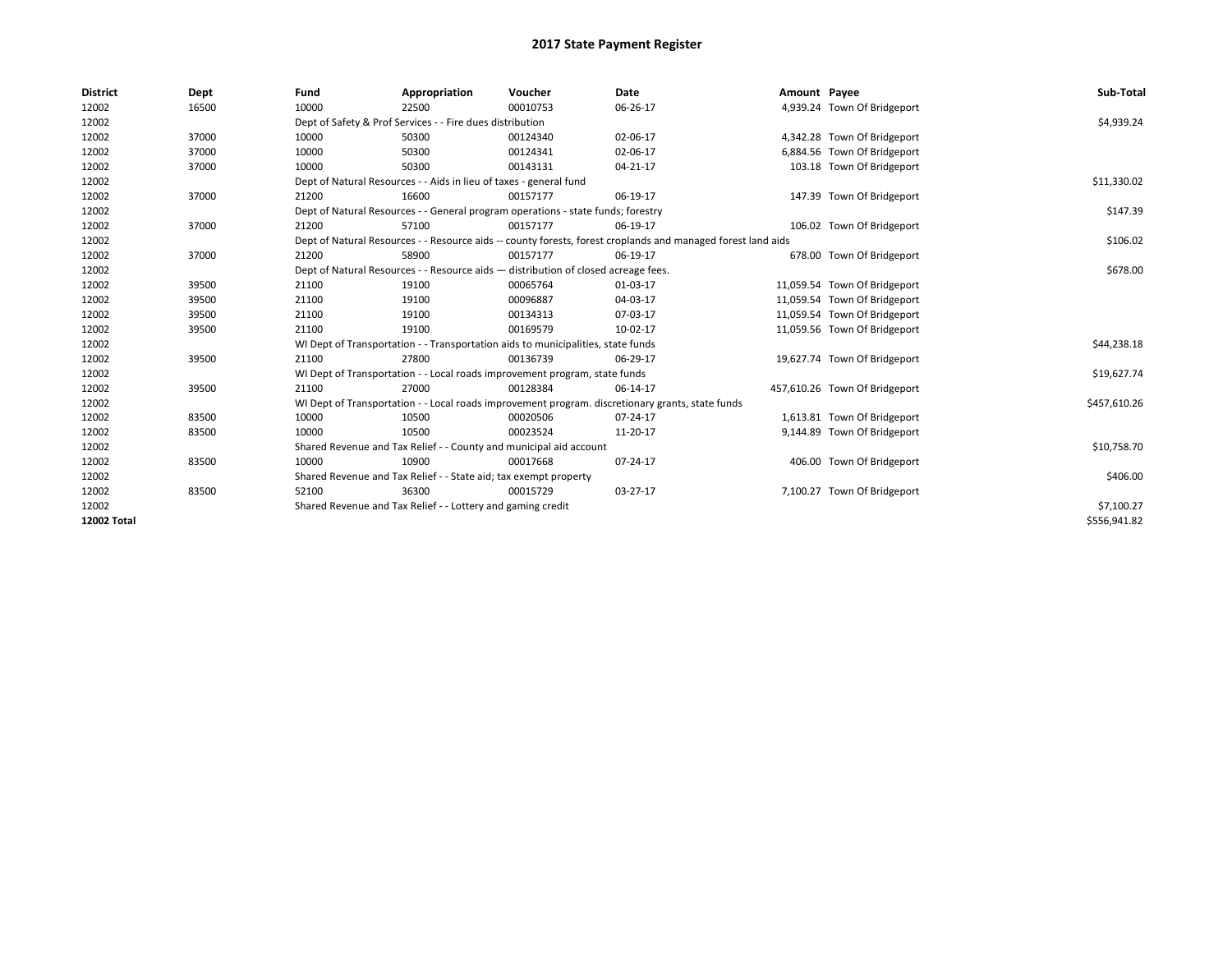| <b>District</b> | Dept  | Fund                                                                               | Appropriation                                                                                                | Voucher     | Date     | Amount Payee |                           | Sub-Total    |  |  |  |
|-----------------|-------|------------------------------------------------------------------------------------|--------------------------------------------------------------------------------------------------------------|-------------|----------|--------------|---------------------------|--------------|--|--|--|
| 12004           | 16500 | 10000                                                                              | 22500                                                                                                        | 00010754    | 06-26-17 |              | 2,787.94 Town Of Clayton  |              |  |  |  |
| 12004           |       |                                                                                    | Dept of Safety & Prof Services - - Fire dues distribution                                                    |             |          |              |                           | \$2,787.94   |  |  |  |
| 12004           | 37000 | 10000                                                                              | 50300                                                                                                        | 00124364    | 02-06-17 |              | 31.88 Town Of Clayton     |              |  |  |  |
| 12004           |       |                                                                                    | Dept of Natural Resources - - Aids in lieu of taxes - general fund                                           |             |          |              |                           | \$31.88      |  |  |  |
| 12004           | 37000 | 21200                                                                              | 16600                                                                                                        | 00157178    | 06-19-17 |              | 3,717.56 Town Of Clayton  |              |  |  |  |
| 12004           |       |                                                                                    | Dept of Natural Resources - - General program operations - state funds; forestry                             |             |          |              |                           | \$3,717.56   |  |  |  |
| 12004           | 37000 | 21200                                                                              | 57100                                                                                                        | 00157178    | 06-19-17 |              | 1,884.84 Town Of Clayton  |              |  |  |  |
| 12004           |       |                                                                                    | Dept of Natural Resources - - Resource aids -- county forests, forest croplands and managed forest land aids |             |          |              |                           |              |  |  |  |
| 12004           | 37000 | 21200                                                                              | 58900                                                                                                        | 00157178    | 06-19-17 |              | 17,100.77 Town Of Clayton |              |  |  |  |
| 12004           |       | Dept of Natural Resources - - Resource aids - distribution of closed acreage fees. |                                                                                                              | \$17,100.77 |          |              |                           |              |  |  |  |
| 12004           | 39500 | 21100                                                                              | 19100                                                                                                        | 00065765    | 01-03-17 |              | 50,249.64 Town Of Clayton |              |  |  |  |
| 12004           | 39500 | 21100                                                                              | 19100                                                                                                        | 00096888    | 04-03-17 |              | 50,249.64 Town Of Clayton |              |  |  |  |
| 12004           | 39500 | 21100                                                                              | 19100                                                                                                        | 00134314    | 07-03-17 |              | 50,249.64 Town Of Clayton |              |  |  |  |
| 12004           | 39500 | 21100                                                                              | 19100                                                                                                        | 00169580    | 10-02-17 |              | 50,249.64 Town Of Clayton |              |  |  |  |
| 12004           |       |                                                                                    | WI Dept of Transportation - - Transportation aids to municipalities, state funds                             |             |          |              |                           | \$200,998.56 |  |  |  |
| 12004           | 83500 | 10000                                                                              | 10500                                                                                                        | 00020507    | 07-24-17 |              | 5,495.05 Town Of Clayton  |              |  |  |  |
| 12004           | 83500 | 10000                                                                              | 10500                                                                                                        | 00023525    | 11-20-17 |              | 31,138.64 Town Of Clayton |              |  |  |  |
| 12004           |       |                                                                                    | Shared Revenue and Tax Relief - - County and municipal aid account                                           |             |          |              |                           | \$36,633.69  |  |  |  |
| 12004           | 83500 | 10000                                                                              | 10900                                                                                                        | 00017669    | 07-24-17 |              | 5.00 Town Of Clayton      |              |  |  |  |
| 12004           |       |                                                                                    | Shared Revenue and Tax Relief - - State aid; tax exempt property                                             |             |          |              |                           | \$5.00       |  |  |  |
| 12004           | 83500 | 10000                                                                              | 11000                                                                                                        | 00020507    | 07-24-17 |              | 31.47 Town Of Clayton     |              |  |  |  |
| 12004           | 83500 | 10000                                                                              | 11000                                                                                                        | 00023525    | 11-20-17 |              | 182.78 Town Of Clayton    |              |  |  |  |
| 12004           |       | Shared Revenue and Tax Relief - - Public utility distribution account              |                                                                                                              | \$214.25    |          |              |                           |              |  |  |  |
| 12004 Total     |       |                                                                                    |                                                                                                              |             |          |              |                           | \$263,374.49 |  |  |  |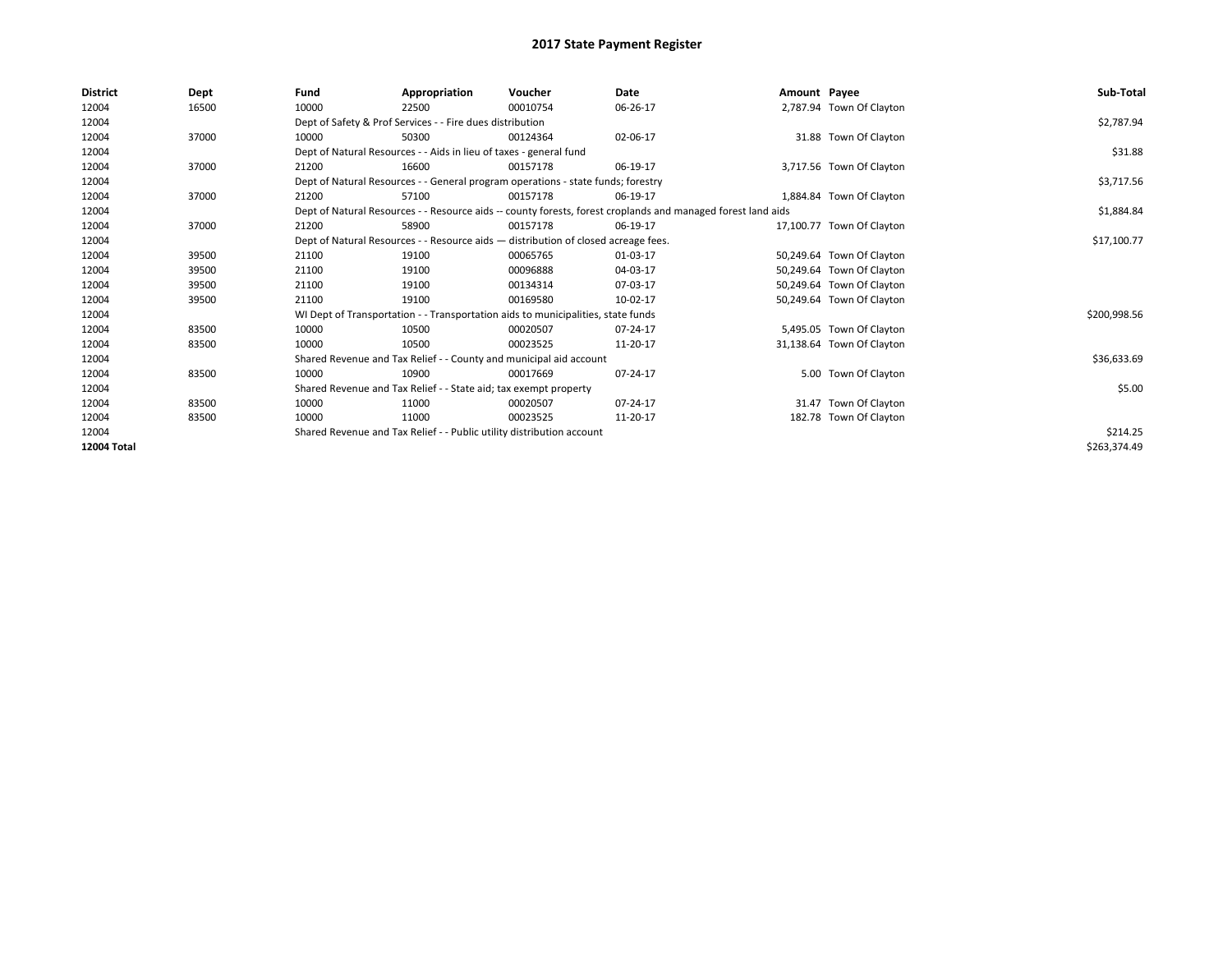| <b>District</b> | Dept  | Fund  | Appropriation                                                                      | Voucher  | Date                                                                                                         | Amount Payee |                           | Sub-Total    |  |  |
|-----------------|-------|-------|------------------------------------------------------------------------------------|----------|--------------------------------------------------------------------------------------------------------------|--------------|---------------------------|--------------|--|--|
| 12006           | 16500 | 10000 | 22500                                                                              | 00010755 | 06-26-17                                                                                                     |              | 2,647.92 Town Of Eastman  |              |  |  |
| 12006           |       |       | Dept of Safety & Prof Services - - Fire dues distribution                          |          |                                                                                                              |              |                           | \$2,647.92   |  |  |
| 12006           | 37000 | 10000 | 50300                                                                              | 00124368 | 02-06-17                                                                                                     |              | 11,051.22 Town Of Eastman |              |  |  |
| 12006           | 37000 | 10000 | 50300                                                                              | 00124369 | 02-06-17                                                                                                     |              | 4.263.87 Town Of Eastman  |              |  |  |
| 12006           | 37000 | 10000 | 50300                                                                              | 00143479 | $04 - 21 - 17$                                                                                               |              | 20.56 Town Of Eastman     |              |  |  |
| 12006           |       |       | Dept of Natural Resources - - Aids in lieu of taxes - general fund                 |          | \$15,335.65                                                                                                  |              |                           |              |  |  |
| 12006           | 37000 | 21200 | 16600                                                                              | 00157179 | 06-19-17                                                                                                     |              | 2,482.00 Town Of Eastman  |              |  |  |
| 12006           |       |       | Dept of Natural Resources - - General program operations - state funds; forestry   |          | \$2,482.00                                                                                                   |              |                           |              |  |  |
| 12006           | 37000 | 21200 | 57100                                                                              | 00157179 | 06-19-17                                                                                                     |              | 1,195.24 Town Of Eastman  |              |  |  |
| 12006           |       |       |                                                                                    |          | Dept of Natural Resources - - Resource aids -- county forests, forest croplands and managed forest land aids |              |                           | \$1,195.24   |  |  |
| 12006           | 37000 | 21200 | 57900                                                                              | 00143478 | 04-21-17                                                                                                     |              | 28.35 Town Of Eastman     |              |  |  |
| 12006           |       |       | Dept of Natural Resources - - Aids in lieu of taxes - sum sufficient               |          |                                                                                                              |              |                           |              |  |  |
| 12006           | 37000 | 21200 | 58900                                                                              | 00157179 | 06-19-17                                                                                                     |              | 11,417.19 Town Of Eastman |              |  |  |
| 12006           |       |       | Dept of Natural Resources - - Resource aids - distribution of closed acreage fees. |          | \$11,417.19                                                                                                  |              |                           |              |  |  |
| 12006           | 37000 | 27400 | 67000                                                                              | 00154258 | 06-01-17                                                                                                     |              | 1.528.50 Town Of Eastman  |              |  |  |
| 12006           |       |       | Dept of Natural Resources - - Financial assistance for responsible units           |          |                                                                                                              |              |                           | \$1,528.50   |  |  |
| 12006           | 39500 | 21100 | 19100                                                                              | 00065766 | 01-03-17                                                                                                     |              | 42,228.85 Town Of Eastman |              |  |  |
| 12006           | 39500 | 21100 | 19100                                                                              | 00096889 | 04-03-17                                                                                                     |              | 42.228.85 Town Of Eastman |              |  |  |
| 12006           | 39500 | 21100 | 19100                                                                              | 00134315 | 07-03-17                                                                                                     |              | 42,228.85 Town Of Eastman |              |  |  |
| 12006           | 39500 | 21100 | 19100                                                                              | 00169581 | 10-02-17                                                                                                     |              | 42.228.87 Town Of Eastman |              |  |  |
| 12006           |       |       | WI Dept of Transportation - - Transportation aids to municipalities, state funds   |          |                                                                                                              |              |                           | \$168,915.42 |  |  |
| 12006           | 83500 | 10000 | 10500                                                                              | 00020508 | 07-24-17                                                                                                     |              | 5,511.19 Town Of Eastman  |              |  |  |
| 12006           | 83500 | 10000 | 10500                                                                              | 00023526 | 11-20-17                                                                                                     |              | 31,230.09 Town Of Eastman |              |  |  |
| 12006           |       |       | Shared Revenue and Tax Relief - - County and municipal aid account                 |          |                                                                                                              |              |                           | \$36,741.28  |  |  |
| 12006           | 83500 | 10000 | 10900                                                                              | 00017670 | 07-24-17                                                                                                     |              | 4.00 Town Of Eastman      |              |  |  |
| 12006           |       |       | Shared Revenue and Tax Relief - - State aid; tax exempt property                   |          |                                                                                                              |              |                           |              |  |  |
| 12006           | 83500 | 10000 | 11000                                                                              | 00020508 | 07-24-17                                                                                                     |              | 51.92 Town Of Eastman     |              |  |  |
| 12006           | 83500 | 10000 | 11000                                                                              | 00023526 | 11-20-17                                                                                                     |              | 301.65 Town Of Eastman    |              |  |  |
| 12006           |       |       | Shared Revenue and Tax Relief - - Public utility distribution account              |          |                                                                                                              |              |                           | \$353.57     |  |  |
| 12006 Total     |       |       |                                                                                    |          |                                                                                                              |              |                           | \$240,649.12 |  |  |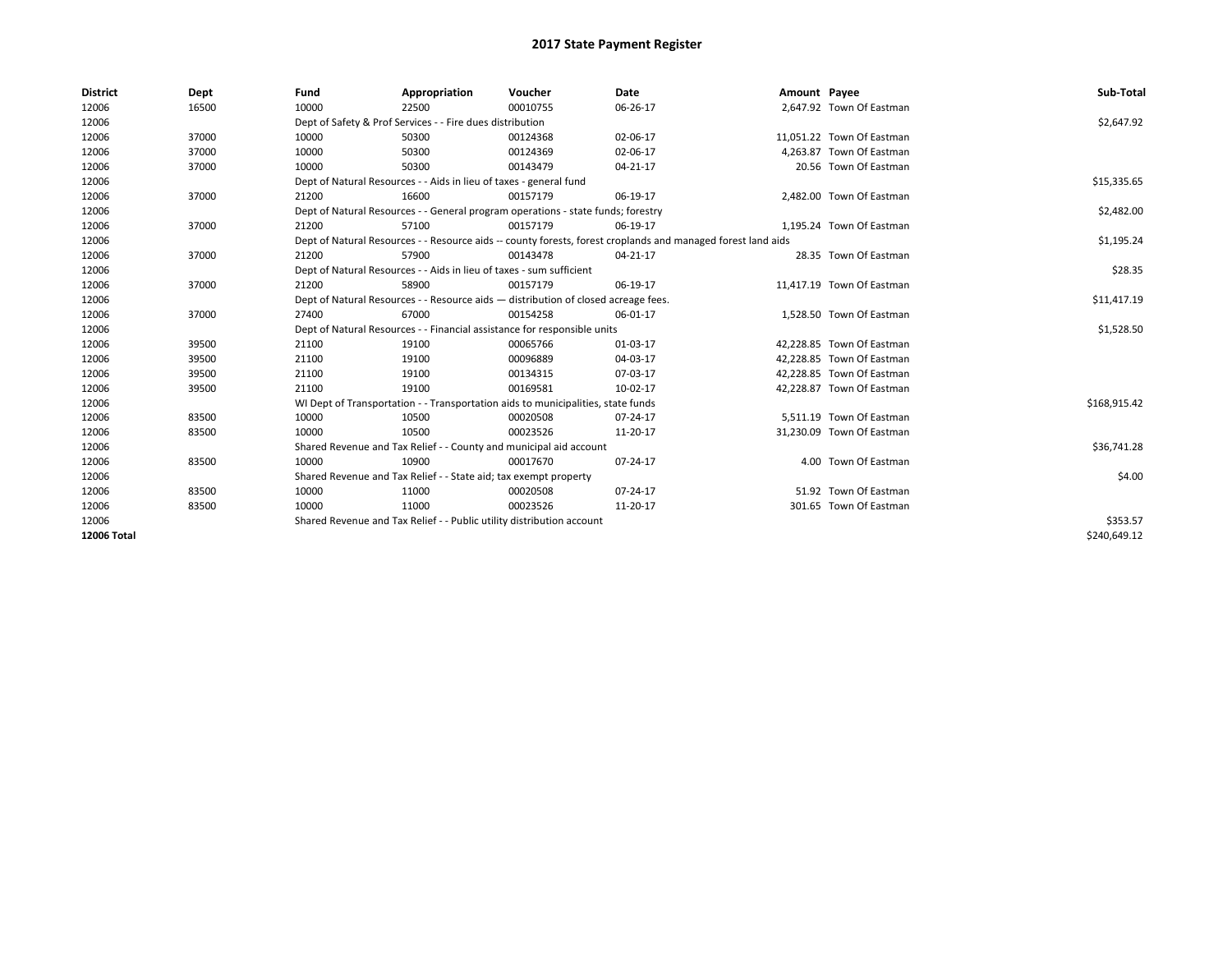| District           | Dept  | Fund  | Appropriation                                                                                                | Voucher  | Date        | Amount Payee |                           | Sub-Total    |  |  |  |
|--------------------|-------|-------|--------------------------------------------------------------------------------------------------------------|----------|-------------|--------------|---------------------------|--------------|--|--|--|
| 12008              | 16500 | 10000 | 22500                                                                                                        | 00010756 | 06-26-17    |              | 2,716.48 Town Of Freeman  |              |  |  |  |
| 12008              |       |       | Dept of Safety & Prof Services - - Fire dues distribution                                                    |          |             |              |                           | \$2,716.48   |  |  |  |
| 12008              | 37000 | 10000 | 50300                                                                                                        | 00124378 | 02-06-17    |              | 17,521.76 Town Of Freeman |              |  |  |  |
| 12008              | 37000 | 10000 | 50300                                                                                                        | 00124379 | 02-06-17    |              | 3.573.58 Town Of Freeman  |              |  |  |  |
| 12008              | 37000 | 10000 | 50300                                                                                                        | 00124380 | 02-06-17    |              | 67.304.65 Town Of Freeman |              |  |  |  |
| 12008              | 37000 | 10000 | 50300                                                                                                        | 00124381 | 02-06-17    |              | 2,101.44 Town Of Freeman  |              |  |  |  |
| 12008              | 37000 | 10000 | 50300                                                                                                        | 00143510 | 04-21-17    |              | 1,036.95 Town Of Freeman  |              |  |  |  |
| 12008              |       |       | Dept of Natural Resources - - Aids in lieu of taxes - general fund                                           |          | \$91,538.38 |              |                           |              |  |  |  |
| 12008              | 37000 | 21200 | 16600                                                                                                        | 00157180 | 06-19-17    |              | 2.803.30 Town Of Freeman  |              |  |  |  |
| 12008              |       |       | Dept of Natural Resources - - General program operations - state funds; forestry                             |          | \$2,803.30  |              |                           |              |  |  |  |
| 12008              | 37000 | 21200 | 57100                                                                                                        | 00157180 | 06-19-17    |              | 1,429.85 Town Of Freeman  |              |  |  |  |
| 12008              |       |       | Dept of Natural Resources - - Resource aids -- county forests, forest croplands and managed forest land aids |          |             |              |                           |              |  |  |  |
| 12008              | 37000 | 21200 | 58900                                                                                                        | 00157180 | 06-19-17    |              | 12.895.16 Town Of Freeman |              |  |  |  |
| 12008              |       |       | Dept of Natural Resources - - Resource aids - distribution of closed acreage fees.                           |          |             |              |                           | \$12,895.16  |  |  |  |
| 12008              | 37000 | 27400 | 67000                                                                                                        | 00154406 | 06-01-17    |              | 892.22 Town Of Freeman    |              |  |  |  |
| 12008              |       |       | Dept of Natural Resources - - Financial assistance for responsible units                                     |          |             |              |                           | \$892.22     |  |  |  |
| 12008              | 39500 | 21100 | 19100                                                                                                        | 00065767 | 01-03-17    |              | 46.853.05 Town Of Freeman |              |  |  |  |
| 12008              | 39500 | 21100 | 19100                                                                                                        | 00096890 | 04-03-17    |              | 46.853.05 Town Of Freeman |              |  |  |  |
| 12008              | 39500 | 21100 | 19100                                                                                                        | 00134316 | 07-03-17    |              | 46,853.05 Town Of Freeman |              |  |  |  |
| 12008              | 39500 | 21100 | 19100                                                                                                        | 00169582 | 10-02-17    |              | 46.853.07 Town Of Freeman |              |  |  |  |
| 12008              |       |       | WI Dept of Transportation - - Transportation aids to municipalities, state funds                             |          |             |              |                           | \$187,412.22 |  |  |  |
| 12008              | 83500 | 10000 | 10500                                                                                                        | 00020509 | 07-24-17    |              | 4,404.68 Town Of Freeman  |              |  |  |  |
| 12008              | 83500 | 10000 | 10500                                                                                                        | 00023527 | 11-20-17    |              | 24,962.84 Town Of Freeman |              |  |  |  |
| 12008              |       |       | Shared Revenue and Tax Relief - - County and municipal aid account                                           |          |             |              |                           | \$29,367.52  |  |  |  |
| <b>12008 Total</b> |       |       |                                                                                                              |          |             |              |                           | \$329,055.13 |  |  |  |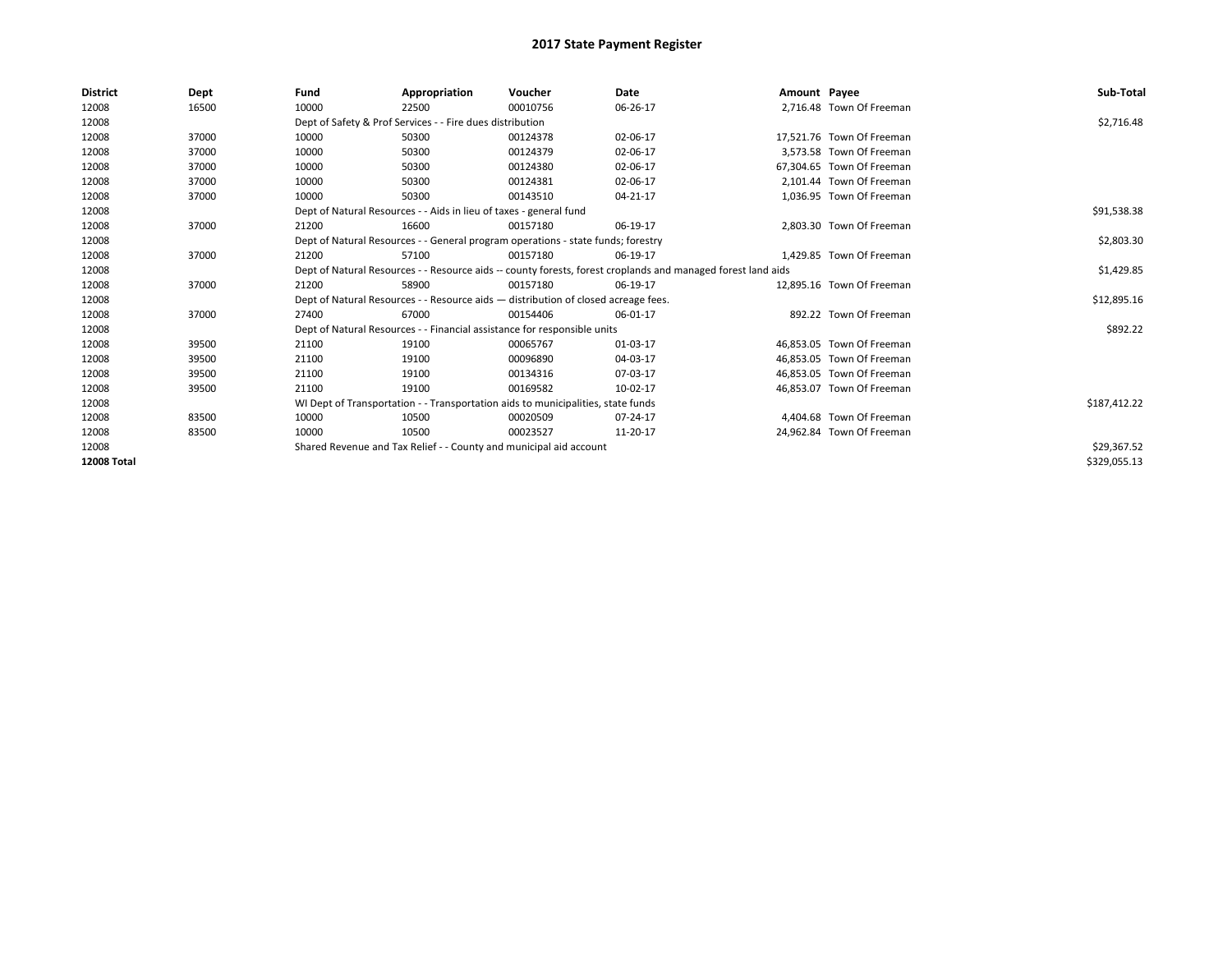| <b>District</b> | Dept  | Fund  | Appropriation                                                                                                | Voucher  | Date     | Amount Payee |                          | Sub-Total    |  |  |  |
|-----------------|-------|-------|--------------------------------------------------------------------------------------------------------------|----------|----------|--------------|--------------------------|--------------|--|--|--|
| 12010           | 16500 | 10000 | 22500                                                                                                        | 00010757 | 06-27-17 |              | 886.68 Haney, Town of    |              |  |  |  |
| 12010           |       |       | Dept of Safety & Prof Services - - Fire dues distribution                                                    |          |          |              |                          | \$886.68     |  |  |  |
| 12010           | 37000 | 10000 | 50300                                                                                                        | 00124384 | 02-06-17 |              | 14,194.49 Haney, Town of |              |  |  |  |
| 12010           | 37000 | 10000 | 50300                                                                                                        | 00124385 | 02-06-17 |              | 7,729.60 Haney, Town of  |              |  |  |  |
| 12010           |       |       | Dept of Natural Resources - - Aids in lieu of taxes - general fund                                           |          |          |              |                          | \$21,924.09  |  |  |  |
| 12010           | 37000 | 21200 | 16600                                                                                                        | 00157181 | 06-19-17 |              | 1,067.61 Haney, Town of  |              |  |  |  |
| 12010           |       |       | Dept of Natural Resources - - General program operations - state funds; forestry                             |          |          |              |                          |              |  |  |  |
| 12010           | 37000 | 21200 | 57100                                                                                                        | 00157181 | 06-19-17 |              | 488.63 Haney, Town of    |              |  |  |  |
| 12010           |       |       | Dept of Natural Resources - - Resource aids -- county forests, forest croplands and managed forest land aids |          |          |              |                          |              |  |  |  |
| 12010           | 37000 | 21200 | 58900                                                                                                        | 00157181 | 06-19-17 |              | 4,911.01 Haney, Town of  |              |  |  |  |
| 12010           |       |       | Dept of Natural Resources - - Resource aids - distribution of closed acreage fees.                           |          |          |              |                          |              |  |  |  |
| 12010           | 39500 | 21100 | 19100                                                                                                        | 00065768 | 01-03-17 |              | 22,647.57 Haney, Town of |              |  |  |  |
| 12010           | 39500 | 21100 | 19100                                                                                                        | 00096891 | 04-03-17 |              | 22,647.57 Haney, Town of |              |  |  |  |
| 12010           | 39500 | 21100 | 19100                                                                                                        | 00134317 | 07-03-17 |              | 22,647.57 Haney, Town of |              |  |  |  |
| 12010           | 39500 | 21100 | 19100                                                                                                        | 00169583 | 10-02-17 |              | 22,647.57 Haney, Town of |              |  |  |  |
| 12010           |       |       | WI Dept of Transportation - - Transportation aids to municipalities, state funds                             |          |          |              |                          | \$90,590.28  |  |  |  |
| 12010           | 83500 | 10000 | 10500                                                                                                        | 00020510 | 07-24-17 |              | 6,637.43 Haney, Town of  |              |  |  |  |
| 12010           | 83500 | 10000 | 10500                                                                                                        | 00023528 | 11-20-17 |              | 37,612.09 Haney, Town of |              |  |  |  |
| 12010           |       |       | Shared Revenue and Tax Relief - - County and municipal aid account                                           |          |          |              |                          | \$44,249.52  |  |  |  |
| 12010           | 83500 | 10000 | 10900                                                                                                        | 00017671 | 07-24-17 |              | 5.00 Haney, Town of      |              |  |  |  |
| 12010           |       |       | Shared Revenue and Tax Relief - - State aid; tax exempt property                                             |          |          |              |                          | \$5.00       |  |  |  |
| 12010 Total     |       |       |                                                                                                              |          |          |              |                          | \$164,122.82 |  |  |  |
|                 |       |       |                                                                                                              |          |          |              |                          |              |  |  |  |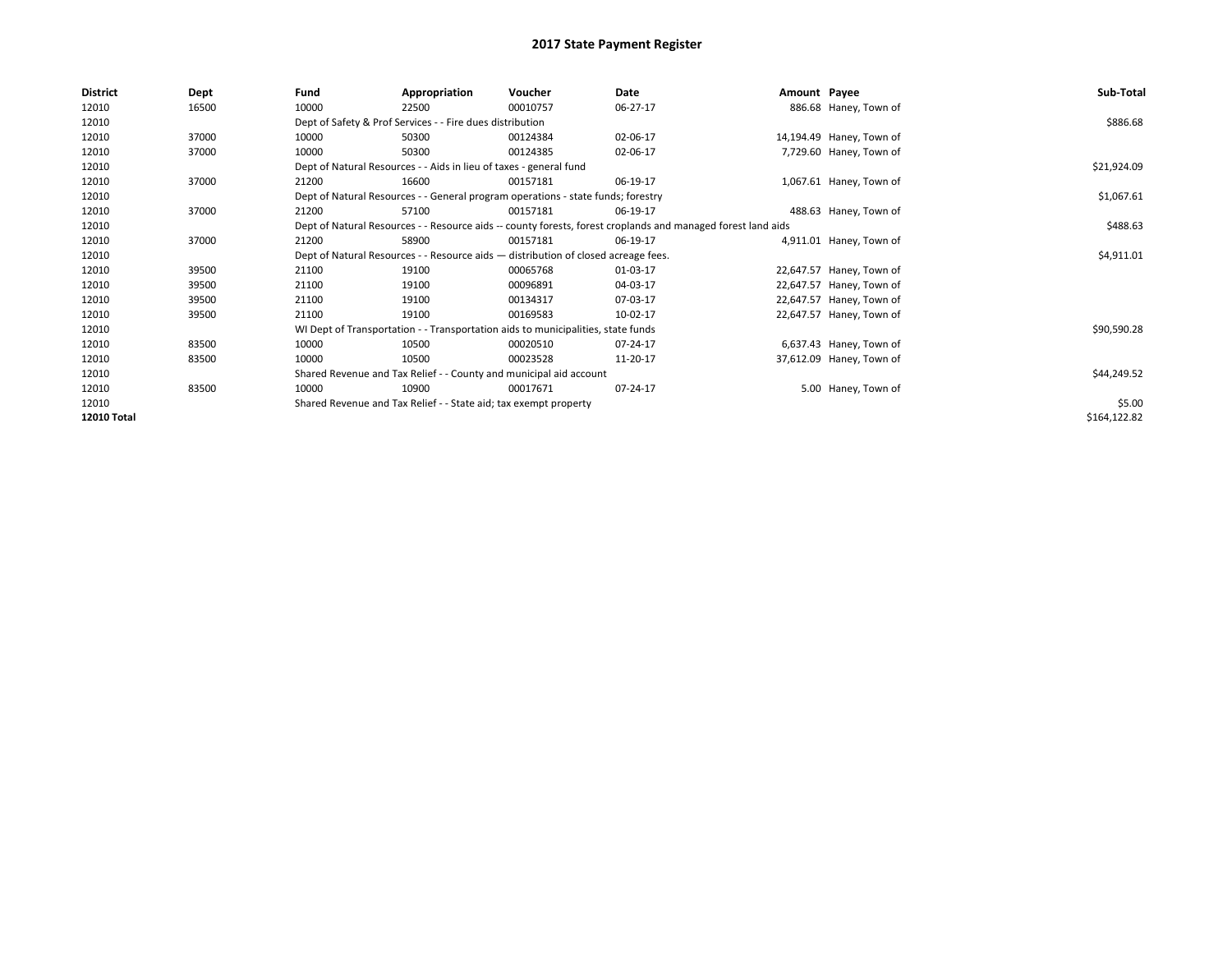| <b>District</b>    | Dept  | Fund                                                                  | Appropriation                                                                                                | Voucher  | Date           | Amount Payee |                            | Sub-Total    |  |  |  |
|--------------------|-------|-----------------------------------------------------------------------|--------------------------------------------------------------------------------------------------------------|----------|----------------|--------------|----------------------------|--------------|--|--|--|
| 12012              | 16500 | 10000                                                                 | 22500                                                                                                        | 00010758 | 06-26-17       |              | 1,460.58 Town Of Marietta  |              |  |  |  |
| 12012              |       |                                                                       | Dept of Safety & Prof Services - - Fire dues distribution                                                    |          |                |              |                            | \$1,460.58   |  |  |  |
| 12012              | 37000 | 10000                                                                 | 50300                                                                                                        | 00124392 | 02-06-17       |              | 13,189.10 Town Of Marietta |              |  |  |  |
| 12012              | 37000 | 10000                                                                 | 50300                                                                                                        | 00124393 | 02-06-17       |              | 64,731.27 Town Of Marietta |              |  |  |  |
| 12012              | 37000 | 10000                                                                 | 50300                                                                                                        | 00143602 | $04 - 21 - 17$ |              | 20.91 Town Of Marietta     |              |  |  |  |
| 12012              | 37000 | 10000                                                                 | 50300                                                                                                        | 00143604 | $04 - 21 - 17$ |              | 422.80 Town Of Marietta    |              |  |  |  |
| 12012              |       |                                                                       | Dept of Natural Resources - - Aids in lieu of taxes - general fund                                           |          |                |              |                            | \$78,364.08  |  |  |  |
| 12012              | 37000 | 21200                                                                 | 16600                                                                                                        | 00157182 | 06-19-17       |              | 935.06 Town Of Marietta    |              |  |  |  |
| 12012              |       |                                                                       | Dept of Natural Resources - - General program operations - state funds; forestry                             |          |                |              |                            | \$935.06     |  |  |  |
| 12012              | 37000 | 21200                                                                 | 57100                                                                                                        | 00157182 | 06-19-17       |              | 442.82 Town Of Marietta    |              |  |  |  |
| 12012              |       |                                                                       | Dept of Natural Resources - - Resource aids -- county forests, forest croplands and managed forest land aids |          |                |              |                            |              |  |  |  |
| 12012              | 37000 | 21200                                                                 | 57900                                                                                                        | 00143603 | $04 - 21 - 17$ |              | 3.67 Town Of Marietta      |              |  |  |  |
| 12012              | 37000 | 21200                                                                 | 57900                                                                                                        | 00143605 | 04-21-17       |              | 35.92 Town Of Marietta     |              |  |  |  |
| 12012              |       |                                                                       | Dept of Natural Resources - - Aids in lieu of taxes - sum sufficient                                         |          |                |              |                            |              |  |  |  |
| 12012              | 37000 | 21200                                                                 | 58900                                                                                                        | 00157182 | 06-19-17       |              | 4,301.29 Town Of Marietta  |              |  |  |  |
| 12012              |       |                                                                       | Dept of Natural Resources - - Resource aids - distribution of closed acreage fees.                           |          |                |              |                            |              |  |  |  |
| 12012              | 37000 | 27400                                                                 | 67000                                                                                                        | 00154669 | 06-01-17       |              | 2,316.91 Town Of Marietta  |              |  |  |  |
| 12012              |       |                                                                       | Dept of Natural Resources - - Financial assistance for responsible units                                     |          |                |              |                            | \$2,316.91   |  |  |  |
| 12012              | 39500 | 21100                                                                 | 19100                                                                                                        | 00065769 | 01-03-17       |              | 33,002.47 Town Of Marietta |              |  |  |  |
| 12012              | 39500 | 21100                                                                 | 19100                                                                                                        | 00096892 | 04-03-17       |              | 33,002.47 Town Of Marietta |              |  |  |  |
| 12012              | 39500 | 21100                                                                 | 19100                                                                                                        | 00134318 | 07-03-17       |              | 33,002.47 Town Of Marietta |              |  |  |  |
| 12012              | 39500 | 21100                                                                 | 19100                                                                                                        | 00169584 | 10-02-17       |              | 33,002.49 Town Of Marietta |              |  |  |  |
| 12012              |       |                                                                       | WI Dept of Transportation - - Transportation aids to municipalities, state funds                             |          |                |              |                            | \$132,009.90 |  |  |  |
| 12012              | 83500 | 10000                                                                 | 10500                                                                                                        | 00020511 | 07-24-17       |              | 6.086.30 Town Of Marietta  |              |  |  |  |
| 12012              | 83500 | 10000                                                                 | 10500                                                                                                        | 00023529 | 11-20-17       |              | 34,489.04 Town Of Marietta |              |  |  |  |
| 12012              |       |                                                                       | Shared Revenue and Tax Relief - - County and municipal aid account                                           |          |                |              |                            | \$40,575.34  |  |  |  |
| 12012              | 83500 | 10000                                                                 | 10900                                                                                                        | 00017672 | 07-24-17       |              | 14.00 Town Of Marietta     |              |  |  |  |
| 12012              |       |                                                                       | Shared Revenue and Tax Relief - - State aid; tax exempt property                                             |          |                |              |                            |              |  |  |  |
| 12012              | 83500 | 10000                                                                 | 11000                                                                                                        | 00020511 | 07-24-17       |              | 59.74 Town Of Marietta     |              |  |  |  |
| 12012              | 83500 | 10000                                                                 | 11000                                                                                                        | 00023529 | 11-20-17       |              | 347.06 Town Of Marietta    |              |  |  |  |
| 12012              |       | Shared Revenue and Tax Relief - - Public utility distribution account |                                                                                                              | \$406.80 |                |              |                            |              |  |  |  |
| <b>12012 Total</b> |       |                                                                       |                                                                                                              |          |                |              |                            | \$260,866.37 |  |  |  |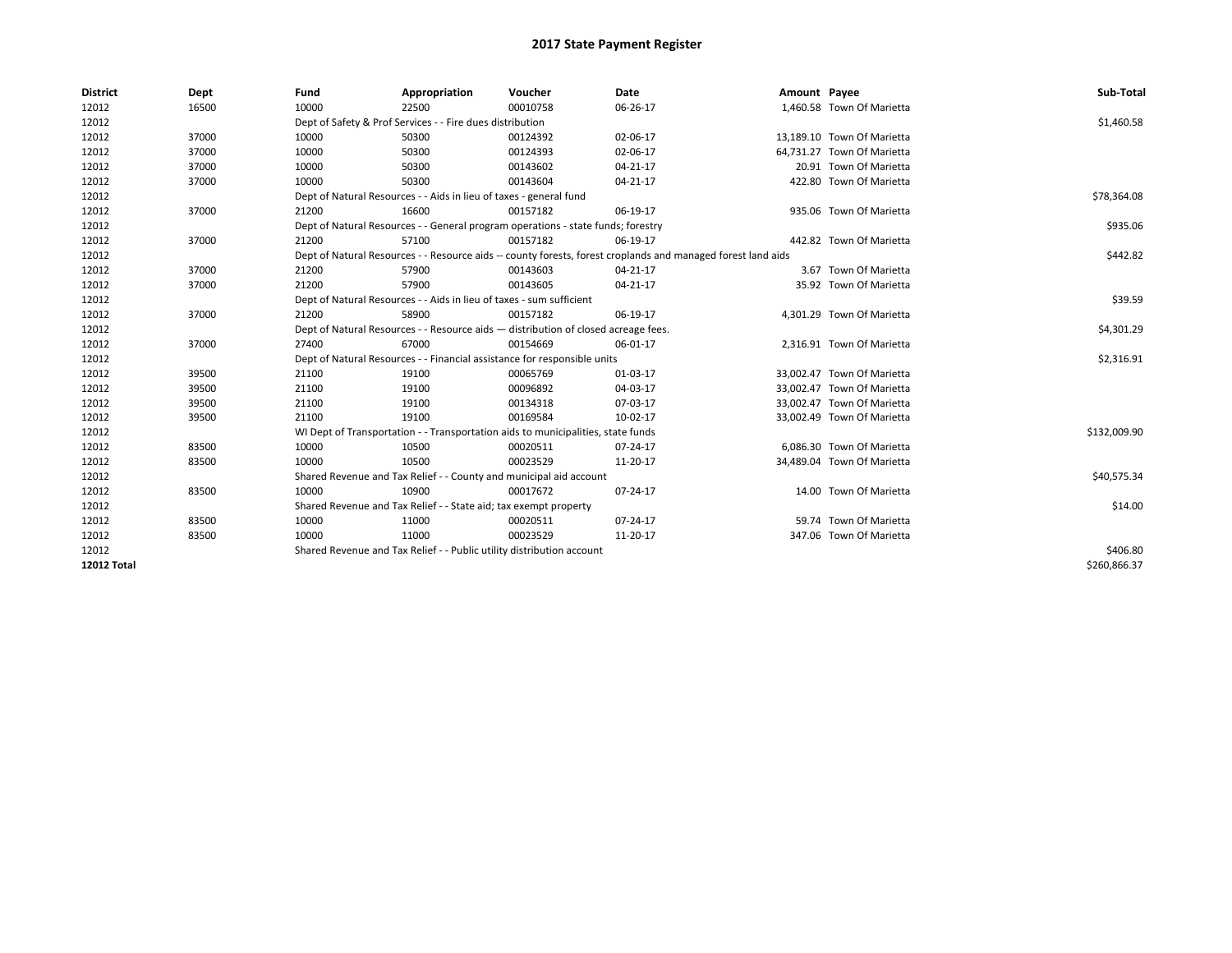| <b>District</b>    | Dept  | Fund                                                                               | Appropriation                                                                                                | Voucher     | Date           | Amount Payee |                                    | Sub-Total    |  |  |
|--------------------|-------|------------------------------------------------------------------------------------|--------------------------------------------------------------------------------------------------------------|-------------|----------------|--------------|------------------------------------|--------------|--|--|
| 12014              | 16500 | 10000                                                                              | 22500                                                                                                        | 00010759    | 06-26-17       |              | 2,580.72 Town Of Prairie Du Chien  |              |  |  |
| 12014              |       |                                                                                    | Dept of Safety & Prof Services - - Fire dues distribution                                                    |             |                |              |                                    | \$2,580.72   |  |  |
| 12014              | 37000 | 10000                                                                              | 50300                                                                                                        | 00124344    | 02-06-17       |              | 11,966.95 Town Of Prairie Du Chien |              |  |  |
| 12014              | 37000 | 10000                                                                              | 50300                                                                                                        | 00124345    | 02-06-17       |              | 7.22 Town Of Prairie Du Chien      |              |  |  |
| 12014              |       | Dept of Natural Resources - - Aids in lieu of taxes - general fund                 |                                                                                                              | \$11,974.17 |                |              |                                    |              |  |  |
| 12014              | 37000 | 21200                                                                              | 16600                                                                                                        | 00157183    | 06-19-17       |              | 782.70 Town Of Prairie Du Chien    |              |  |  |
| 12014              |       | Dept of Natural Resources - - General program operations - state funds; forestry   |                                                                                                              | \$782.70    |                |              |                                    |              |  |  |
| 12014              | 37000 | 21200                                                                              | 57100                                                                                                        | 00157183    | 06-19-17       |              | 375.98 Town Of Prairie Du Chien    |              |  |  |
| 12014              |       |                                                                                    | Dept of Natural Resources - - Resource aids -- county forests, forest croplands and managed forest land aids |             |                |              |                                    |              |  |  |
| 12014              | 37000 | 21200                                                                              | 57900                                                                                                        | 00143157    | $04 - 21 - 17$ |              | 10.14 Town Of Prairie Du Chien     |              |  |  |
| 12014              |       | Dept of Natural Resources - - Aids in lieu of taxes - sum sufficient               |                                                                                                              | \$10.14     |                |              |                                    |              |  |  |
| 12014              | 37000 | 21200                                                                              | 58900                                                                                                        | 00157183    | 06-19-17       |              | 3,600.42 Town Of Prairie Du Chien  |              |  |  |
| 12014              |       | Dept of Natural Resources - - Resource aids - distribution of closed acreage fees. |                                                                                                              | \$3,600.42  |                |              |                                    |              |  |  |
| 12014              | 39500 | 21100                                                                              | 19100                                                                                                        | 00065770    | 01-03-17       |              | 19,162.90 Town Of Prairie Du Chien |              |  |  |
| 12014              | 39500 | 21100                                                                              | 19100                                                                                                        | 00096893    | 04-03-17       |              | 19.162.90 Town Of Prairie Du Chien |              |  |  |
| 12014              | 39500 | 21100                                                                              | 19100                                                                                                        | 00134319    | 07-03-17       |              | 19.162.90 Town Of Prairie Du Chien |              |  |  |
| 12014              | 39500 | 21100                                                                              | 19100                                                                                                        | 00169585    | 10-02-17       |              | 19,162.92 Town Of Prairie Du Chien |              |  |  |
| 12014              |       |                                                                                    | WI Dept of Transportation - - Transportation aids to municipalities, state funds                             |             |                |              |                                    | \$76,651.62  |  |  |
| 12014              | 83500 | 10000                                                                              | 10500                                                                                                        | 00020512    | 07-24-17       |              | 7.991.89 Town Of Prairie Du Chien  |              |  |  |
| 12014              | 83500 | 10000                                                                              | 10500                                                                                                        | 00023530    | 11-20-17       |              | 45,287.40 Town Of Prairie Du Chien |              |  |  |
| 12014              |       |                                                                                    | Shared Revenue and Tax Relief - - County and municipal aid account                                           |             |                |              |                                    | \$53,279.29  |  |  |
| 12014              | 83500 | 10000                                                                              | 10900                                                                                                        | 00017673    | 07-24-17       |              | 64.00 Town Of Prairie Du Chien     |              |  |  |
| 12014              |       |                                                                                    | Shared Revenue and Tax Relief - - State aid; tax exempt property                                             |             |                |              |                                    | \$64.00      |  |  |
| 12014              | 83500 | 10000                                                                              | 11000                                                                                                        | 00020512    | 07-24-17       |              | 134.40 Town Of Prairie Du Chien    |              |  |  |
| 12014              | 83500 | 10000                                                                              | 11000                                                                                                        | 00023530    | 11-20-17       |              | 706.09 Town Of Prairie Du Chien    |              |  |  |
| 12014              |       |                                                                                    | Shared Revenue and Tax Relief - - Public utility distribution account                                        |             |                |              |                                    | \$840.49     |  |  |
| 12014              | 83500 | 52100                                                                              | 36300                                                                                                        | 00015730    | 03-27-17       |              | 12.609.00 Town Of Prairie Du Chien |              |  |  |
| 12014              |       |                                                                                    | Shared Revenue and Tax Relief - - Lottery and gaming credit                                                  |             |                |              |                                    | \$12,609.00  |  |  |
| <b>12014 Total</b> |       |                                                                                    |                                                                                                              |             |                |              |                                    | \$162,768.53 |  |  |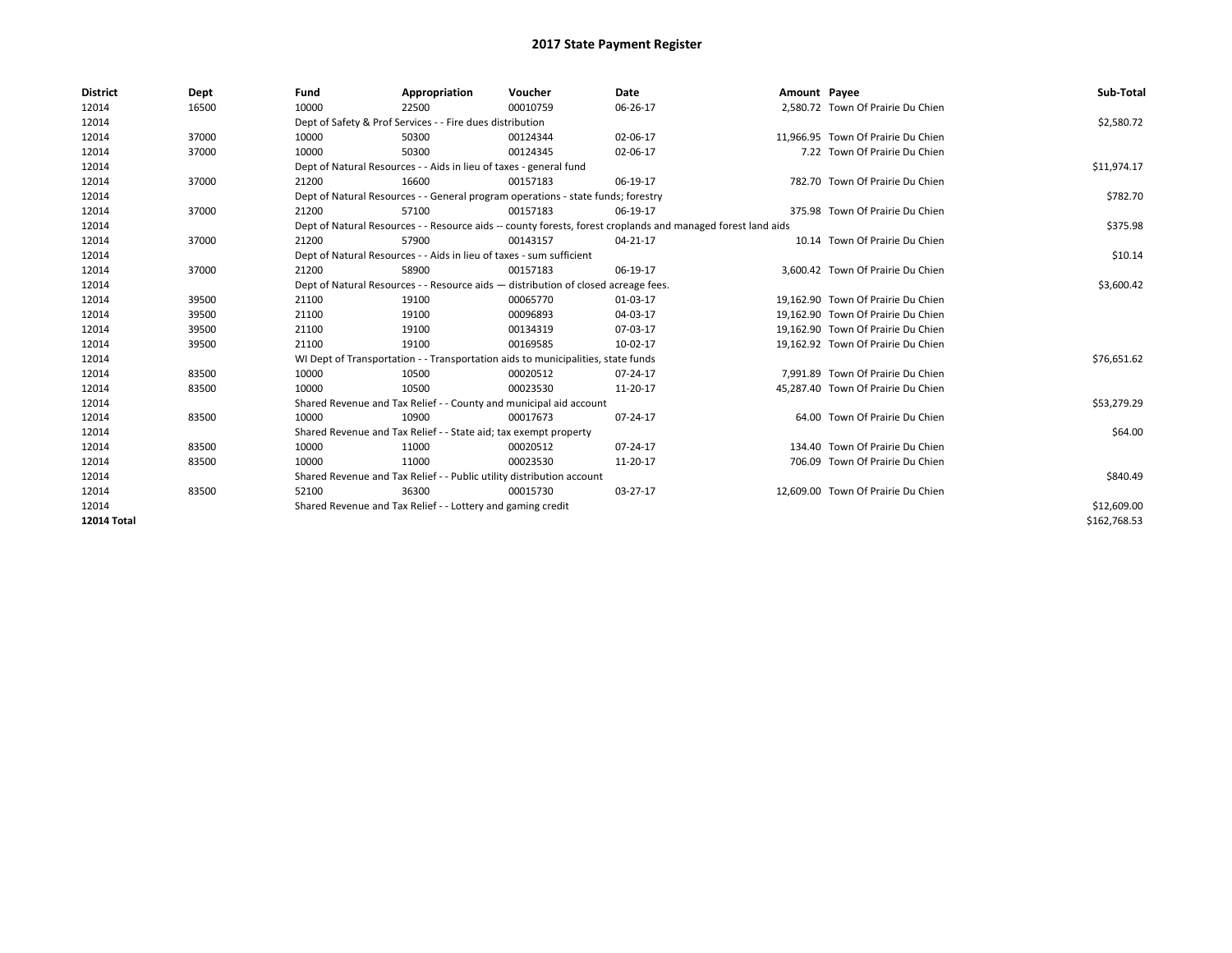| <b>District</b> | Dept  | Fund  | Appropriation                                                                      | Voucher  | Date                                                                                                         | Amount Payee |                         | Sub-Total    |
|-----------------|-------|-------|------------------------------------------------------------------------------------|----------|--------------------------------------------------------------------------------------------------------------|--------------|-------------------------|--------------|
| 12016           | 16500 | 10000 | 22500                                                                              | 00010760 | 06-26-17                                                                                                     |              | 1,254.59 Town Of Scott  |              |
| 12016           |       |       | Dept of Safety & Prof Services - - Fire dues distribution                          |          |                                                                                                              |              |                         | \$1,254.59   |
| 12016           | 37000 | 10000 | 50300                                                                              | 00124401 | 02-03-17                                                                                                     |              | 2,236.42 Town Of Scott  |              |
| 12016           |       |       | Dept of Natural Resources - - Aids in lieu of taxes - general fund                 |          |                                                                                                              |              |                         | \$2,236.42   |
| 12016           | 37000 | 21200 | 16600                                                                              | 00157184 | 06-19-17                                                                                                     |              | 1,717.33 Town Of Scott  |              |
| 12016           |       |       | Dept of Natural Resources - - General program operations - state funds; forestry   |          |                                                                                                              |              |                         | \$1,717.33   |
| 12016           | 37000 | 21200 | 57100                                                                              | 00157184 | 06-19-17                                                                                                     |              | 816.41 Town Of Scott    |              |
| 12016           |       |       |                                                                                    |          | Dept of Natural Resources - - Resource aids -- county forests, forest croplands and managed forest land aids |              |                         | \$816.41     |
| 12016           | 37000 | 21200 | 58900                                                                              | 00157184 | 06-19-17                                                                                                     |              | 7,899.73 Town Of Scott  |              |
| 12016           |       |       | Dept of Natural Resources - - Resource aids - distribution of closed acreage fees. |          |                                                                                                              |              |                         | \$7,899.73   |
| 12016           | 37000 | 27400 | 67000                                                                              | 00154515 | 06-01-17                                                                                                     |              | 1,235.32 Town Of Scott  |              |
| 12016           |       |       | Dept of Natural Resources - - Financial assistance for responsible units           |          | \$1,235.32                                                                                                   |              |                         |              |
| 12016           | 39500 | 21100 | 19100                                                                              | 00065771 | 01-03-17                                                                                                     |              | 28,510.39 Town Of Scott |              |
| 12016           | 39500 | 21100 | 19100                                                                              | 00096894 | 04-03-17                                                                                                     |              | 28,510.39 Town Of Scott |              |
| 12016           | 39500 | 21100 | 19100                                                                              | 00134320 | 07-03-17                                                                                                     |              | 28,510.39 Town Of Scott |              |
| 12016           | 39500 | 21100 | 19100                                                                              | 00169586 | 10-02-17                                                                                                     |              | 28,510.41 Town Of Scott |              |
| 12016           |       |       | WI Dept of Transportation - - Transportation aids to municipalities, state funds   |          |                                                                                                              |              |                         | \$114,041.58 |
| 12016           | 83500 | 10000 | 10500                                                                              | 00020513 | 07-24-17                                                                                                     |              | 5.570.93 Town Of Scott  |              |
| 12016           | 83500 | 10000 | 10500                                                                              | 00023531 | 11-20-17                                                                                                     |              | 31,568.63 Town Of Scott |              |
| 12016           |       |       | Shared Revenue and Tax Relief - - County and municipal aid account                 |          |                                                                                                              |              |                         | \$37,139.56  |
| 12016           | 83500 | 10000 | 10900                                                                              | 00017674 | 07-24-17                                                                                                     |              | 21.00 Town Of Scott     |              |
| 12016           |       |       | Shared Revenue and Tax Relief - - State aid; tax exempt property                   |          |                                                                                                              |              |                         | \$21.00      |
| 12016           | 83500 | 10000 | 11000                                                                              | 00020513 | 07-24-17                                                                                                     |              | 29.03 Town Of Scott     |              |
| 12016           | 83500 | 10000 | 11000                                                                              | 00023531 | 11-20-17                                                                                                     |              | 168.65 Town Of Scott    |              |
| 12016           |       |       | Shared Revenue and Tax Relief - - Public utility distribution account              |          | \$197.68                                                                                                     |              |                         |              |
| 12016 Total     |       |       |                                                                                    |          |                                                                                                              |              |                         | \$166,559.62 |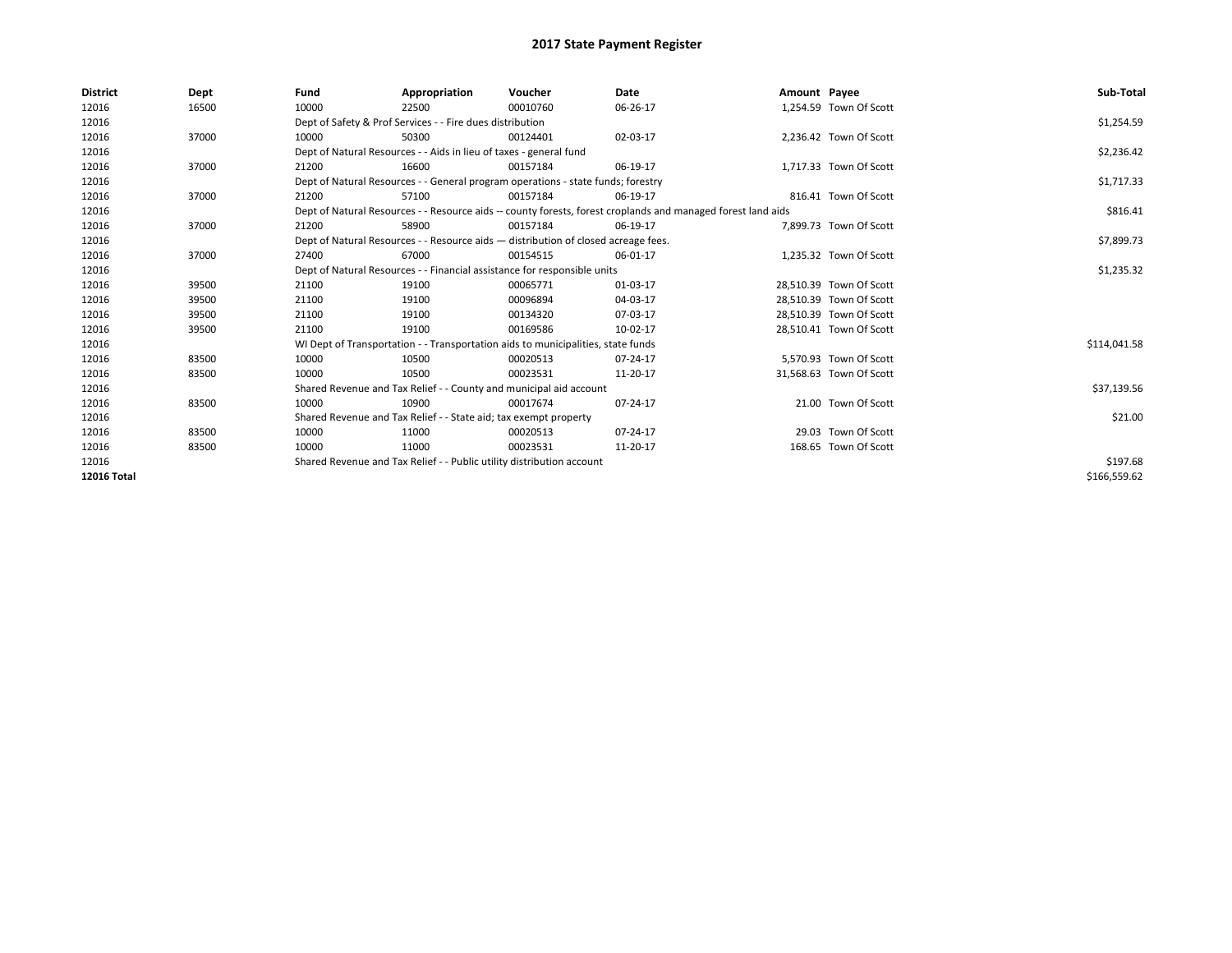| <b>District</b>    | Dept  | Fund  | Appropriation                                                         | Voucher                                                                            | Date                                                                                                         | Amount Payee |                          | Sub-Total    |  |  |
|--------------------|-------|-------|-----------------------------------------------------------------------|------------------------------------------------------------------------------------|--------------------------------------------------------------------------------------------------------------|--------------|--------------------------|--------------|--|--|
| 12018              | 16500 | 10000 | 22500                                                                 | 00010761                                                                           | 06-26-17                                                                                                     |              | 3,199.96 Town Of Seneca  |              |  |  |
| 12018              |       |       | Dept of Safety & Prof Services - - Fire dues distribution             |                                                                                    |                                                                                                              |              |                          | \$3,199.96   |  |  |
| 12018              | 37000 | 10000 | 50300                                                                 | 00124402                                                                           | 02-06-17                                                                                                     |              | 1,273.17 Town Of Seneca  |              |  |  |
| 12018              |       |       | Dept of Natural Resources - - Aids in lieu of taxes - general fund    |                                                                                    |                                                                                                              |              |                          | \$1,273.17   |  |  |
| 12018              | 37000 | 21200 | 16600                                                                 | 00157185                                                                           | 06-19-17                                                                                                     |              | 1,924.07 Town Of Seneca  |              |  |  |
| 12018              |       |       |                                                                       | Dept of Natural Resources - - General program operations - state funds; forestry   |                                                                                                              |              |                          | \$1,924.07   |  |  |
| 12018              | 37000 | 21200 | 57100                                                                 | 00157185                                                                           | 06-19-17                                                                                                     |              | 1,038.10 Town Of Seneca  |              |  |  |
| 12018              |       |       |                                                                       |                                                                                    | Dept of Natural Resources - - Resource aids -- county forests, forest croplands and managed forest land aids |              |                          | \$1,038.10   |  |  |
| 12018              | 37000 | 21200 | 58300                                                                 | 00139078                                                                           | 04-12-17                                                                                                     |              | 1,796.22 Town Of Seneca  |              |  |  |
| 12018              |       |       |                                                                       | Dept of Natural Resources - - Recreation and resource aids, federal funds          |                                                                                                              |              |                          | \$1,796.22   |  |  |
| 12018              | 37000 | 21200 | 58900                                                                 | 00157185                                                                           | 06-19-17                                                                                                     |              | 8.850.73 Town Of Seneca  |              |  |  |
| 12018              |       |       |                                                                       | Dept of Natural Resources - - Resource aids - distribution of closed acreage fees. |                                                                                                              |              |                          | \$8,850.73   |  |  |
| 12018              | 37000 | 27400 | 67000                                                                 | 00154117                                                                           | 06-01-17                                                                                                     |              | 1,737.69 Town Of Seneca  |              |  |  |
| 12018              |       |       |                                                                       | Dept of Natural Resources - - Financial assistance for responsible units           |                                                                                                              |              |                          | \$1,737.69   |  |  |
| 12018              | 39500 | 21100 | 19100                                                                 | 00065772                                                                           | 01-03-17                                                                                                     |              | 36,773.40 Town Of Seneca |              |  |  |
| 12018              | 39500 | 21100 | 19100                                                                 | 00096895                                                                           | 04-03-17                                                                                                     |              | 36.773.40 Town Of Seneca |              |  |  |
| 12018              | 39500 | 21100 | 19100                                                                 | 00134321                                                                           | 07-03-17                                                                                                     |              | 36,773.40 Town Of Seneca |              |  |  |
| 12018              | 39500 | 21100 | 19100                                                                 | 00169587                                                                           | 10-02-17                                                                                                     |              | 36,773.40 Town Of Seneca |              |  |  |
| 12018              |       |       |                                                                       | WI Dept of Transportation - - Transportation aids to municipalities, state funds   |                                                                                                              |              |                          | \$147,093.60 |  |  |
| 12018              | 83500 | 10000 | 10500                                                                 | 00020514                                                                           | 07-24-17                                                                                                     |              | 6,301.21 Town Of Seneca  |              |  |  |
| 12018              | 83500 | 10000 | 10500                                                                 | 00023532                                                                           | 11-20-17                                                                                                     |              | 35,765.28 Town Of Seneca |              |  |  |
| 12018              |       |       |                                                                       | Shared Revenue and Tax Relief - - County and municipal aid account                 |                                                                                                              |              |                          | \$42,066.49  |  |  |
| 12018              | 83500 | 10000 | 10900                                                                 | 00017675                                                                           | 07-24-17                                                                                                     |              | 90.00 Town Of Seneca     |              |  |  |
| 12018              |       |       | Shared Revenue and Tax Relief - - State aid; tax exempt property      |                                                                                    |                                                                                                              |              |                          | \$90.00      |  |  |
| 12018              | 83500 | 10000 | 11000                                                                 | 00020514                                                                           | 07-24-17                                                                                                     |              | 545.86 Town Of Seneca    |              |  |  |
| 12018              | 83500 | 10000 | 11000                                                                 | 00023532                                                                           | 11-20-17                                                                                                     |              | 3,173.72 Town Of Seneca  |              |  |  |
| 12018              |       |       | Shared Revenue and Tax Relief - - Public utility distribution account |                                                                                    |                                                                                                              |              |                          |              |  |  |
| <b>12018 Total</b> |       |       |                                                                       |                                                                                    |                                                                                                              |              |                          | \$212.789.61 |  |  |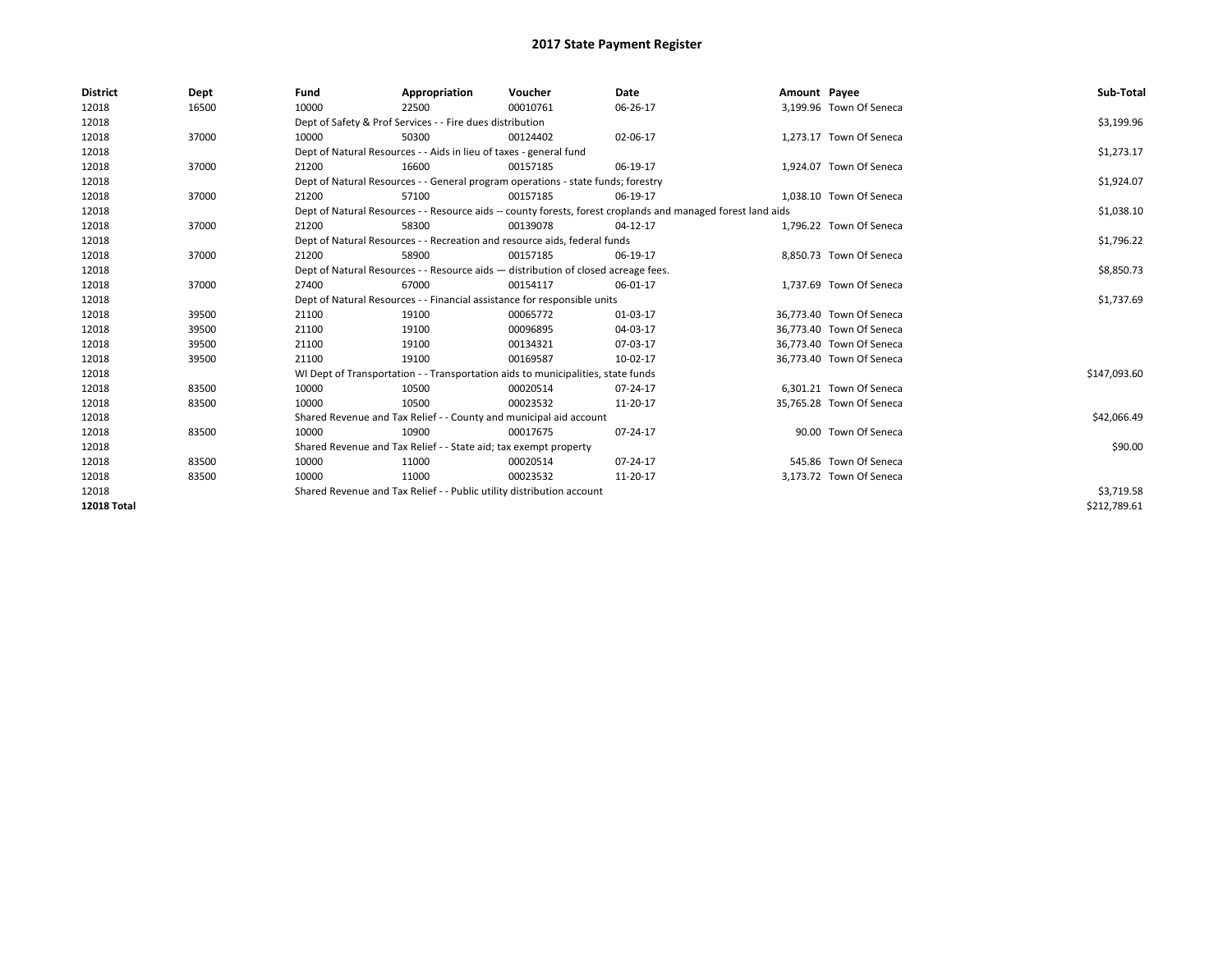| <b>District</b> | Dept  | Fund  | Appropriation                                                                      | Voucher  | Date                                                                                                         | Amount Payee |                         | Sub-Total    |
|-----------------|-------|-------|------------------------------------------------------------------------------------|----------|--------------------------------------------------------------------------------------------------------------|--------------|-------------------------|--------------|
| 12020           | 16500 | 10000 | 22500                                                                              | 00010762 | 06-26-17                                                                                                     |              | 1,710.94 Town Of Utica  |              |
| 12020           |       |       | Dept of Safety & Prof Services - - Fire dues distribution                          |          |                                                                                                              |              |                         | \$1,710.94   |
| 12020           | 37000 | 10000 | 50300                                                                              | 00124411 | 02-06-17                                                                                                     |              | 460.75 Town Of Utica    |              |
| 12020           |       |       | Dept of Natural Resources - - Aids in lieu of taxes - general fund                 |          |                                                                                                              |              |                         | \$460.75     |
| 12020           | 37000 | 21200 | 16600                                                                              | 00157186 | 06-19-17                                                                                                     |              | 1,668.27 Town Of Utica  |              |
| 12020           |       |       | Dept of Natural Resources - - General program operations - state funds; forestry   |          |                                                                                                              |              |                         | \$1,668.27   |
| 12020           | 37000 | 21200 | 57100                                                                              | 00157186 | 06-19-17                                                                                                     |              | 805.46 Town Of Utica    |              |
| 12020           |       |       |                                                                                    |          | Dept of Natural Resources - - Resource aids -- county forests, forest croplands and managed forest land aids |              |                         | \$805.46     |
| 12020           | 37000 | 21200 | 58900                                                                              | 00157186 | 06-19-17                                                                                                     |              | 7,674.05 Town Of Utica  |              |
| 12020           |       |       | Dept of Natural Resources - - Resource aids - distribution of closed acreage fees. |          |                                                                                                              |              |                         | \$7,674.05   |
| 12020           | 37000 | 27400 | 67000                                                                              | 00154983 | 06-01-17                                                                                                     |              | 457.00 Town Of Utica    |              |
| 12020           |       |       | Dept of Natural Resources - - Financial assistance for responsible units           |          | \$457.00                                                                                                     |              |                         |              |
| 12020           | 39500 | 21100 | 19100                                                                              | 00065773 | 01-03-17                                                                                                     |              | 42,570.16 Town Of Utica |              |
| 12020           | 39500 | 21100 | 19100                                                                              | 00096896 | 04-03-17                                                                                                     |              | 42,570.16 Town Of Utica |              |
| 12020           | 39500 | 21100 | 19100                                                                              | 00134322 | 07-03-17                                                                                                     |              | 42,570.16 Town Of Utica |              |
| 12020           | 39500 | 21100 | 19100                                                                              | 00169588 | 10-02-17                                                                                                     |              | 42,570.18 Town Of Utica |              |
| 12020           |       |       | WI Dept of Transportation - - Transportation aids to municipalities, state funds   |          |                                                                                                              |              |                         | \$170,280.66 |
| 12020           | 83500 | 10000 | 10500                                                                              | 00020515 | 07-24-17                                                                                                     |              | 9,914.64 Town Of Utica  |              |
| 12020           | 83500 | 10000 | 10500                                                                              | 00023533 | 11-20-17                                                                                                     |              | 56,194.96 Town Of Utica |              |
| 12020           |       |       | Shared Revenue and Tax Relief - - County and municipal aid account                 |          |                                                                                                              |              |                         | \$66,109.60  |
| 12020           | 83500 | 10000 | 10900                                                                              | 00017676 | 07-24-17                                                                                                     |              | 2.00 Town Of Utica      |              |
| 12020           |       |       | Shared Revenue and Tax Relief - - State aid; tax exempt property                   |          |                                                                                                              |              |                         | \$2.00       |
| 12020           | 83500 | 10000 | 11000                                                                              | 00020515 | 07-24-17                                                                                                     |              | 202.35 Town Of Utica    |              |
| 12020           | 83500 | 10000 | 11000                                                                              | 00023533 | 11-20-17                                                                                                     |              | 1,175.61 Town Of Utica  |              |
| 12020           |       |       | Shared Revenue and Tax Relief - - Public utility distribution account              |          |                                                                                                              |              |                         | \$1,377.96   |
| 12020 Total     |       |       |                                                                                    |          |                                                                                                              |              |                         | \$250,546.69 |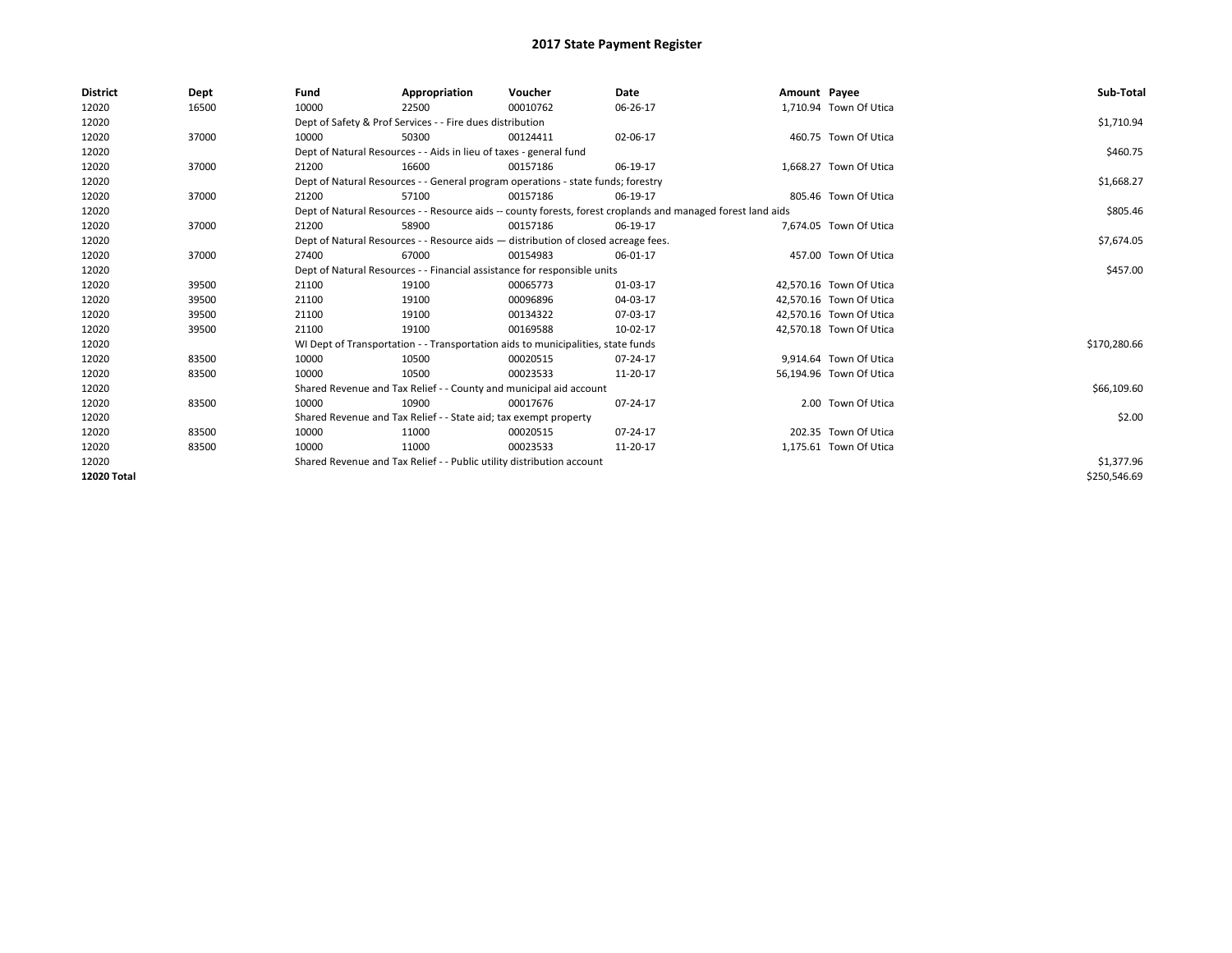| <b>District</b>    | Dept  | Fund  | Appropriation                                                                                                | Voucher  | Date     | Amount Payee |                           | Sub-Total    |  |  |
|--------------------|-------|-------|--------------------------------------------------------------------------------------------------------------|----------|----------|--------------|---------------------------|--------------|--|--|
| 12022              | 16500 | 10000 | 22500                                                                                                        | 00010763 | 06-26-17 |              | 1,049.98 Town Of Wauzeka  |              |  |  |
| 12022              |       |       | Dept of Safety & Prof Services - - Fire dues distribution                                                    |          |          |              |                           | \$1,049.98   |  |  |
| 12022              | 37000 | 10000 | 50300                                                                                                        | 00124351 | 02-06-17 |              | 1.177.79 Town Of Wauzeka  |              |  |  |
| 12022              | 37000 | 10000 | 50300                                                                                                        | 00124352 | 02-06-17 |              | 12.470.04 Town Of Wauzeka |              |  |  |
| 12022              | 37000 | 10000 | 50300                                                                                                        | 00143287 | 04-21-17 |              | 2,475.90 Town Of Wauzeka  |              |  |  |
| 12022              |       |       | Dept of Natural Resources - - Aids in lieu of taxes - general fund                                           |          |          |              |                           | \$16,123.73  |  |  |
| 12022              | 37000 | 21200 | 16600                                                                                                        | 00157187 | 06-19-17 |              | 1.092.69 Town Of Wauzeka  |              |  |  |
| 12022              |       |       | Dept of Natural Resources - - General program operations - state funds; forestry                             |          |          |              |                           | \$1,092.69   |  |  |
| 12022              | 37000 | 21200 | 57100                                                                                                        | 00157187 | 06-19-17 |              | 500.10 Town Of Wauzeka    |              |  |  |
| 12022              |       |       | Dept of Natural Resources - - Resource aids -- county forests, forest croplands and managed forest land aids |          | \$500.10 |              |                           |              |  |  |
| 12022              | 37000 | 21200 | 58900                                                                                                        | 00157187 | 06-19-17 |              | 5.026.37 Town Of Wauzeka  |              |  |  |
| 12022              |       |       | Dept of Natural Resources - - Resource aids - distribution of closed acreage fees.                           |          |          |              |                           | \$5,026.37   |  |  |
| 12022              | 37000 | 27400 | 67000                                                                                                        | 00154859 | 06-01-17 |              | 308.24 Town Of Wauzeka    |              |  |  |
| 12022              |       |       | Dept of Natural Resources - - Financial assistance for responsible units                                     |          |          |              |                           | \$308.24     |  |  |
| 12022              | 39500 | 21100 | 19100                                                                                                        | 00065774 | 01-03-17 |              | 26,368.95 Town Of Wauzeka |              |  |  |
| 12022              | 39500 | 21100 | 19100                                                                                                        | 00096897 | 04-03-17 |              | 26.368.95 Town Of Wauzeka |              |  |  |
| 12022              | 39500 | 21100 | 19100                                                                                                        | 00134323 | 07-03-17 |              | 26.368.95 Town Of Wauzeka |              |  |  |
| 12022              | 39500 | 21100 | 19100                                                                                                        | 00169589 | 10-02-17 |              | 26.368.95 Town Of Wauzeka |              |  |  |
| 12022              |       |       | WI Dept of Transportation - - Transportation aids to municipalities, state funds                             |          |          |              |                           | \$105,475.80 |  |  |
| 12022              | 83500 | 10000 | 10500                                                                                                        | 00020516 | 07-24-17 |              | 6.916.66 Town Of Wauzeka  |              |  |  |
| 12022              | 83500 | 10000 | 10500                                                                                                        | 00023534 | 11-20-17 |              | 39,194.41 Town Of Wauzeka |              |  |  |
| 12022              |       |       | Shared Revenue and Tax Relief - - County and municipal aid account                                           |          |          |              |                           | \$46,111.07  |  |  |
| 12022              | 83500 | 10000 | 10900                                                                                                        | 00017677 | 07-24-17 |              | 10.00 Town Of Wauzeka     |              |  |  |
| 12022              |       |       | Shared Revenue and Tax Relief - - State aid; tax exempt property                                             |          |          |              |                           | \$10.00      |  |  |
| 12022              | 83500 | 10000 | 11000                                                                                                        | 00020516 | 07-24-17 |              | 923.69 Town Of Wauzeka    |              |  |  |
| 12022              | 83500 | 10000 | 11000                                                                                                        | 00023534 | 11-20-17 |              | 5,071.73 Town Of Wauzeka  |              |  |  |
| 12022              |       |       | Shared Revenue and Tax Relief - - Public utility distribution account                                        |          |          |              |                           |              |  |  |
| <b>12022 Total</b> |       |       |                                                                                                              |          |          |              |                           | \$181.693.40 |  |  |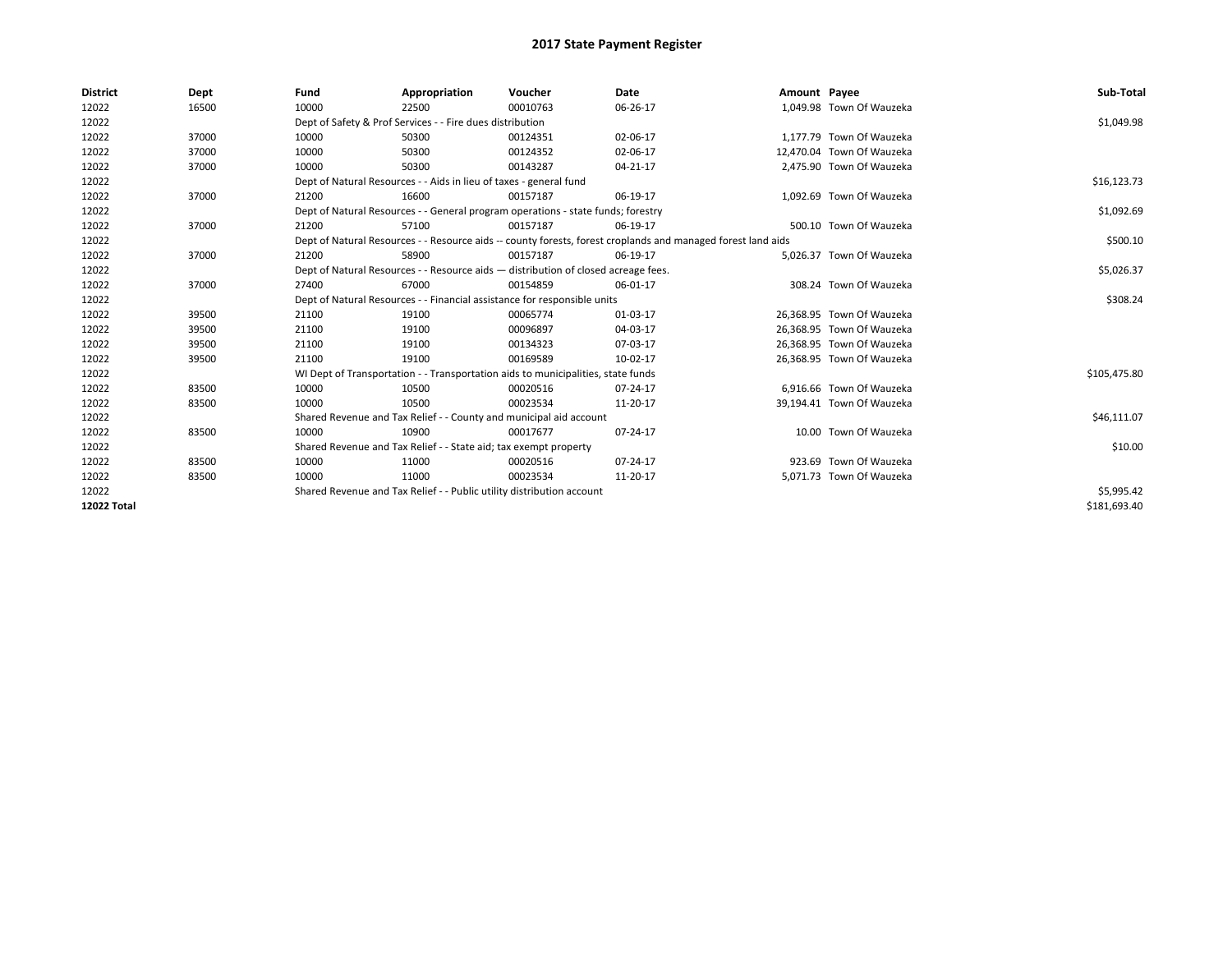| <b>District</b>    | Dept  | Fund  | Appropriation                                                         | Voucher                                                                            | Date                                                                                                         | Amount Payee |                                  | Sub-Total   |
|--------------------|-------|-------|-----------------------------------------------------------------------|------------------------------------------------------------------------------------|--------------------------------------------------------------------------------------------------------------|--------------|----------------------------------|-------------|
| 12106              | 16500 | 10000 | 22500                                                                 | 00010764                                                                           | 06-26-17                                                                                                     |              | 230.94 Village Of Bell Center    |             |
| 12106              |       |       | Dept of Safety & Prof Services - - Fire dues distribution             |                                                                                    |                                                                                                              |              |                                  | \$230.94    |
| 12106              | 37000 | 10000 | 50300                                                                 | 00124339                                                                           | 02-06-17                                                                                                     |              | 10,036.35 Village Of Bell Center |             |
| 12106              |       |       | Dept of Natural Resources - - Aids in lieu of taxes - general fund    |                                                                                    |                                                                                                              |              |                                  | \$10,036.35 |
| 12106              | 37000 | 21200 | 16600                                                                 | 00157188                                                                           | 06-19-17                                                                                                     |              | 285.14 Village Of Bell Center    |             |
| 12106              |       |       |                                                                       | Dept of Natural Resources - - General program operations - state funds; forestry   |                                                                                                              |              |                                  | \$285.14    |
| 12106              | 37000 | 21200 | 57100                                                                 | 00157188                                                                           | 06-19-17                                                                                                     |              | 130.50 Village Of Bell Center    |             |
| 12106              |       |       |                                                                       |                                                                                    | Dept of Natural Resources - - Resource aids -- county forests, forest croplands and managed forest land aids |              |                                  | \$130.50    |
| 12106              | 37000 | 21200 | 58900                                                                 | 00157188                                                                           | 06-19-17                                                                                                     |              | 1,311.63 Village Of Bell Center  |             |
| 12106              |       |       |                                                                       | Dept of Natural Resources - - Resource aids - distribution of closed acreage fees. |                                                                                                              |              |                                  | \$1,311.63  |
| 12106              | 37000 | 27400 | 67000                                                                 | 00154899                                                                           | 06-01-17                                                                                                     |              | 102.22 Village Of Bell Center    |             |
| 12106              |       |       |                                                                       | Dept of Natural Resources - - Financial assistance for responsible units           |                                                                                                              |              |                                  | \$102.22    |
| 12106              | 39500 | 21100 | 19100                                                                 | 00065775                                                                           | 01-03-17                                                                                                     |              | 5,961.91 Village Of Bell Center  |             |
| 12106              | 39500 | 21100 | 19100                                                                 | 00096898                                                                           | 04-03-17                                                                                                     |              | 5,961.91 Village Of Bell Center  |             |
| 12106              | 39500 | 21100 | 19100                                                                 | 00134324                                                                           | 07-03-17                                                                                                     |              | 5,961.91 Village Of Bell Center  |             |
| 12106              | 39500 | 21100 | 19100                                                                 | 00169590                                                                           | 10-02-17                                                                                                     |              | 5,961.93 Village Of Bell Center  |             |
| 12106              |       |       |                                                                       | WI Dept of Transportation - - Transportation aids to municipalities, state funds   |                                                                                                              |              |                                  | \$23,847.66 |
| 12106              | 83500 | 10000 | 10500                                                                 | 00020517                                                                           | 07-24-17                                                                                                     |              | 4,294.15 Village Of Bell Center  |             |
| 12106              | 83500 | 10000 | 10500                                                                 | 00023535                                                                           | 11-20-17                                                                                                     |              | 24,333.49 Village Of Bell Center |             |
| 12106              |       |       | Shared Revenue and Tax Relief - - County and municipal aid account    |                                                                                    |                                                                                                              |              |                                  | \$28,627.64 |
| 12106              | 83500 | 10000 | 11000                                                                 | 00020517                                                                           | $07 - 24 - 17$                                                                                               |              | 1,585.72 Village Of Bell Center  |             |
| 12106              | 83500 | 10000 | 11000                                                                 | 00023535                                                                           | 11-20-17                                                                                                     |              | 9,212.13 Village Of Bell Center  |             |
| 12106              |       |       | Shared Revenue and Tax Relief - - Public utility distribution account |                                                                                    |                                                                                                              |              |                                  | \$10,797.85 |
| <b>12106 Total</b> |       |       |                                                                       |                                                                                    |                                                                                                              |              |                                  | \$75,369.93 |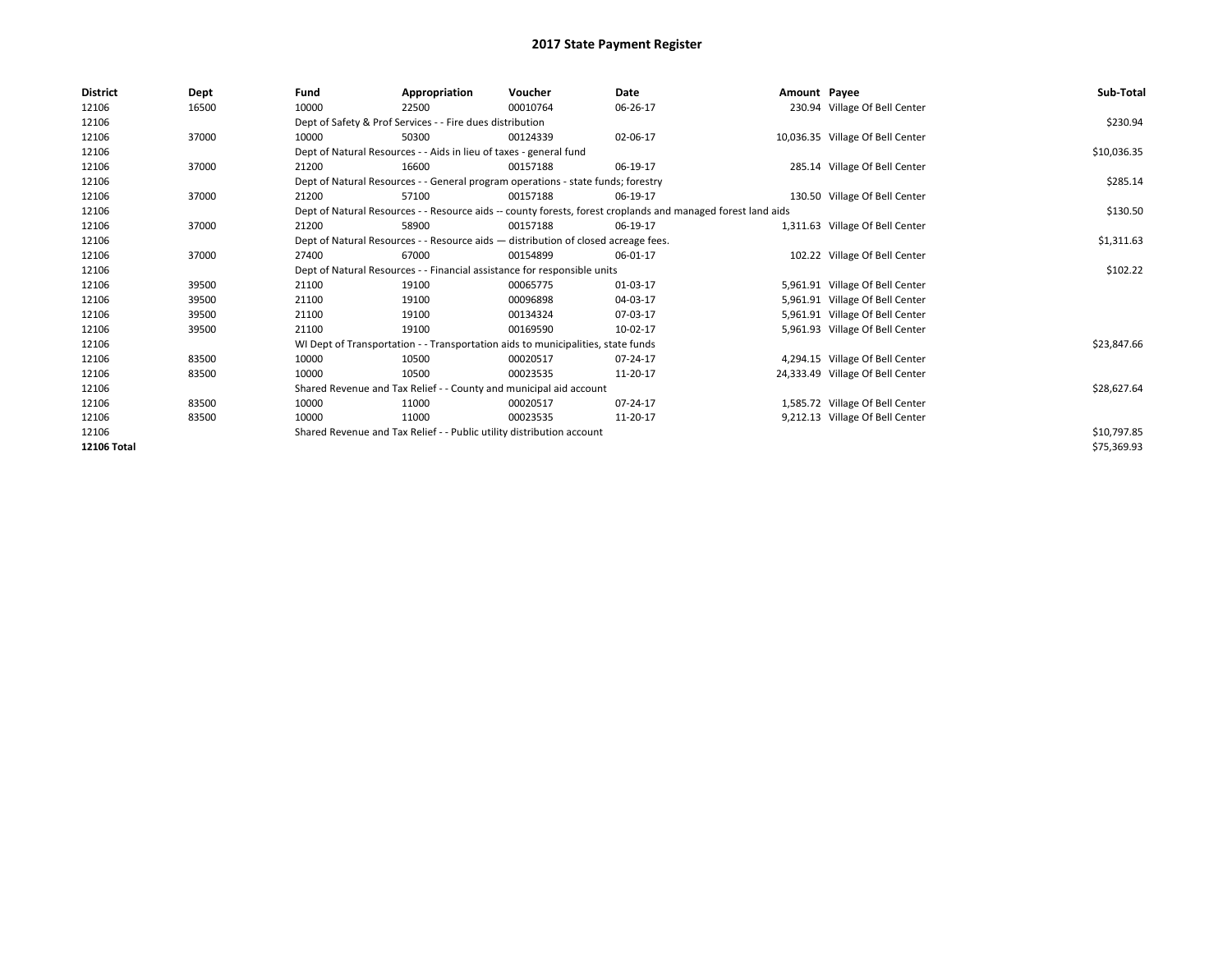| <b>District</b>    | Dept  | Fund  | Appropriation                                                                                                | Voucher  | Date     | Amount Payee |                              | Sub-Total   |
|--------------------|-------|-------|--------------------------------------------------------------------------------------------------------------|----------|----------|--------------|------------------------------|-------------|
| 12116              | 16500 | 10000 | 22500                                                                                                        | 00012441 | 06-30-17 |              | 782.33 Village Of De Soto    |             |
| 12116              |       |       | Dept of Safety & Prof Services - - Fire dues distribution                                                    |          |          |              |                              | \$782.33    |
| 12116              | 37000 | 21200 | 16600                                                                                                        | 00157189 | 06-19-17 |              | 3.30 Village Of De Soto      |             |
| 12116              | 37000 | 21200 | 16600                                                                                                        | 00158131 | 06-19-17 |              | 27.20 Village Of De Soto     |             |
| 12116              |       |       | Dept of Natural Resources - - General program operations - state funds; forestry                             |          |          |              |                              | \$30.50     |
| 12116              | 37000 | 21200 | 57100                                                                                                        | 00157189 | 06-19-17 |              | 1.51 Village Of De Soto      |             |
| 12116              | 37000 | 21200 | 57100                                                                                                        | 00158131 | 06-19-17 |              | 12.45 Village Of De Soto     |             |
| 12116              |       |       | Dept of Natural Resources - - Resource aids -- county forests, forest croplands and managed forest land aids |          |          |              |                              | \$13.96     |
| 12116              | 37000 | 21200 | 58900                                                                                                        | 00157189 | 06-19-17 |              | 15.20 Village Of De Soto     |             |
| 12116              | 37000 | 21200 | 58900                                                                                                        | 00158131 | 06-19-17 |              | 125.11 Village Of De Soto    |             |
| 12116              |       |       | Dept of Natural Resources - - Resource aids - distribution of closed acreage fees.                           |          |          |              |                              | \$140.31    |
| 12116              | 46500 | 10000 | 30500                                                                                                        | 00032178 | 09-26-17 |              | 2,668.00 Village Of De Soto  |             |
| 12116              | 46500 | 10000 | 30500                                                                                                        | 00035416 | 12-12-17 |              | 4,179.79 Village Of De Soto  |             |
| 12116              |       |       | Department of Military Affairs - - Disaster recovery aid; public health emergency quarantine costs           |          |          |              |                              | \$6,847.79  |
| 12116              | 46500 | 10000 | 34200                                                                                                        | 00032178 | 09-26-17 |              | 16,008.00 Village Of De Soto |             |
| 12116              | 46500 | 10000 | 34200                                                                                                        | 00035416 | 12-12-17 |              | 26,464.80 Village Of De Soto |             |
| 12116              |       |       | Department of Military Affairs - - Federal aid, local assistance                                             |          |          |              |                              | \$42,472.80 |
| 12116              | 83500 | 52100 | 36300                                                                                                        | 00015731 | 03-27-17 |              | 576.37 Village Of De Soto    |             |
| 12116              |       |       | Shared Revenue and Tax Relief - - Lottery and gaming credit                                                  |          |          |              |                              | \$576.37    |
| <b>12116 Total</b> |       |       |                                                                                                              |          |          |              |                              | \$50,864.06 |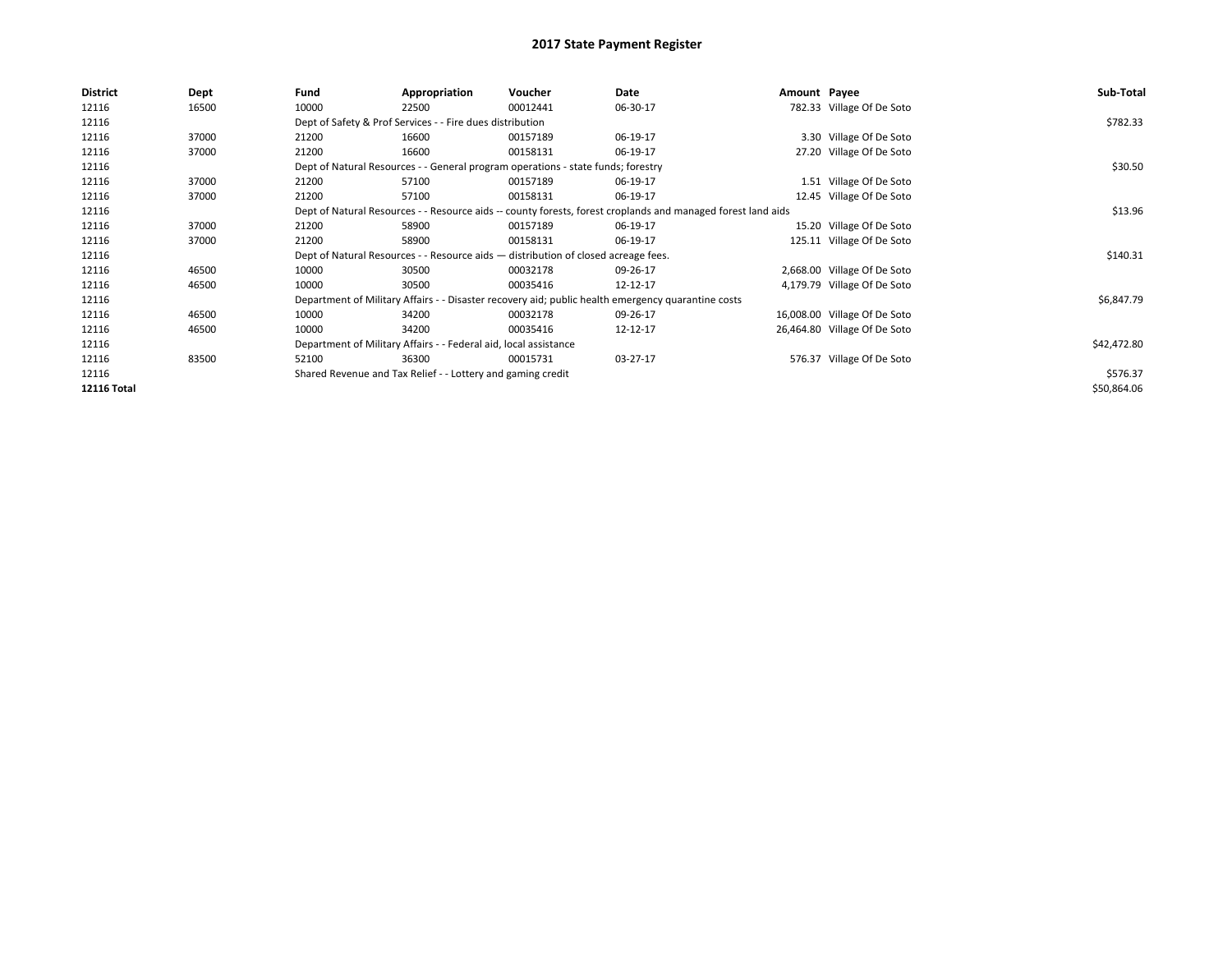| <b>District</b>    | Dept  | Fund                                                                     | Appropriation                                                                      | Voucher    | Date                                                                                                         | Amount Payee |                              | Sub-Total   |
|--------------------|-------|--------------------------------------------------------------------------|------------------------------------------------------------------------------------|------------|--------------------------------------------------------------------------------------------------------------|--------------|------------------------------|-------------|
| 12121              | 16500 | 10000                                                                    | 22500                                                                              | 00010765   | 06-26-17                                                                                                     |              | 795.17 Village Of Eastman    |             |
| 12121              |       |                                                                          | Dept of Safety & Prof Services - - Fire dues distribution                          |            |                                                                                                              |              |                              | \$795.17    |
| 12121              | 37000 | 21200                                                                    | 16600                                                                              | 00157190   | 06-19-17                                                                                                     |              | 6.12 Village Of Eastman      |             |
| 12121              |       |                                                                          | Dept of Natural Resources - - General program operations - state funds; forestry   |            |                                                                                                              |              |                              | \$6.12      |
| 12121              | 37000 | 21200                                                                    | 57100                                                                              | 00157190   | 06-19-17                                                                                                     |              | 2.80 Village Of Eastman      |             |
| 12121              |       |                                                                          |                                                                                    |            | Dept of Natural Resources - - Resource aids -- county forests, forest croplands and managed forest land aids |              |                              | \$2.80      |
| 12121              | 37000 | 21200                                                                    | 58900                                                                              | 00157190   | 06-19-17                                                                                                     |              | 28.14 Village Of Eastman     |             |
| 12121              |       |                                                                          | Dept of Natural Resources - - Resource aids - distribution of closed acreage fees. |            |                                                                                                              |              |                              | \$28.14     |
| 12121              | 37000 | 27400                                                                    | 67000                                                                              | 00154593   | 06-01-17                                                                                                     |              | 1,227.39 Village Of Eastman  |             |
| 12121              |       | Dept of Natural Resources - - Financial assistance for responsible units |                                                                                    | \$1,227.39 |                                                                                                              |              |                              |             |
| 12121              | 39500 | 21100                                                                    | 19100                                                                              | 00065776   | 01-03-17                                                                                                     |              | 4,158.70 Village Of Eastman  |             |
| 12121              | 39500 | 21100                                                                    | 19100                                                                              | 00096899   | 04-03-17                                                                                                     |              | 4,158.70 Village Of Eastman  |             |
| 12121              | 39500 | 21100                                                                    | 19100                                                                              | 00134325   | 07-03-17                                                                                                     |              | 4,158.70 Village Of Eastman  |             |
| 12121              | 39500 | 21100                                                                    | 19100                                                                              | 00169591   | 10-02-17                                                                                                     |              | 4,158.72 Village Of Eastman  |             |
| 12121              |       |                                                                          | WI Dept of Transportation - - Transportation aids to municipalities, state funds   |            |                                                                                                              |              |                              | \$16,634.82 |
| 12121              | 83500 | 10000                                                                    | 10100                                                                              | 00020518   | 07-24-17                                                                                                     |              | 479.44 Village Of Eastman    |             |
| 12121              |       |                                                                          | Shared Revenue and Tax Relief - - Expenditure restraint program account            |            |                                                                                                              |              |                              | \$479.44    |
| 12121              | 83500 | 10000                                                                    | 10500                                                                              | 00020518   | 07-24-17                                                                                                     |              | 10,537.61 Village Of Eastman |             |
| 12121              | 83500 | 10000                                                                    | 10500                                                                              | 00023536   | 11-20-17                                                                                                     |              | 59,713.13 Village Of Eastman |             |
| 12121              |       |                                                                          | Shared Revenue and Tax Relief - - County and municipal aid account                 |            |                                                                                                              |              |                              | \$70,250.74 |
| 12121              | 83500 | 10000                                                                    | 10900                                                                              | 00017678   | 07-24-17                                                                                                     |              | 15.00 Village Of Eastman     |             |
| 12121              |       |                                                                          | Shared Revenue and Tax Relief - - State aid; tax exempt property                   |            |                                                                                                              |              |                              | \$15.00     |
| <b>12121 Total</b> |       |                                                                          |                                                                                    |            |                                                                                                              |              |                              | \$89,439.62 |
|                    |       |                                                                          |                                                                                    |            |                                                                                                              |              |                              |             |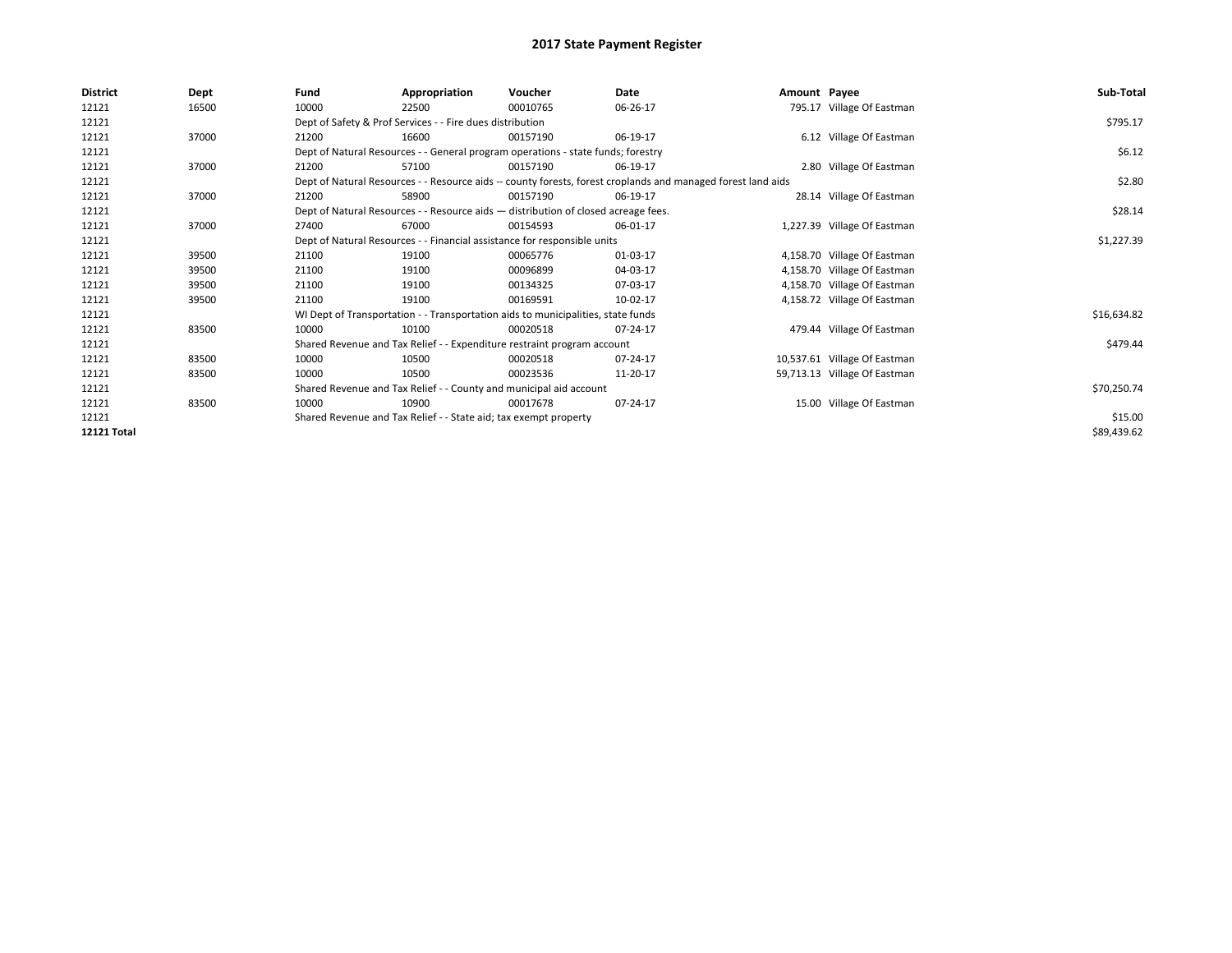| <b>District</b> | Dept  | Fund  | Appropriation                                                                      | Voucher  | Date                                                                                                         | Amount Payee |                                 | Sub-Total   |  |  |
|-----------------|-------|-------|------------------------------------------------------------------------------------|----------|--------------------------------------------------------------------------------------------------------------|--------------|---------------------------------|-------------|--|--|
| 12126           | 16500 | 10000 | 22500                                                                              | 00010766 | 06-26-17                                                                                                     |              | 890.12 Village Of Ferryville    |             |  |  |
| 12126           |       |       | Dept of Safety & Prof Services - - Fire dues distribution                          |          |                                                                                                              |              |                                 | \$890.12    |  |  |
| 12126           | 37000 | 21200 | 16600                                                                              | 00157191 | 06-19-17                                                                                                     |              | 44.89 Village Of Ferryville     |             |  |  |
| 12126           |       |       | Dept of Natural Resources - - General program operations - state funds; forestry   |          |                                                                                                              |              |                                 | \$44.89     |  |  |
| 12126           | 37000 | 21200 | 57100                                                                              | 00157191 | 06-19-17                                                                                                     |              | 20.54 Village Of Ferryville     |             |  |  |
| 12126           |       |       |                                                                                    |          | Dept of Natural Resources - - Resource aids -- county forests, forest croplands and managed forest land aids |              |                                 | \$20.54     |  |  |
| 12126           | 37000 | 21200 | 58300                                                                              | 00136618 | 03-29-17                                                                                                     |              | 727.54 Village Of Ferryville    |             |  |  |
| 12126           |       |       | Dept of Natural Resources - - Recreation and resource aids, federal funds          |          |                                                                                                              |              |                                 | \$727.54    |  |  |
| 12126           | 37000 | 21200 | 58900                                                                              | 00157191 | 06-19-17                                                                                                     |              | 206.49 Village Of Ferryville    |             |  |  |
| 12126           |       |       | Dept of Natural Resources - - Resource aids - distribution of closed acreage fees. |          |                                                                                                              |              |                                 | \$206.49    |  |  |
| 12126           | 37000 | 27400 | 67000                                                                              | 00154000 | 06-01-17                                                                                                     |              | 305.86 Village Of Ferryville    |             |  |  |
| 12126           |       |       | Dept of Natural Resources - - Financial assistance for responsible units           |          |                                                                                                              |              |                                 | \$305.86    |  |  |
| 12126           | 38000 | 10000 | 12800                                                                              | 00004149 | 08-04-17                                                                                                     |              | 1,500.00 Village Of Ferryville  |             |  |  |
| 12126           |       |       | Department of Tourism - - Tourism marketing; gaming revenue                        |          |                                                                                                              |              |                                 |             |  |  |
| 12126           | 39500 | 21100 | 19100                                                                              | 00065777 | 01-03-17                                                                                                     |              | 4,373.69 Village Of Ferryville  |             |  |  |
| 12126           | 39500 | 21100 | 19100                                                                              | 00096900 | 04-03-17                                                                                                     |              | 4,373.69 Village Of Ferryville  |             |  |  |
| 12126           | 39500 | 21100 | 19100                                                                              | 00134326 | 07-03-17                                                                                                     |              | 4,373.69 Village Of Ferryville  |             |  |  |
| 12126           | 39500 | 21100 | 19100                                                                              | 00169592 | 10-02-17                                                                                                     |              | 4,373.70 Village Of Ferryville  |             |  |  |
| 12126           |       |       | WI Dept of Transportation - - Transportation aids to municipalities, state funds   |          |                                                                                                              |              |                                 | \$17,494.77 |  |  |
| 12126           | 46500 | 10000 | 30500                                                                              | 00031029 | 09-06-17                                                                                                     |              | 1,914.63 Village Of Ferryville  |             |  |  |
| 12126           |       |       |                                                                                    |          | Department of Military Affairs - - Disaster recovery aid; public health emergency quarantine costs           |              |                                 | \$1,914.63  |  |  |
| 12126           | 46500 | 10000 | 34200                                                                              | 00031029 | 09-06-17                                                                                                     |              | 11,487.75 Village Of Ferryville |             |  |  |
| 12126           |       |       | Department of Military Affairs - - Federal aid, local assistance                   |          |                                                                                                              |              |                                 | \$11,487.75 |  |  |
| 12126           | 83500 | 10000 | 10500                                                                              | 00020519 | 07-24-17                                                                                                     |              | 6,483.89 Village Of Ferryville  |             |  |  |
| 12126           | 83500 | 10000 | 10500                                                                              | 00023537 | 11-20-17                                                                                                     |              | 36,742.03 Village Of Ferryville |             |  |  |
| 12126           |       |       | Shared Revenue and Tax Relief - - County and municipal aid account                 |          |                                                                                                              |              |                                 | \$43,225.92 |  |  |
| 12126           | 83500 | 10000 | 10900                                                                              | 00017679 | 07-24-17                                                                                                     |              | 50.00 Village Of Ferryville     |             |  |  |
| 12126           | 83500 | 10000 | 10900                                                                              | 00019713 | 07-24-17                                                                                                     |              | 152.00 Village Of Ferryville    |             |  |  |
| 12126           |       |       | Shared Revenue and Tax Relief - - State aid; tax exempt property                   |          |                                                                                                              |              |                                 | \$202.00    |  |  |
| 12126 Total     |       |       |                                                                                    |          |                                                                                                              |              |                                 | \$78,020.51 |  |  |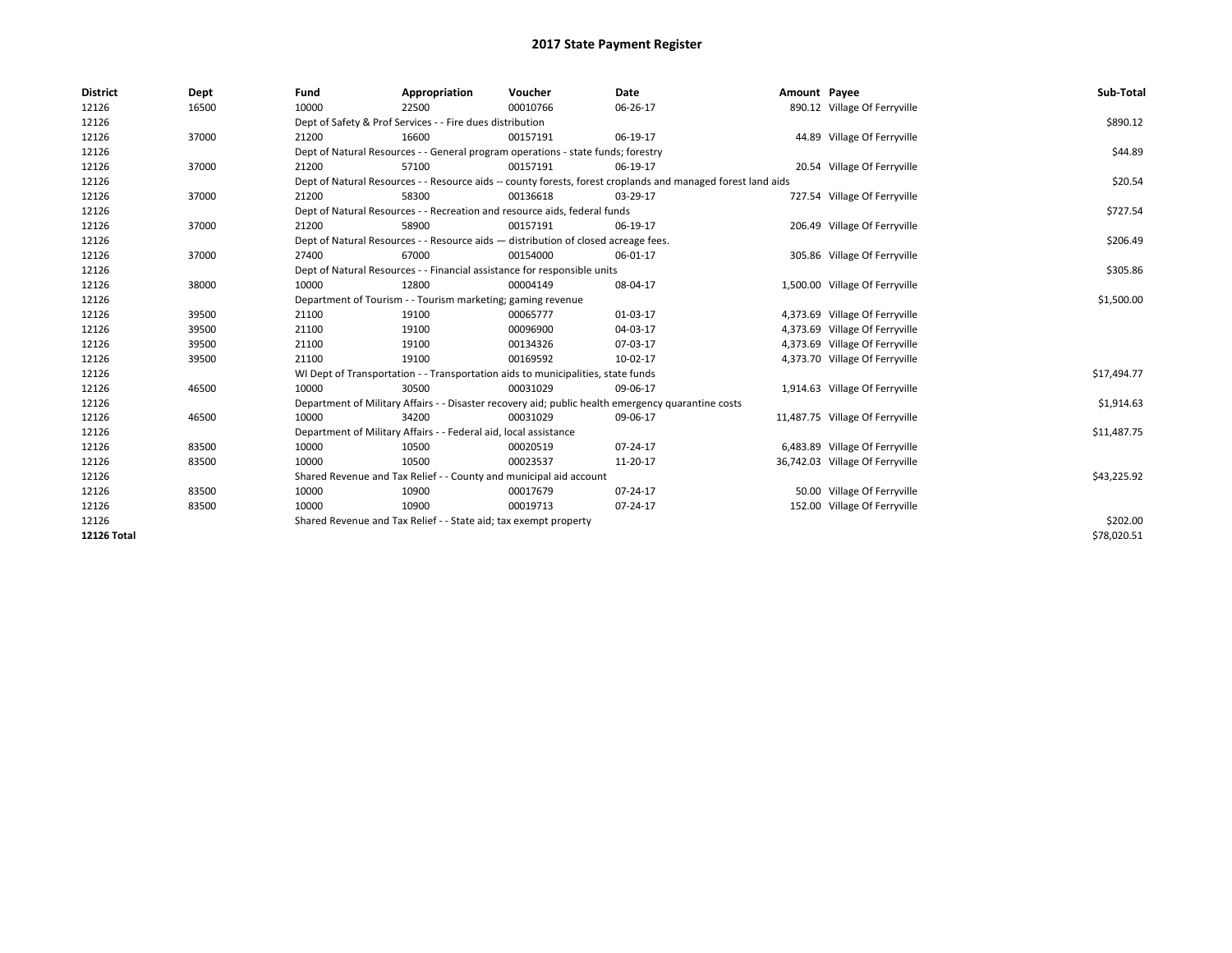| <b>District</b>    | <b>Dept</b> | Fund  | Appropriation                                                                      | Voucher  | Date                                                                                                         | Amount Payee |                                  | Sub-Total    |  |  |  |
|--------------------|-------------|-------|------------------------------------------------------------------------------------|----------|--------------------------------------------------------------------------------------------------------------|--------------|----------------------------------|--------------|--|--|--|
| 12131              | 16500       | 10000 | 22500                                                                              | 00010767 | 06-26-17                                                                                                     |              | 1,025.70 Village Of Gays Mills   |              |  |  |  |
| 12131              |             |       | Dept of Safety & Prof Services - - Fire dues distribution                          |          |                                                                                                              |              |                                  | \$1,025.70   |  |  |  |
| 12131              | 37000       | 21200 | 16600                                                                              | 00157192 | 06-19-17                                                                                                     |              | 193.56 Village Of Gays Mills     |              |  |  |  |
| 12131              |             |       | Dept of Natural Resources - - General program operations - state funds; forestry   |          |                                                                                                              |              |                                  | \$193.56     |  |  |  |
| 12131              | 37000       | 21200 | 57100                                                                              | 00157192 | 06-19-17                                                                                                     |              | 88.59 Village Of Gays Mills      |              |  |  |  |
| 12131              |             |       |                                                                                    |          | Dept of Natural Resources - - Resource aids -- county forests, forest croplands and managed forest land aids |              |                                  | \$88.59      |  |  |  |
| 12131              | 37000       | 21200 | 58900                                                                              | 00157192 | 06-19-17                                                                                                     |              | 890.39 Village Of Gays Mills     |              |  |  |  |
| 12131              |             |       | Dept of Natural Resources - - Resource aids - distribution of closed acreage fees. |          |                                                                                                              |              |                                  | \$890.39     |  |  |  |
| 12131              | 37000       | 27400 | 65800                                                                              | 00204317 | 12-28-17                                                                                                     |              | 1,750.00 Village Of Gays Mills   |              |  |  |  |
| 12131              |             |       | Dept of Natural Resources - - Environmental aids -- urban nonpoint source          |          |                                                                                                              |              |                                  | \$1,750.00   |  |  |  |
| 12131              | 37000       | 27400 | 67000                                                                              | 00154031 | 06-01-17                                                                                                     |              | 2,124.37 Village Of Gays Mills   |              |  |  |  |
| 12131              |             |       | Dept of Natural Resources - - Financial assistance for responsible units           |          |                                                                                                              |              |                                  | \$2,124.37   |  |  |  |
| 12131              | 37000       | 36300 | TH100                                                                              | 00175544 | 08-30-17                                                                                                     |              | 17,276.31 Village Of Gays Mills  |              |  |  |  |
| 12131              | 37000       | 36300 | TH100                                                                              | 00204321 | 12-28-17                                                                                                     |              | 37,226.62 Village Of Gays Mills  |              |  |  |  |
| 12131              |             |       | Dept of Natural Resources - - URBAN NONPOINT SOURCE COST-SHA                       |          |                                                                                                              |              |                                  | \$54,502.93  |  |  |  |
| 12131              | 39500       | 21100 | 19100                                                                              | 00065778 | 01-03-17                                                                                                     |              | 20,571.64 Village Of Gays Mills  |              |  |  |  |
| 12131              | 39500       | 21100 | 19100                                                                              | 00096901 | 04-03-17                                                                                                     |              | 20,571.64 Village Of Gays Mills  |              |  |  |  |
| 12131              | 39500       | 21100 | 19100                                                                              | 00134327 | 07-03-17                                                                                                     |              | 20,571.64 Village Of Gays Mills  |              |  |  |  |
| 12131              | 39500       | 21100 | 19100                                                                              | 00169593 | $10-02-17$                                                                                                   |              | 20,571.67 Village Of Gays Mills  |              |  |  |  |
| 12131              |             |       | WI Dept of Transportation - - Transportation aids to municipalities, state funds   |          |                                                                                                              |              |                                  |              |  |  |  |
| 12131              | 46500       | 10000 | 30500                                                                              | 00032187 | 09-26-17                                                                                                     |              | 1,967.10 Village Of Gays Mills   |              |  |  |  |
| 12131              | 46500       | 10000 | 30500                                                                              | 00032439 | 09-29-17                                                                                                     |              | 1,331.64 Village Of Gays Mills   |              |  |  |  |
| 12131              | 46500       | 10000 | 30500                                                                              | 00035826 | 12-20-17                                                                                                     |              | 1,683.92 Village Of Gays Mills   |              |  |  |  |
| 12131              |             |       |                                                                                    |          | Department of Military Affairs - - Disaster recovery aid; public health emergency quarantine costs           |              |                                  | \$4,982.66   |  |  |  |
| 12131              | 46500       | 10000 | 34200                                                                              | 00032187 | 09-26-17                                                                                                     |              | 11,802.61 Village Of Gays Mills  |              |  |  |  |
| 12131              | 46500       | 10000 | 34200                                                                              | 00032439 | 09-29-17                                                                                                     |              | 15,091.88 Village Of Gays Mills  |              |  |  |  |
| 12131              | 46500       | 10000 | 34200                                                                              | 00035826 | 12-20-17                                                                                                     |              | 10,103.50 Village Of Gays Mills  |              |  |  |  |
| 12131              |             |       | Department of Military Affairs - - Federal aid, local assistance                   |          |                                                                                                              |              |                                  | \$36,997.99  |  |  |  |
| 12131              | 83500       | 10000 | 10100                                                                              | 00020520 | 07-24-17                                                                                                     |              | 1,931.69 Village Of Gays Mills   |              |  |  |  |
| 12131              |             |       | Shared Revenue and Tax Relief - - Expenditure restraint program account            |          |                                                                                                              |              |                                  | \$1,931.69   |  |  |  |
| 12131              | 83500       | 10000 | 10500                                                                              | 00020520 | 07-24-17                                                                                                     |              | 32,394.06 Village Of Gays Mills  |              |  |  |  |
| 12131              | 83500       | 10000 | 10500                                                                              | 00023538 | 11-20-17                                                                                                     |              | 183,566.34 Village Of Gays Mills |              |  |  |  |
| 12131              |             |       | Shared Revenue and Tax Relief - - County and municipal aid account                 |          |                                                                                                              |              |                                  | \$215,960.40 |  |  |  |
| 12131              | 83500       | 10000 | 10900                                                                              | 00017680 | 07-24-17                                                                                                     |              | 133.00 Village Of Gays Mills     |              |  |  |  |
| 12131              | 83500       | 10000 | 10900                                                                              | 00019714 | 07-24-17                                                                                                     |              | 3,422.00 Village Of Gays Mills   |              |  |  |  |
| 12131              |             |       | Shared Revenue and Tax Relief - - State aid; tax exempt property                   |          |                                                                                                              |              |                                  | \$3,555.00   |  |  |  |
| 12131              | 83500       | 10000 | 11000                                                                              | 00020520 | 07-24-17                                                                                                     |              | 494.49 Village Of Gays Mills     |              |  |  |  |
| 12131              | 83500       | 10000 | 11000                                                                              | 00023538 | 11-20-17                                                                                                     |              | 2,866.65 Village Of Gays Mills   |              |  |  |  |
| 12131              |             |       | Shared Revenue and Tax Relief - - Public utility distribution account              |          |                                                                                                              |              |                                  | \$3,361.14   |  |  |  |
| 12131              | 83500       | 52100 | 36300                                                                              | 00015732 | 03-27-17                                                                                                     |              | 717.54 Village Of Gays Mills     |              |  |  |  |
| 12131              |             |       | Shared Revenue and Tax Relief - - Lottery and gaming credit                        |          |                                                                                                              |              |                                  | \$717.54     |  |  |  |
| <b>12131 Total</b> |             |       |                                                                                    |          |                                                                                                              |              |                                  | \$410,368.55 |  |  |  |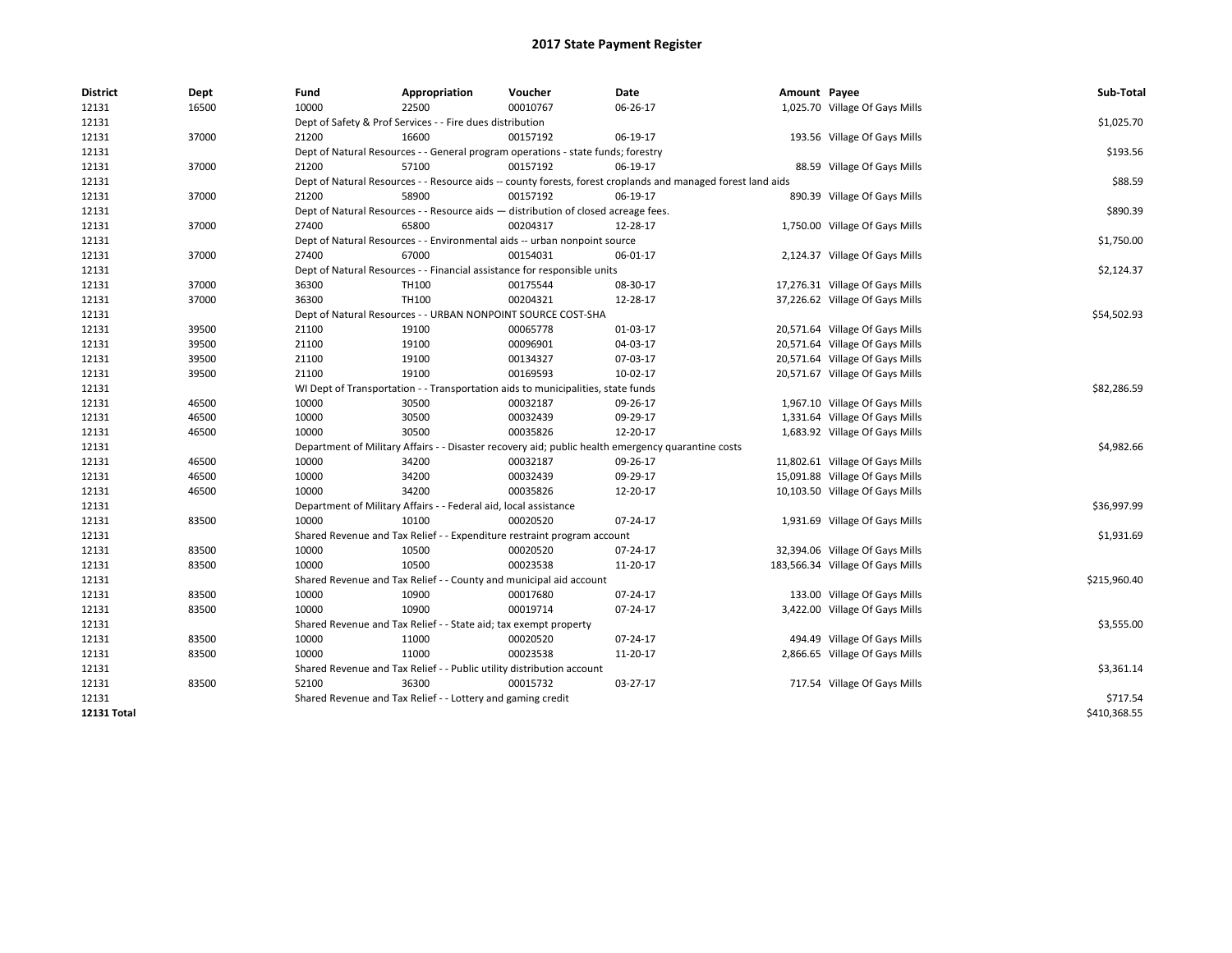| <b>District</b>    | Dept  | Fund                                                                     | Appropriation                                                                      | Voucher  | Date                                                                                                         | Amount Payee |                                | Sub-Total   |
|--------------------|-------|--------------------------------------------------------------------------|------------------------------------------------------------------------------------|----------|--------------------------------------------------------------------------------------------------------------|--------------|--------------------------------|-------------|
| 12146              | 16500 | 10000                                                                    | 22500                                                                              | 00010768 | 06-26-17                                                                                                     |              | 401.83 Village Of Lynxville    |             |
| 12146              |       |                                                                          | Dept of Safety & Prof Services - - Fire dues distribution                          |          |                                                                                                              |              |                                | \$401.83    |
| 12146              | 37000 | 21200                                                                    | 16600                                                                              | 00157193 | 06-19-17                                                                                                     |              | 17.60 Village Of Lynxville     |             |
| 12146              |       |                                                                          | Dept of Natural Resources - - General program operations - state funds; forestry   |          |                                                                                                              |              |                                | \$17.60     |
| 12146              | 37000 | 21200                                                                    | 57100                                                                              | 00157193 | 06-19-17                                                                                                     |              | 8.06 Village Of Lynxville      |             |
| 12146              |       |                                                                          |                                                                                    |          | Dept of Natural Resources - - Resource aids -- county forests, forest croplands and managed forest land aids |              |                                | \$8.06      |
| 12146              | 37000 | 21200                                                                    | 58900                                                                              | 00157193 | 06-19-17                                                                                                     |              | 80.97 Village Of Lynxville     |             |
| 12146              |       |                                                                          | Dept of Natural Resources - - Resource aids - distribution of closed acreage fees. |          |                                                                                                              |              |                                | \$80.97     |
| 12146              | 37000 | 27400                                                                    | 67000                                                                              | 00154668 | 06-01-17                                                                                                     |              | 618.06 Village Of Lynxville    |             |
| 12146              |       | Dept of Natural Resources - - Financial assistance for responsible units |                                                                                    | \$618.06 |                                                                                                              |              |                                |             |
| 12146              | 39500 | 21100                                                                    | 19100                                                                              | 00065779 | 01-03-17                                                                                                     |              | 2,102.91 Village Of Lynxville  |             |
| 12146              | 39500 | 21100                                                                    | 19100                                                                              | 00096902 | 04-03-17                                                                                                     |              | 2,102.91 Village Of Lynxville  |             |
| 12146              | 39500 | 21100                                                                    | 19100                                                                              | 00134328 | 07-03-17                                                                                                     |              | 2,102.91 Village Of Lynxville  |             |
| 12146              | 39500 | 21100                                                                    | 19100                                                                              | 00169594 | 10-02-17                                                                                                     |              | 2,102.91 Village Of Lynxville  |             |
| 12146              |       |                                                                          | WI Dept of Transportation - - Transportation aids to municipalities, state funds   |          |                                                                                                              |              |                                | \$8,411.64  |
| 12146              | 83500 | 10000                                                                    | 10500                                                                              | 00020521 | 07-24-17                                                                                                     |              | 5,491.07 Village Of Lynxville  |             |
| 12146              | 83500 | 10000                                                                    | 10500                                                                              | 00023539 | 11-20-17                                                                                                     |              | 31,116.06 Village Of Lynxville |             |
| 12146              |       |                                                                          | Shared Revenue and Tax Relief - - County and municipal aid account                 |          |                                                                                                              |              |                                | \$36,607.13 |
| 12146              | 83500 | 10000                                                                    | 10900                                                                              | 00017681 | 07-24-17                                                                                                     |              | 12.00 Village Of Lynxville     |             |
| 12146              |       |                                                                          | Shared Revenue and Tax Relief - - State aid; tax exempt property                   |          |                                                                                                              |              |                                | \$12.00     |
| <b>12146 Total</b> |       |                                                                          |                                                                                    |          |                                                                                                              |              |                                | \$46,157.29 |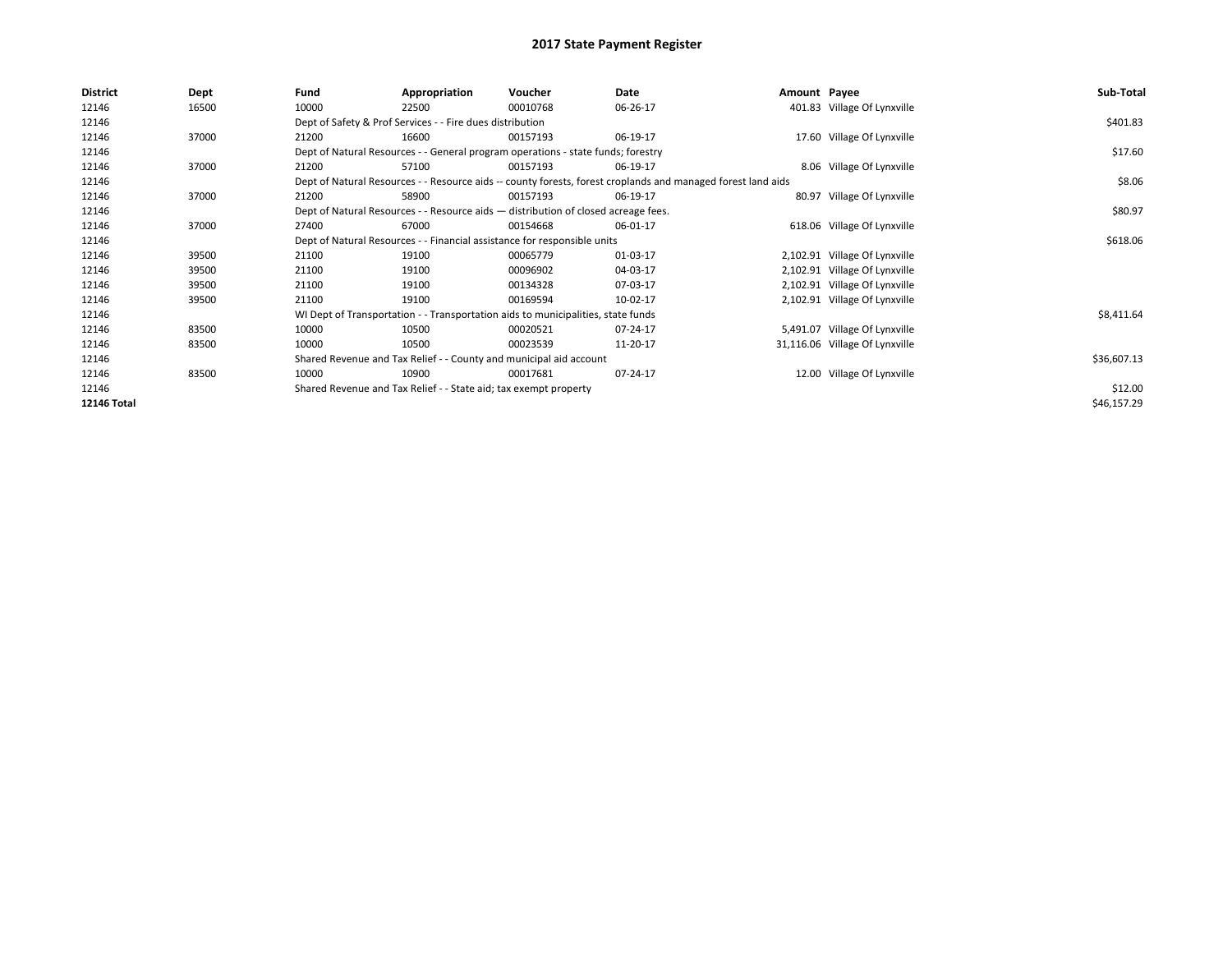| <b>District</b>    | Dept  | Fund  | Appropriation                                                                    | Voucher  | Date     | Amount Payee |                                     | Sub-Total   |
|--------------------|-------|-------|----------------------------------------------------------------------------------|----------|----------|--------------|-------------------------------------|-------------|
| 12151              | 16500 | 10000 | 22500                                                                            | 00010769 | 06-26-17 |              | 309.43 Village Of Mount Sterling    |             |
| 12151              |       |       | Dept of Safety & Prof Services - - Fire dues distribution                        |          |          |              |                                     | \$309.43    |
| 12151              | 37000 | 27400 | 67000                                                                            | 00154316 | 06-01-17 |              | 534.86 Village Of Mount Sterling    |             |
| 12151              |       |       | Dept of Natural Resources - - Financial assistance for responsible units         |          |          |              |                                     | \$534.86    |
| 12151              | 39500 | 21100 | 19100                                                                            | 00065780 | 01-03-17 |              | 978.64 Village Of Mount Sterling    |             |
| 12151              | 39500 | 21100 | 19100                                                                            | 00096903 | 04-03-17 |              | 978.64 Village Of Mount Sterling    |             |
| 12151              | 39500 | 21100 | 19100                                                                            | 00134329 | 07-03-17 |              | 978.64 Village Of Mount Sterling    |             |
| 12151              | 39500 | 21100 | 19100                                                                            | 00169595 | 10-02-17 |              | 978.65 Village Of Mount Sterling    |             |
| 12151              |       |       | WI Dept of Transportation - - Transportation aids to municipalities, state funds |          |          |              |                                     | \$3,914.57  |
| 12151              | 83500 | 10000 | 10500                                                                            | 00020522 | 07-24-17 |              | 6,961.01 Village Of Mount Sterling  |             |
| 12151              | 83500 | 10000 | 10500                                                                            | 00023540 | 11-20-17 |              | 39,445.72 Village Of Mount Sterling |             |
| 12151              |       |       | Shared Revenue and Tax Relief - - County and municipal aid account               |          |          |              |                                     | \$46,406.73 |
| 12151              | 83500 | 10000 | 10900                                                                            | 00017682 | 07-24-17 |              | 7.00 Village Of Mount Sterling      |             |
| 12151              |       |       | Shared Revenue and Tax Relief - - State aid; tax exempt property                 |          |          |              |                                     | \$7.00      |
| <b>12151 Total</b> |       |       |                                                                                  |          |          |              |                                     | \$51,172.59 |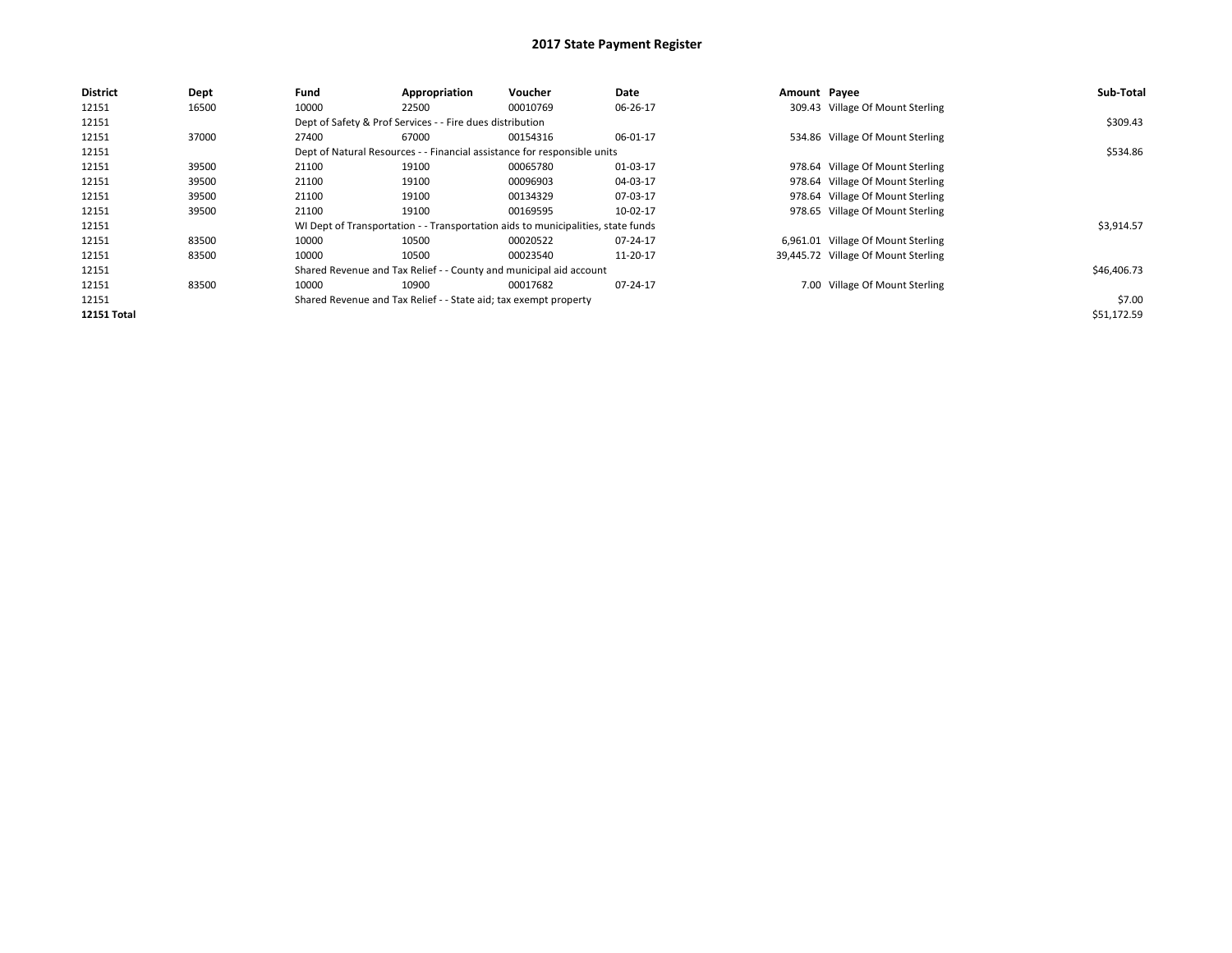| <b>District</b>    | Dept  | Fund  | Appropriation                                                                      | Voucher  | Date                                                                                                         | Amount Payee |                                      | Sub-Total    |
|--------------------|-------|-------|------------------------------------------------------------------------------------|----------|--------------------------------------------------------------------------------------------------------------|--------------|--------------------------------------|--------------|
| 12181              | 16500 | 10000 | 22500                                                                              | 00010770 | 06-27-17                                                                                                     |              | 963.59 Village Of Soldiers Grove     |              |
| 12181              |       |       | Dept of Safety & Prof Services - - Fire dues distribution                          |          |                                                                                                              |              |                                      | \$963.59     |
| 12181              | 37000 | 21200 | 16600                                                                              | 00157194 | 06-19-17                                                                                                     |              | 149.30 Village Of Soldiers Grove     |              |
| 12181              |       |       | Dept of Natural Resources - - General program operations - state funds; forestry   |          |                                                                                                              |              |                                      | \$149.30     |
| 12181              | 37000 | 21200 | 57100                                                                              | 00157194 | 06-19-17                                                                                                     |              | 68.33 Village Of Soldiers Grove      |              |
| 12181              |       |       |                                                                                    |          | Dept of Natural Resources - - Resource aids -- county forests, forest croplands and managed forest land aids |              |                                      | \$68.33      |
| 12181              | 37000 | 21200 | 58900                                                                              | 00157194 | 06-19-17                                                                                                     |              | 686.80 Village Of Soldiers Grove     |              |
| 12181              |       |       | Dept of Natural Resources - - Resource aids - distribution of closed acreage fees. |          |                                                                                                              |              |                                      | \$686.80     |
| 12181              | 37000 | 27400 | 67000                                                                              | 00154581 | 06-01-17                                                                                                     |              | 832.79 Village Of Soldiers Grove     |              |
| 12181              |       |       | Dept of Natural Resources - - Financial assistance for responsible units           |          |                                                                                                              |              |                                      | \$832.79     |
| 12181              | 39500 | 21100 | 19100                                                                              | 00065781 | 01-03-17                                                                                                     |              | 5,549.04 Village Of Soldiers Grove   |              |
| 12181              | 39500 | 21100 | 19100                                                                              | 00096904 | 04-03-17                                                                                                     |              | 5,549.04 Village Of Soldiers Grove   |              |
| 12181              | 39500 | 21100 | 19100                                                                              | 00134330 | 07-03-17                                                                                                     |              | 5,549.04 Village Of Soldiers Grove   |              |
| 12181              | 39500 | 21100 | 19100                                                                              | 00169596 | 10-02-17                                                                                                     |              | 5,549.04 Village Of Soldiers Grove   |              |
| 12181              |       |       | WI Dept of Transportation - - Transportation aids to municipalities, state funds   |          |                                                                                                              |              |                                      | \$22,196.16  |
| 12181              | 46500 | 10000 | 30500                                                                              | 00032219 | 09-26-17                                                                                                     |              | 1,541.17 Village Of Soldiers Grove   |              |
| 12181              |       |       |                                                                                    |          | Department of Military Affairs - - Disaster recovery aid; public health emergency quarantine costs           |              |                                      | \$1,541.17   |
| 12181              | 46500 | 10000 | 34200                                                                              | 00032219 | 09-26-17                                                                                                     |              | 9,246.97 Village Of Soldiers Grove   |              |
| 12181              |       |       | Department of Military Affairs - - Federal aid, local assistance                   |          |                                                                                                              |              |                                      | \$9,246.97   |
| 12181              | 83500 | 10000 | 10500                                                                              | 00020523 | $07 - 24 - 17$                                                                                               |              | 34,575.54 Village Of Soldiers Grove  |              |
| 12181              | 83500 | 10000 | 10500                                                                              | 00023541 | 11-20-17                                                                                                     |              | 195,928.05 Village Of Soldiers Grove |              |
| 12181              |       |       | Shared Revenue and Tax Relief - - County and municipal aid account                 |          |                                                                                                              |              |                                      | \$230,503.59 |
| 12181              | 83500 | 10000 | 10900                                                                              | 00017683 | 07-24-17                                                                                                     |              | 19.00 Village Of Soldiers Grove      |              |
| 12181              |       |       | Shared Revenue and Tax Relief - - State aid; tax exempt property                   |          |                                                                                                              |              |                                      | \$19.00      |
| 12181              | 83500 | 52100 | 36300                                                                              | 00015733 | 03-27-17                                                                                                     |              | 771.43 Village Of Soldiers Grove     |              |
| 12181              |       |       | Shared Revenue and Tax Relief - - Lottery and gaming credit                        |          |                                                                                                              |              |                                      | \$771.43     |
| <b>12181 Total</b> |       |       |                                                                                    |          |                                                                                                              |              |                                      | \$266,979.13 |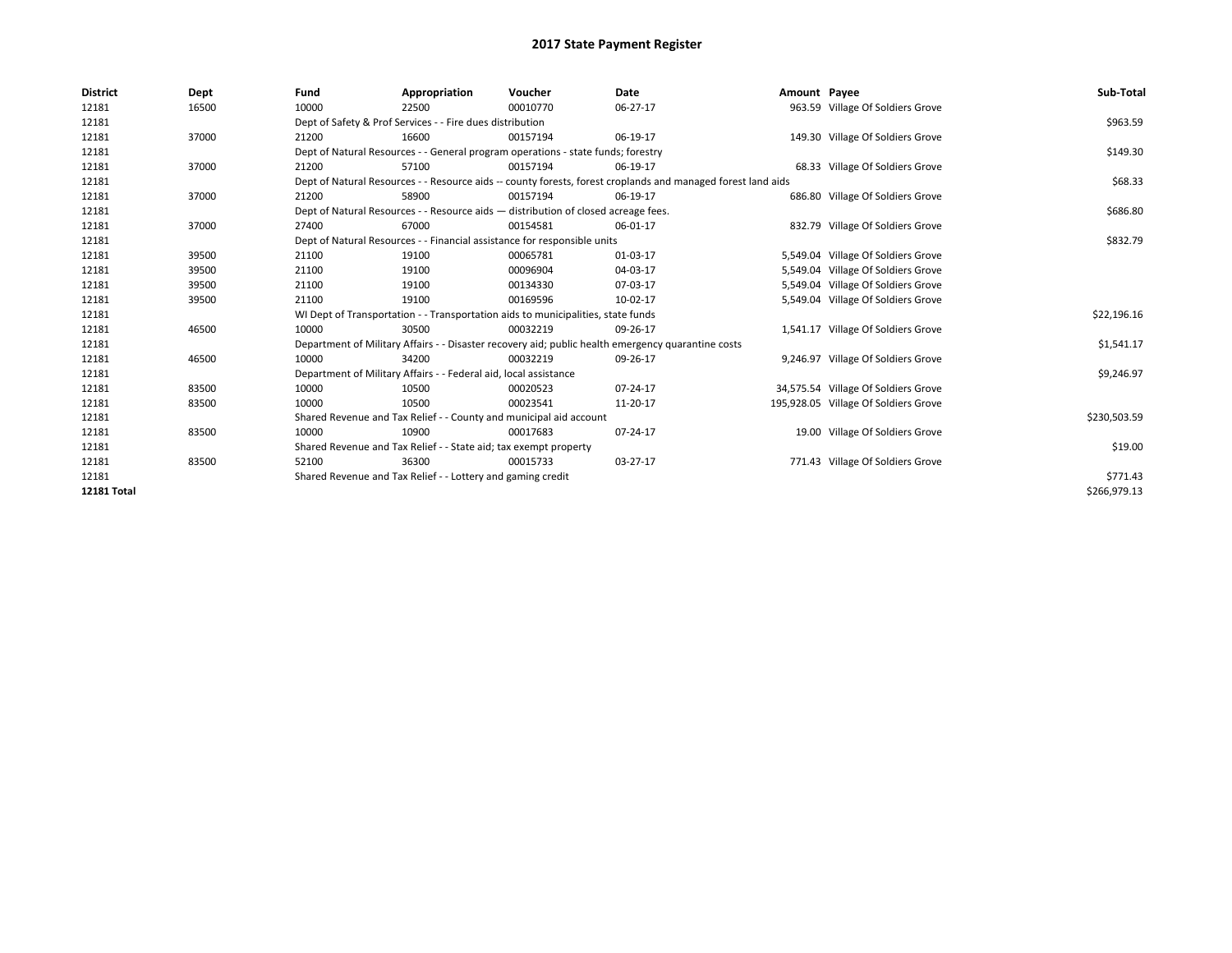| <b>District</b>    | Dept  | Fund                                                                             | Appropriation                                                                      | Voucher     | Date                                                                                                         | Amount Payee |                              | Sub-Total    |
|--------------------|-------|----------------------------------------------------------------------------------|------------------------------------------------------------------------------------|-------------|--------------------------------------------------------------------------------------------------------------|--------------|------------------------------|--------------|
| 12182              | 16500 | 10000                                                                            | 22500                                                                              | 00010771    | 06-26-17                                                                                                     |              | 181.62 Village Of Steuben    |              |
| 12182              |       | Dept of Safety & Prof Services - - Fire dues distribution                        |                                                                                    | \$181.62    |                                                                                                              |              |                              |              |
| 12182              | 37000 | 10000                                                                            | 50300                                                                              | 00124318    | 02-06-17                                                                                                     |              | 7,569.50 Village Of Steuben  |              |
| 12182              |       |                                                                                  | Dept of Natural Resources - - Aids in lieu of taxes - general fund                 |             |                                                                                                              |              |                              | \$7,569.50   |
| 12182              | 37000 | 21200                                                                            | 16600                                                                              | 00157195    | 06-19-17                                                                                                     |              | 400.56 Village Of Steuben    |              |
| 12182              |       |                                                                                  | Dept of Natural Resources - - General program operations - state funds; forestry   |             |                                                                                                              |              |                              | \$400.56     |
| 12182              | 37000 | 21200                                                                            | 57100                                                                              | 00157195    | 06-19-17                                                                                                     |              | 183.33 Village Of Steuben    |              |
| 12182              |       |                                                                                  |                                                                                    |             | Dept of Natural Resources - - Resource aids -- county forests, forest croplands and managed forest land aids |              |                              | \$183.33     |
| 12182              | 37000 | 21200                                                                            | 58900                                                                              | 00157195    | 06-19-17                                                                                                     |              | 1,842.56 Village Of Steuben  |              |
| 12182              |       |                                                                                  | Dept of Natural Resources - - Resource aids - distribution of closed acreage fees. |             |                                                                                                              |              |                              | \$1,842.56   |
| 12182              | 37000 | 27400                                                                            | 67000                                                                              | 00154915    | 06-01-17                                                                                                     |              | 644.99 Village Of Steuben    |              |
| 12182              |       |                                                                                  | Dept of Natural Resources - - Financial assistance for responsible units           |             |                                                                                                              |              |                              | \$644.99     |
| 12182              | 39500 | 21100                                                                            | 19100                                                                              | 00065782    | 01-03-17                                                                                                     |              | 4,805.86 Village Of Steuben  |              |
| 12182              | 39500 | 21100                                                                            | 19100                                                                              | 00096905    | 04-03-17                                                                                                     |              | 4,805.86 Village Of Steuben  |              |
| 12182              | 39500 | 21100                                                                            | 19100                                                                              | 00134331    | 07-03-17                                                                                                     |              | 4,805.86 Village Of Steuben  |              |
| 12182              | 39500 | 21100                                                                            | 19100                                                                              | 00169597    | 10-02-17                                                                                                     |              | 4,805.88 Village Of Steuben  |              |
| 12182              |       | WI Dept of Transportation - - Transportation aids to municipalities, state funds |                                                                                    | \$19,223.46 |                                                                                                              |              |                              |              |
| 12182              | 39500 | 21100                                                                            | 27800                                                                              | 00107238    | 04-18-17                                                                                                     |              | 35,110.36 Village Of Steuben |              |
| 12182              |       | WI Dept of Transportation - - Local roads improvement program, state funds       |                                                                                    | \$35,110.36 |                                                                                                              |              |                              |              |
| 12182              | 83500 | 10000                                                                            | 10500                                                                              | 00020524    | 07-24-17                                                                                                     |              | 5,349.82 Village Of Steuben  |              |
| 12182              | 83500 | 10000                                                                            | 10500                                                                              | 00023542    | 11-20-17                                                                                                     |              | 30,315.64 Village Of Steuben |              |
| 12182              |       | Shared Revenue and Tax Relief - - County and municipal aid account               |                                                                                    | \$35,665.46 |                                                                                                              |              |                              |              |
| 12182              | 83500 | 10000                                                                            | 10900                                                                              | 00017684    | 07-24-17                                                                                                     |              | 96.00 Village Of Steuben     |              |
| 12182              |       |                                                                                  | Shared Revenue and Tax Relief - - State aid; tax exempt property                   |             |                                                                                                              |              |                              | \$96.00      |
| <b>12182 Total</b> |       |                                                                                  |                                                                                    |             |                                                                                                              |              |                              | \$100,917.84 |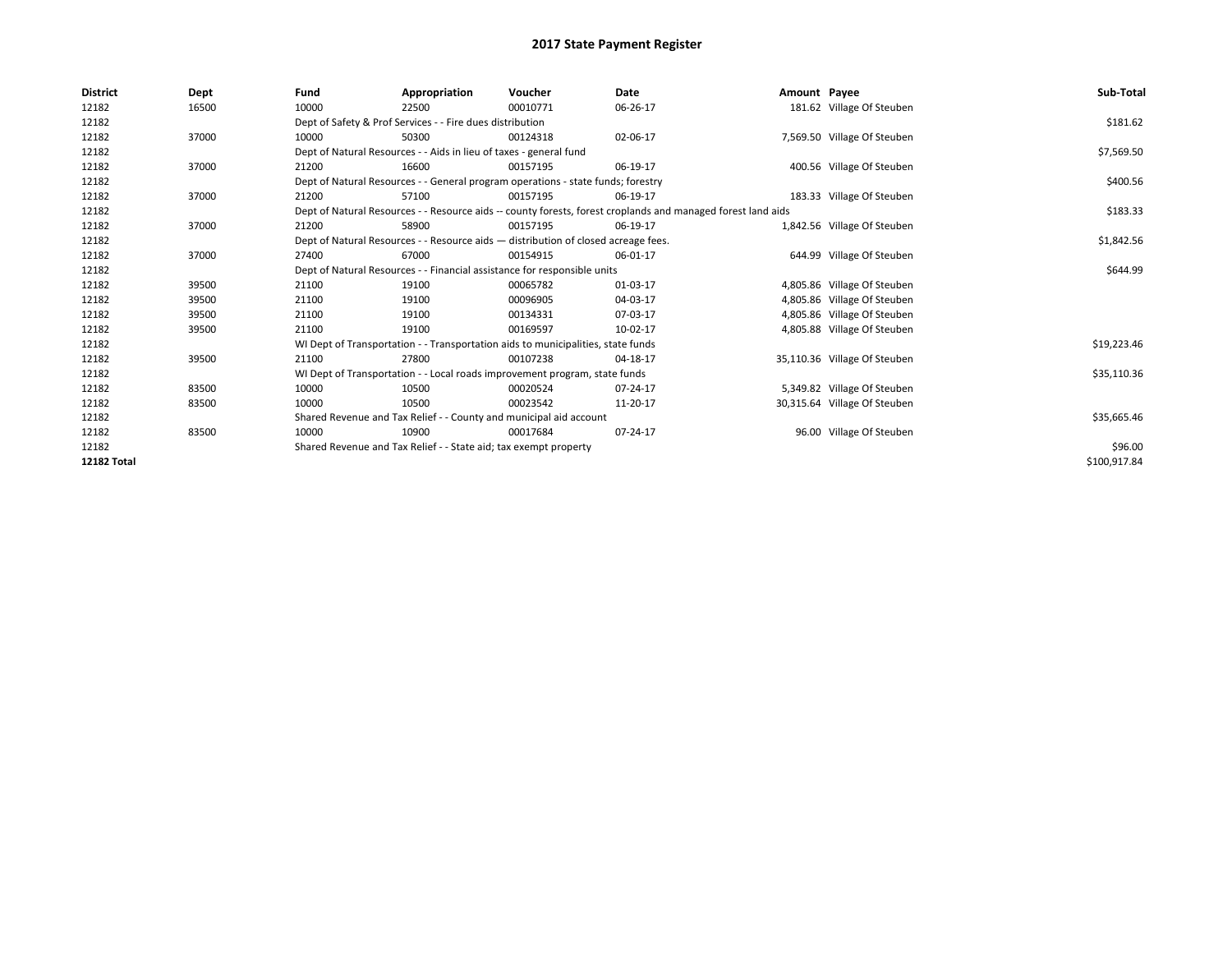| District           | Dept  | Fund                                                                             | Appropriation                                                      | Voucher                                                                  | Date     | Amount Payee |                               | Sub-Total    |
|--------------------|-------|----------------------------------------------------------------------------------|--------------------------------------------------------------------|--------------------------------------------------------------------------|----------|--------------|-------------------------------|--------------|
| 12191              | 16500 | 10000                                                                            | 22500                                                              | 00010772                                                                 | 06-26-17 |              | 928.33 Village Of Wauzeka     |              |
| 12191              |       | Dept of Safety & Prof Services - - Fire dues distribution                        |                                                                    | \$928.33                                                                 |          |              |                               |              |
| 12191              | 37000 | 10000                                                                            | 50300                                                              | 00124422                                                                 | 02-06-17 |              | 9,659.26 Village Of Wauzeka   |              |
| 12191              |       |                                                                                  | Dept of Natural Resources - - Aids in lieu of taxes - general fund |                                                                          |          |              |                               | \$9,659.26   |
| 12191              | 37000 | 27400                                                                            | 67000                                                              | 00154849                                                                 | 06-01-17 |              | 2,427.82 Village Of Wauzeka   |              |
| 12191              |       |                                                                                  |                                                                    | Dept of Natural Resources - - Financial assistance for responsible units |          |              |                               | \$2,427.82   |
| 12191              | 39500 | 21100                                                                            | 19100                                                              | 00065783                                                                 | 01-03-17 |              | 7,930.99 Village Of Wauzeka   |              |
| 12191              | 39500 | 21100                                                                            | 19100                                                              | 00096906                                                                 | 04-03-17 |              | 7,930.99 Village Of Wauzeka   |              |
| 12191              | 39500 | 21100                                                                            | 19100                                                              | 00134332                                                                 | 07-03-17 |              | 7,930.99 Village Of Wauzeka   |              |
| 12191              | 39500 | 21100                                                                            | 19100                                                              | 00169598                                                                 | 10-02-17 |              | 7,931.02 Village Of Wauzeka   |              |
| 12191              |       | WI Dept of Transportation - - Transportation aids to municipalities, state funds |                                                                    | \$31,723.99                                                              |          |              |                               |              |
| 12191              | 83500 | 10000                                                                            | 10100                                                              | 00020525                                                                 | 07-24-17 |              | 3,680.46 Village Of Wauzeka   |              |
| 12191              |       | Shared Revenue and Tax Relief - - Expenditure restraint program account          |                                                                    | \$3,680.46                                                               |          |              |                               |              |
| 12191              | 83500 | 10000                                                                            | 10500                                                              | 00020525                                                                 | 07-24-17 |              | 19,090.03 Village Of Wauzeka  |              |
| 12191              | 83500 | 10000                                                                            | 10500                                                              | 00023543                                                                 | 11-20-17 |              | 133,257.52 Village Of Wauzeka |              |
| 12191              |       | Shared Revenue and Tax Relief - - County and municipal aid account               |                                                                    | \$152,347.55                                                             |          |              |                               |              |
| 12191              | 83500 | 10000                                                                            | 10900                                                              | 00017685                                                                 | 07-24-17 |              | 44.00 Village Of Wauzeka      |              |
| 12191              |       | Shared Revenue and Tax Relief - - State aid; tax exempt property                 |                                                                    | \$44.00                                                                  |          |              |                               |              |
| 12191              | 83500 | 10000                                                                            | 11000                                                              | 00020525                                                                 | 07-24-17 |              | 61.20 Village Of Wauzeka      |              |
| 12191              | 83500 | 10000                                                                            | 11000                                                              | 00023543                                                                 | 11-20-17 |              | 379.26 Village Of Wauzeka     |              |
| 12191              |       | Shared Revenue and Tax Relief - - Public utility distribution account            |                                                                    | \$440.46                                                                 |          |              |                               |              |
| 12191              | 83500 | 52100                                                                            | 36300                                                              | 00015734                                                                 | 03-27-17 |              | 843.12 Village Of Wauzeka     |              |
| 12191              |       | Shared Revenue and Tax Relief - - Lottery and gaming credit                      |                                                                    | \$843.12                                                                 |          |              |                               |              |
| <b>12191 Total</b> |       |                                                                                  |                                                                    |                                                                          |          |              |                               | \$202,094.99 |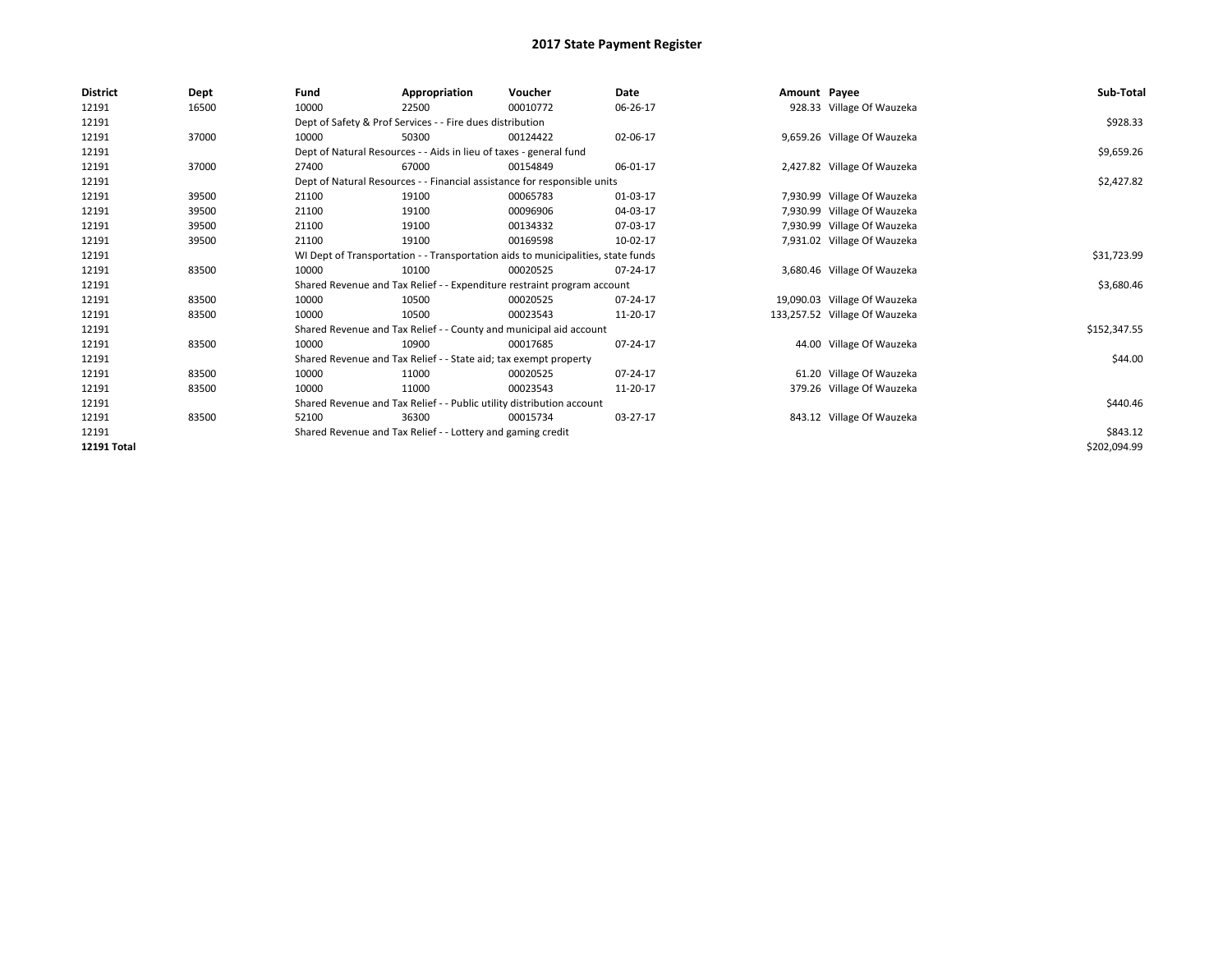| <b>District</b> | Dept  | Fund                                                      | Appropriation                                                                              | Voucher  | Date           | Amount Payee |                                       | Sub-Total      |
|-----------------|-------|-----------------------------------------------------------|--------------------------------------------------------------------------------------------|----------|----------------|--------------|---------------------------------------|----------------|
| 12271           | 16500 | 10000                                                     | 22500                                                                                      | 00010773 | 06-26-17       |              | 16,240.34 City Of Prairie Du Chien    |                |
| 12271           |       | Dept of Safety & Prof Services - - Fire dues distribution | \$16,240.34                                                                                |          |                |              |                                       |                |
| 12271           | 37000 | 10000                                                     | 50300                                                                                      | 00124357 | 02-03-17       |              | 1,522.03 City Of Prairie Du Chien     |                |
| 12271           |       |                                                           | Dept of Natural Resources - - Aids in lieu of taxes - general fund                         |          |                |              |                                       | \$1,522.03     |
| 12271           | 37000 | 27200                                                     | 66700                                                                                      | 00161232 | 06-22-17       |              | 6,043.68 City Of Prairie Du Chien     |                |
| 12271           | 37000 | 27200                                                     | 66700                                                                                      | 00203095 | 12-22-17       |              | 4,851.99 City Of Prairie Du Chien     |                |
| 12271           |       |                                                           | Dept of Natural Resources - - Petroleum storage environmental remedial action; awards      |          |                |              |                                       | \$10,895.67    |
| 12271           | 37000 | 27400                                                     | 67000                                                                                      | 00154666 | 06-01-17       |              | 18,364.16 City Of Prairie Du Chien    |                |
| 12271           |       |                                                           | Dept of Natural Resources - - Financial assistance for responsible units                   |          |                |              |                                       | \$18,364.16    |
| 12271           | 37000 | 36300                                                     | <b>TH100</b>                                                                               | 00178778 | 09-05-17       |              | 454,092.03 City Of Prairie Du Chien   |                |
| 12271           |       |                                                           | Dept of Natural Resources - - URBAN NONPOINT SOURCE COST-SHA                               |          |                |              |                                       | \$454,092.03   |
| 12271           | 39500 | 21100                                                     | 16200                                                                                      | 00067335 | 01-03-17       |              | 14,996.98 City Of Prairie Du Chien    |                |
| 12271           | 39500 | 21100                                                     | 16200                                                                                      | 00098458 | 04-03-17       |              | 14,996.98 City Of Prairie Du Chien    |                |
| 12271           | 39500 | 21100                                                     | 16200                                                                                      | 00135884 | 07-03-17       |              | 14,996.98 City Of Prairie Du Chien    |                |
| 12271           | 39500 | 21100                                                     | 16200                                                                                      | 00171150 | 10-02-17       |              | 14,997.00 City Of Prairie Du Chien    |                |
| 12271           |       |                                                           | WI Dept of Transportation - - Connecting highways aids, state funds                        |          |                |              |                                       | \$59,987.94    |
| 12271           | 39500 | 21100                                                     | 17700                                                                                      | 00090887 | 03-07-17       |              | 4,432.00 City Of Prairie Du Chien     |                |
| 12271           | 39500 | 21100                                                     | 17700                                                                                      | 00090893 | 03-07-17       |              | 6,190.00 City Of Prairie Du Chien     |                |
| 12271           | 39500 | 21100                                                     | 17700                                                                                      | 00125414 | 06-12-17       |              | 32,254.00 City Of Prairie Du Chien    |                |
| 12271           | 39500 | 21100                                                     | 17700                                                                                      | 00154670 | 08-16-17       |              | 87,332.00 City Of Prairie Du Chien    |                |
| 12271           |       |                                                           | WI Dept of Transportation - - Tier C transit operating aids, state funds                   |          |                |              |                                       | \$130,208.00   |
| 12271           | 39500 | 21100                                                     | 18200                                                                                      | 00085944 | 02-16-17       |              | 60,415.00 City Of Prairie Du Chien    |                |
| 12271           | 39500 | 21100                                                     | 18200                                                                                      | 00105420 | $04 - 21 - 17$ |              | 25,070.00 City Of Prairie Du Chien    |                |
| 12271           | 39500 | 21100                                                     | 18200                                                                                      | 00108265 | 05-12-17       |              | 25,070.00 City Of Prairie Du Chien    |                |
| 12271           | 39500 | 21100                                                     | 18200                                                                                      | 00174669 | 10-12-17       |              | 25,621.23 City Of Prairie Du Chien    |                |
| 12271           | 39500 | 21100                                                     | 18200                                                                                      | 00174701 | 10-12-17       |              | 27,317.51 City Of Prairie Du Chien    |                |
| 12271           | 39500 | 21100                                                     | 18200                                                                                      | 00180151 | 10-19-17       |              | 35,088.85 City Of Prairie Du Chien    |                |
| 12271           | 39500 | 21100                                                     | 18200                                                                                      | 00180152 | 10-19-17       |              | 36,438.34 City Of Prairie Du Chien    |                |
| 12271           | 39500 | 21100                                                     | 18200                                                                                      | 00195308 | 11-27-17       |              | 25,801.41 City Of Prairie Du Chien    |                |
| 12271           | 39500 | 21100                                                     | 18200                                                                                      | 00195309 | 11-27-17       |              | 36,755.59 City Of Prairie Du Chien    |                |
| 12271           |       |                                                           | WI Dept of Transportation - - Transit and other transportation-related aids, federal funds |          |                |              |                                       | \$297,577.93   |
| 12271           | 39500 | 21100                                                     | 18500                                                                                      | 00073256 | 01-13-17       |              | 133.90 City Of Prairie Du Chien       |                |
| 12271           | 39500 | 21100                                                     | 18500                                                                                      | 00089539 | 02-28-17       |              | 4,000.00 City Of Prairie Du Chien     |                |
| 12271           |       |                                                           | WI Dept of Transportation - - Highway safety, local assistance, federal funds              |          |                |              |                                       | \$4,133.90     |
| 12271           | 39500 | 21100                                                     | 19100                                                                                      | 00065784 | 01-03-17       |              | 101,779.30 City Of Prairie Du Chien   |                |
| 12271           | 39500 | 21100                                                     | 19100                                                                                      | 00096907 | 04-03-17       |              | 101,779.30 City Of Prairie Du Chien   |                |
| 12271           | 39500 | 21100                                                     | 19100                                                                                      | 00134333 | 07-03-17       |              | 101,779.30 City Of Prairie Du Chien   |                |
| 12271           | 39500 | 21100                                                     | 19100                                                                                      | 00169599 | 10-02-17       |              | 101,779.31 City Of Prairie Du Chien   |                |
| 12271           |       |                                                           | WI Dept of Transportation - - Transportation aids to municipalities, state funds           |          |                |              |                                       | \$407,117.21   |
| 12271           | 45500 | 10000                                                     | 23100                                                                                      | 00039569 | 12-22-17       |              | 1,760.00 City Of Prairie Du Chien     |                |
| 12271           |       |                                                           | Department of Justice - - Law enforcement training fund, local assistance                  |          |                |              |                                       | \$1,760.00     |
| 12271           | 83500 | 10000                                                     | 10100                                                                                      | 00020526 | 07-24-17       |              | 75,650.98 City Of Prairie Du Chien    |                |
| 12271           |       |                                                           | Shared Revenue and Tax Relief - - Expenditure restraint program account                    |          |                |              |                                       | \$75,650.98    |
| 12271           | 83500 | 10000                                                     | 10500                                                                                      | 00020526 | 07-24-17       |              | 182,512.98 City Of Prairie Du Chien   |                |
| 12271           | 83500 | 10000                                                     | 10500                                                                                      | 00023544 | 11-20-17       |              | 1,034,240.20 City Of Prairie Du Chien |                |
| 12271           |       |                                                           | Shared Revenue and Tax Relief - - County and municipal aid account                         |          |                |              |                                       | \$1,216,753.18 |
| 12271           | 83500 | 10000                                                     | 10900                                                                                      | 00017686 | 07-24-17       |              | 8,236.00 City Of Prairie Du Chien     |                |
| 12271           | 83500 | 10000                                                     | 10900                                                                                      | 00019715 | 07-24-17       |              | 53,014.00 City Of Prairie Du Chien    |                |
| 12271           |       |                                                           | Shared Revenue and Tax Relief - - State aid; tax exempt property                           |          |                |              |                                       | \$61,250.00    |
| 12271           | 83500 | 10000                                                     | 11000                                                                                      | 00020526 | 07-24-17       |              | 3,014.35 City Of Prairie Du Chien     |                |
| 12271           | 83500 | 10000                                                     | 11000                                                                                      | 00023544 | 11-20-17       |              | 17,362.26 City Of Prairie Du Chien    |                |
| 12271           |       |                                                           | Shared Revenue and Tax Relief - - Public utility distribution account                      |          |                |              |                                       | \$20,376.61    |
|                 |       |                                                           |                                                                                            |          |                |              |                                       |                |